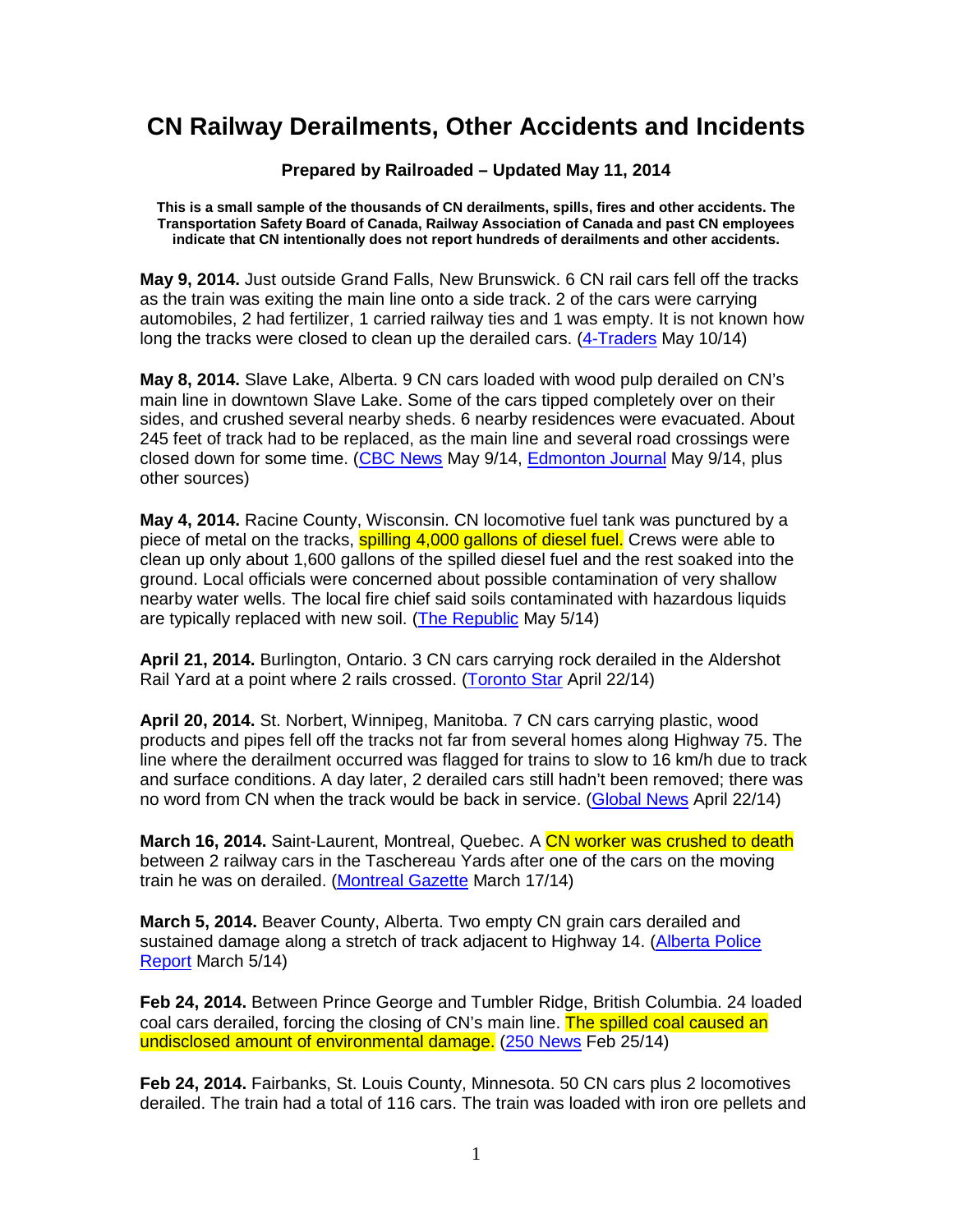was bound for Two Harbors. 2 engineers on the train were taken to a local hospital. (Duluth News Tribune Feb 25/14)

**Feb 23, 2014.** Saint-Henri, Montreal, Quebec. 2 CN locomotives and 2 cars carrying grain fell off the rails on a CN main line close to homes, community organizations and schools. About 3,500 litres of diesel fuel spilled from one of the locomotives and caused an undisclosed amount of environmental damage. (Global News Feb 24/14, Globe and Mail Feb 23/14)

**Feb 9, 2014.** New Lenox, Illinois. 3 to 4 CN cars derailed near Lincoln-Way High School and one of the cars hit and damaged a locomotive that was stopped on an adjacent track. One of the derailed cars was carrying plastic; the others were apparently empty. Traffic was blocked and had to be rerouted. This particular area is contentious among New Lenox residents because when CN bought the former EJ&E tracks, they announced plans to quadruple the number of freight trains. Local officials tried to get CN to build an overpass at one of the major crossings to mitigate the additional train traffic, but CN refused. (CBS Chicago Feb 10/14)

**Jan 31, 2014.** Outside New Augusta, Mississippi. 19 CN cars fell off the tracks, **spilling** 50,000 gallons of crude oil, 17,000 gallons of fertilizer and 10,000 gallons of petroleum distillate. Other hazardous goods reported spilled included undisclosed volumes of fuel oil, methanol and ethanol. Most of the hazardous goods spilled from 3 of the derailed tank cars, although other derailed cars were also spilling hazardous products. About 50 nearby Perry County residents were evacuated for over 2 days and sheltered in a special Red Cross facility set up for those affected by the derailment. About 100 railroad employees and 50 government officials, firemen and police officers were on site assisting with clean up efforts which were estimated to take about a week to complete. The extent of environmental damage was not disclosed. (The Republic Jan 31/14, Hattiesburg American 1 Jan 31/14, Hattiesburg American 2 Feb 4/14)

**Jan 28, 2014.** Mundelein, Illinois. A CN freight train derailed and forced Metra commuters on the North Central Services to make other transportation plans for at least a day. The cold hampered CN from repairing the tracks and moving the derailed cars, one of which was carrying plastic pellets. Several other CN freight trains were halted on the single track and had to be moved before the Metra service could be restored. (Daily Herald Jan 28/14)

**Jan 26, 2014.** Saint-Basile, Edmundston, New Brunswick. 5 CN freight cars jumped the tracks; 3 were carrying automobiles, one was carrying clay and the  $5<sup>th</sup>$  car was carrying flammable liquefied petroleum gas. The cars tipped over and were lying on their side in a ditch. A local farmer had warned CN last summer that repairs were required at the site of the derailment. This was the second derailment on the same farmer's property. About 15-20 years ago, fuel cars derailed and were upside down in the local brook, spilling hazardous product. (CBC News 1 Jan 27/14, CBC News 2 Jan 28/14)

**Jan 16, 2014.** Crystal Springs, Mississippi. A CN train hauling coal caught fire. 2 men were able to escape from the locomotive which sustained major damage from the fire. (WJTV Jan 17/14)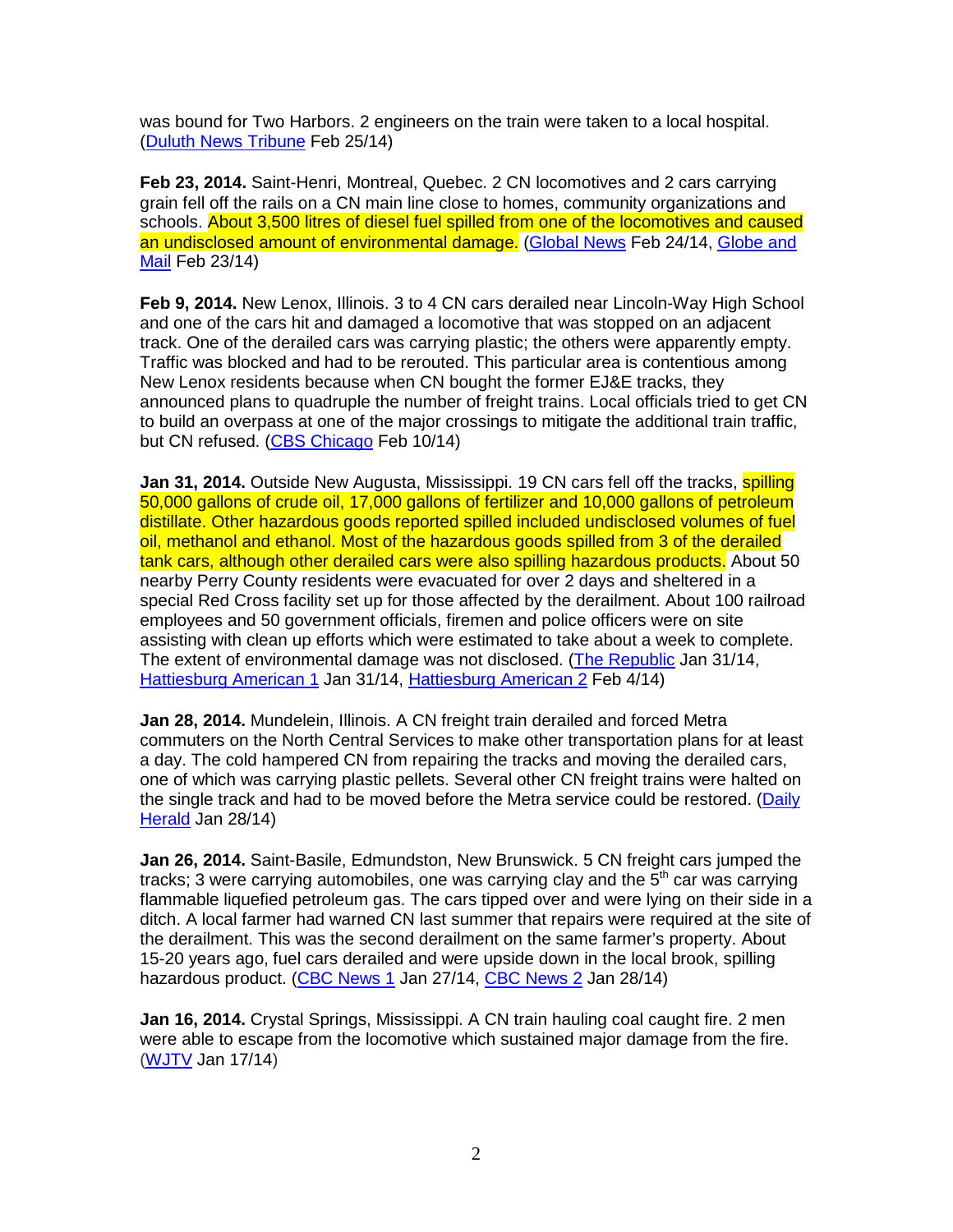**Jan 15, 2014.** Edmonton, Alberta. 3 moving CN trains collided. 3 locomotives, 2 tank cars loaded with dangerous goods and 1 empty flat car fell off the tracks. One of the locomotives spilled an undisclosed amount of diesel fuel. CN told the Edmonton Journal they did not know what dangerous goods were in the derailed tank cars, whereas CN contacted Edmonton Fire Rescue about 1 of the derailed tank cars possibly containing propane. Municipalities across Canada are concerned because CN and other rail companies are not required to provide municipalities with real-time information on what dangerous goods are travelling through their communities and when. (Edmonton Journal Jan 16/14)

**Jan 11, 2014.** Burnaby, British Columbia. 7 cars loaded with coal from a 152-car CP train operated by a CN crew went off the CN tracks. 3 of the cars tipped over and spilled about 270 tons of coal, much of it into Silver Creek which is sensitive fish habitat. A substantial amount of coal was also carried downstream into Brunette River and Burnaby Lake. Government officials were concerned about the negative effects of the coal on salmon eggs and eggs of the endangered Western Painted Turtle. Turtles and their eggs had to be removed from the clean-up area, and a turtle beach had to be restored and basking logs cleaned. Chum salmon were observed spawning in the creek near where the coal was spilled. Coho salmon and rainbow trout were also in the area. Burnaby Lake Regional Park was negatively impacted. Local observers said Silver Creek turned black following the spill. B.C. Environment officials called CN's follow-up reports on the spill "deficient" and "unsatisfactory", citing significant types of information that was missing. Washed out ground under the CN tracks may be the cause of the derailment, as heavy rains had fallen in the area. Local residents were quick to denounce plans to expand coal export at the Neptune Terminals. They pointed to this derailment as proof that the recent decision by the port authority to expand coal exports was a poor one. (Vancouver Sun Jan 11/14, Globe and Mail Jan 11/14, The Straight Apr 17/14, Burnaby Now Apr 19/14)

**Jan 7, 2014.** Near Plaster Rock, New Brunswick. A 122-car CN train derailed, with 19 cars and an unmanned locomotive falling off the tracks. A cracked wheel and an emergency brake application likely contributed to the derailment. 9 of the derailed cars were loaded with hazardous goods  $-5$  with crude oil and 4 with propane. A significant fire resulted with huge clouds of orange smoke and flames billowing into the air. Fires continued burning 4 days following the derailment. About 50 households (150 people) were forced to evacuate within a 2-kilometre radius of the fire, and 4 days following the derailment were still not permitted to return to their homes. Firefighters, police, ambulances and a hazardous materials team were dispatched to the site. The volume of hazardous product spilled and the extent of environmental damage were not provided by CN. An earlier derailment near Plaster Rock unreported by CN was one of 2 unreported incidents that prompted the TSB to seek a summons in 2006 ordering CN to turn over all of its accident records. A subsequent in-depth CBC investigation in 2013 uncovered that CN did not report to authorities more than 1,840 derailments and other accidents over a 6-year period, including 44 on main rail lines. (Edmonton Journal Jan 8/14, CBC News Jan 7/14)

**Dec 29, 2013.** Killy, British Columbia. 5 CN cars derailed with 4 tipping over on their side in the Killy Yard. One of the derailed cars blocked the main track. (Vancouver Sun April 24/14)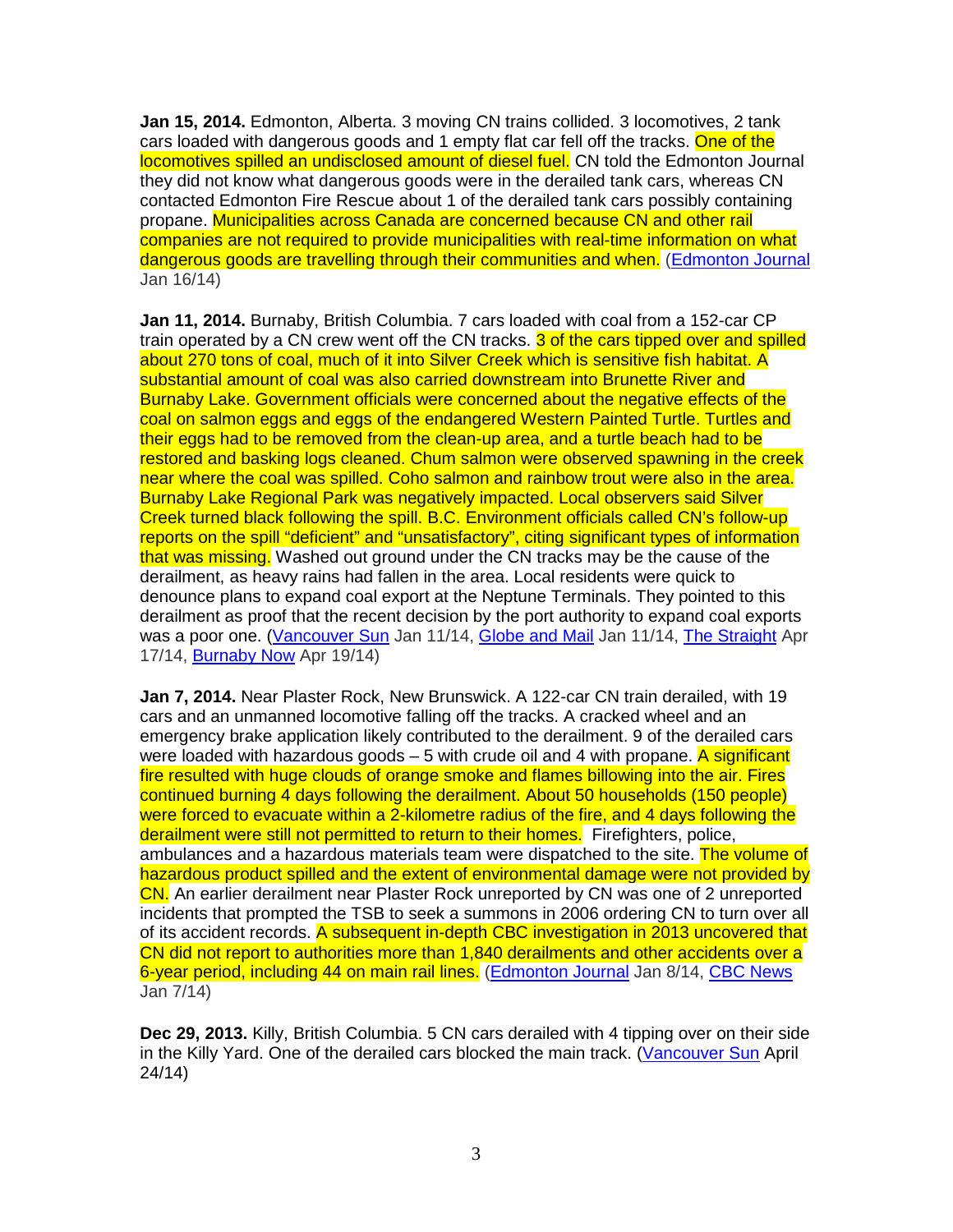**Dec 27, 2013.** Wainwright, Alberta. 7 cars derailed in the CN Rail yard. Although CN provided few details, apparently 3 grain cars flipped off the tracks while 4 other cars remained upright. Derailed cars were carrying grain and salt. There was damage to derailed cars. (Star News Dec 27/13)

**Dec 5, 2013.** Two Harbors, Minnesota. Three crew members were injured when a 107 car CN train carrying iron ore derailed as it entered the Two Harbors rail yard, sending 76 cars off the tracks. Another 17 cars parked next to the moving train were also pushed off the tracks. Trains were unable to operate in that portion of the yard for some time, interrupting shipment of iron ore. The attorney representing the 3 injured CN crew members blamed the incident on CN's failure to remove snow and ice from the tracks. He said CN had been informed earlier in the day of unsafe snow and ice conditions between the Highland siding and Waldo and the 4-mile descent into the Two Harbors rail yard. The same day, another runaway train had been reported on the same track, but fortunately that train's crew was able to regain control of the train. The attorney was quoted as saying, "The railroad had advance knowledge of the storm and information from knowledgeable railroaders about conditions. If attempts were made to clear the snow, they were inadequate. As a consequence, these guys were not going to be able to control that train. The railroad knew it, but they kept sending the train on the track with deep snow." He said CN's decision-making did not reflect a regard for the well-being of its employees. "When you put profits over safety, this is what happens", he said. Neighbouring business operators said they had never seen a train pileup of this magnitude, and a retired CN engineer said the derailment was one of the 2 most serious train-related incidents he had seen since he started working on railroads in 1974. (Lake County News Chronicle Dec 15/13, Northlands News Center Dec 6/13)

**Nov 18, 2013.** Near Tisdale, Saskatchewan. A CN crew member was killed during switching operations. CN would provide no further details, other than to suggest that CN's safety record is good (which is their standard response lately, following a recently heightened interest by Canadians in rail safety). (Reuters Nov 19/13)

**Nov 11, 2013.** Near Fort Frances, Ontario. A 184-car CN train derailed, spilling grain all over the tracks. A total of 39 freight cars fell off the tracks. It took several days for the spilled grain to be cleaned up and for the rail cars to be removed. (Fort Frances Times Nov 12/13)

**Nov 9, 2013.** Near Asquith, Saskatchewan. Six CN cars carrying lumber jumped the tracks. Nearby residents expressed concern not only about derailments close to their homes, but also about challenges getting compensation from CN for damages incurred by CN-started fires. (Global News Nov 10/13)

**Nov 3, 2013.** Near Peers, Alberta. 13 CN cars derailed. 12 of the derailed cars were loaded with lumber and 1 was carrying sulphur dioxide. CN rail traffic along its main line was shut down while mangled rail cars and spilled broken lumber were cleaned off the tracks. (CTV News Nov 3/13)

**Oct 19, 2013.** Gainford, Alberta. A 134-car CN train carrying crude oil and liquefied petroleum gas (propane) derailed about 90 km west of Edmonton, causing explosions and a massive fire. 9 of the 13 derailed tank cars were carrying propane and 4 carried crude oil. 1 of the cars carrying propane exploded and 3 others also caught fire. The amount of petroleum product spilled and the extent of environmental and property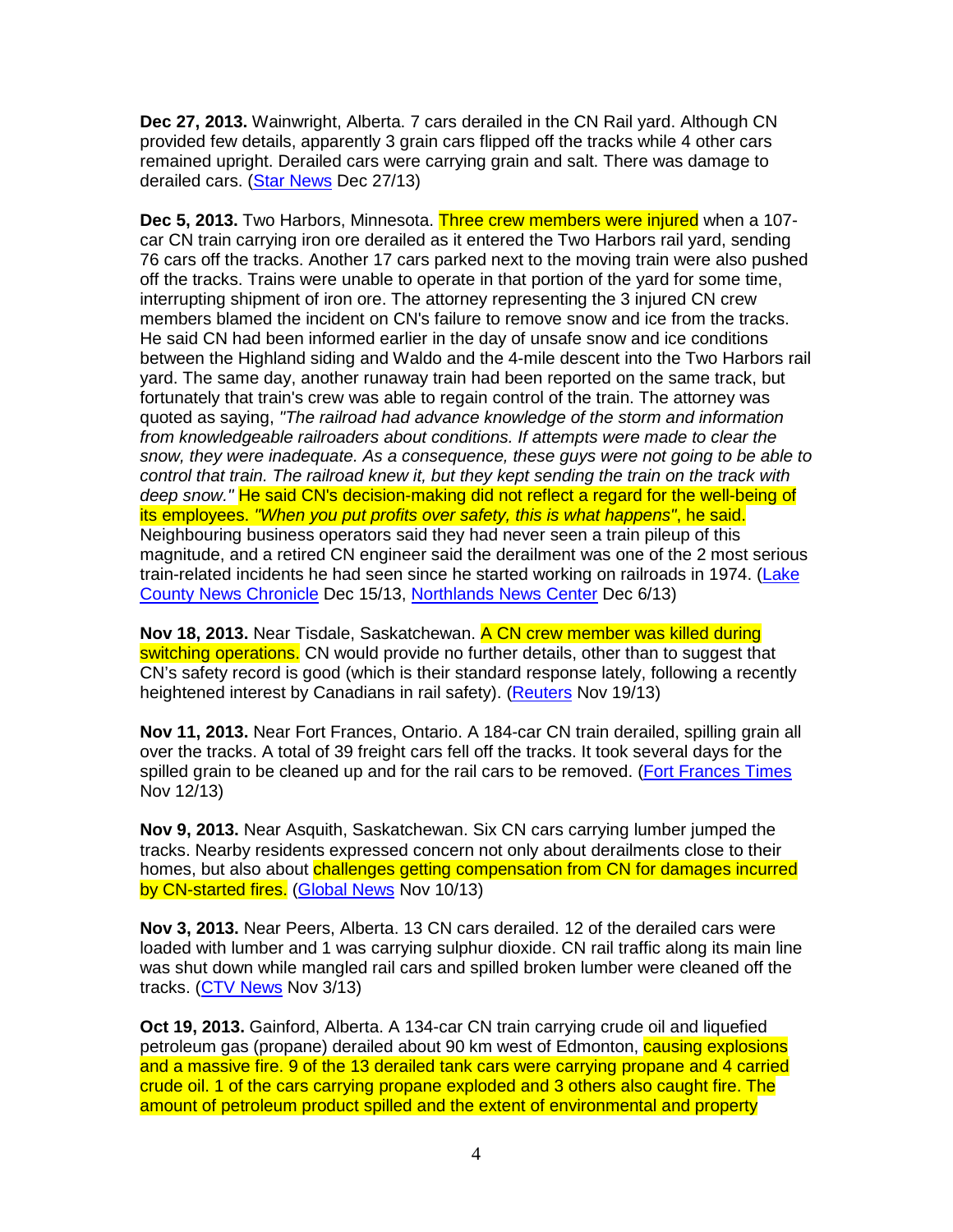damages were not disclosed. A state of emergency was ordered for the entire area. All 100 Gainford residents and another 25 people living within 2 km of the derailment site were evacuated for 4 days due to the fear of additional explosions, fires and noxious fumes. The intensity of the fire was so severe, firefighters were forced to let the fire burn itself out, which took 4 days. The main east-west highway (Yellowhead No. 16) and the main east-west rail line (Trans-Continental) through western Canada were closed for 5 days. Evacuated residents were upset they received very limited compensation from CN, restricted primarily to out-of-pocket expenses. Residents who claimed for lost wages due to the evacuation order were not compensated. Some residents described CN's small compensation payments as "reprehensible". (Chicago Tribune Oct 19/13, CBC News Oct 19/13, plus additional sources)

**Oct 16, 2013.** Sexsmith, Alberta. 4 CN tank cars carrying anhydrous ammonia derailed. One of the derailed tank cars was leaning and sinking. Anhydrous ammonia is a dangerous good. In the absence of receiving any information from CN, Sexsmith fire resources ordered an evacuation of about 150 homes. (Calgary Herald Oct 16/13)

**Oct 7, 2013.** Brampton, Ontario. The last 4 cars of a 73-car CN train derailed, sending one CN employee to the hospital with minor injuries. A CN public relations spokesperson suggested to the media there were no injuries, whereas the Peel Emergency Services reported the CN employee suffered minor injuries. The 4 derailed tank cars carried jet fuel residue. (Rail tank car "residue" can consist of up to several thousand gallons of dangerous goods per tank car. Rail companies erroneously refer to these cars as being empty.) The derailment held up numerous Kitchener GO trains. (Toronto Star Oct 7/13)

**Oct 2, 2013.** North Battleford, Saskatchewan. 3 CN tank cars derailed; 2 of the cars contained crude oil and the other contained asphalt. Human error likely caused the derailment when a wrong switch was aligned while connecting rail cars together. CN waited 5 hours before notifying North Battleford emergency crews about the derailment. Mayor Ian Hamilton says he was angry the City wasn't notified right away by CN. (Global News Oct 3/13)

**Sept 25, 2013.** Near Landis, Saskatchewan. 17 of 130 CN cars carrying oil, condensate, ethanol and mixed freight derailed. 1 tank car **spilled an undisclosed amount of oil, and** the derailment sparked a grass fire. The Landis school was evacuated for a day as a precaution. The extent of environmental damage was not disclosed. (Toronto Star Sept 25/13)

**Sept 16, 2013.** About 60 km south of North Bay near South River, Ontario. 11 CN freight cars derailed, of which 1 carried methanol, 3 carried sulphuric acid residue, and 7 were hauling general merchandise and consumer goods. The tracks were closed for about 2 days. (The Nugget Sept 17/13)

Aug 27, 2013. Watson Island, British Columbia. 2 CN locomotives derailed. (Vancouver Sun April 24/14)

**Aug 8, 2013.** Near Morey, British Columbia. An intermodal flat car derailed on the Albreda Subdivision after being struck by a rock slide. (Vancouver Sun April 24/14)

**Aug 1, 2013.** Near Tumbler Ridge, British Columbia. 15 CN cars loaded with ore derailed. (Vancouver Sun April 24/14)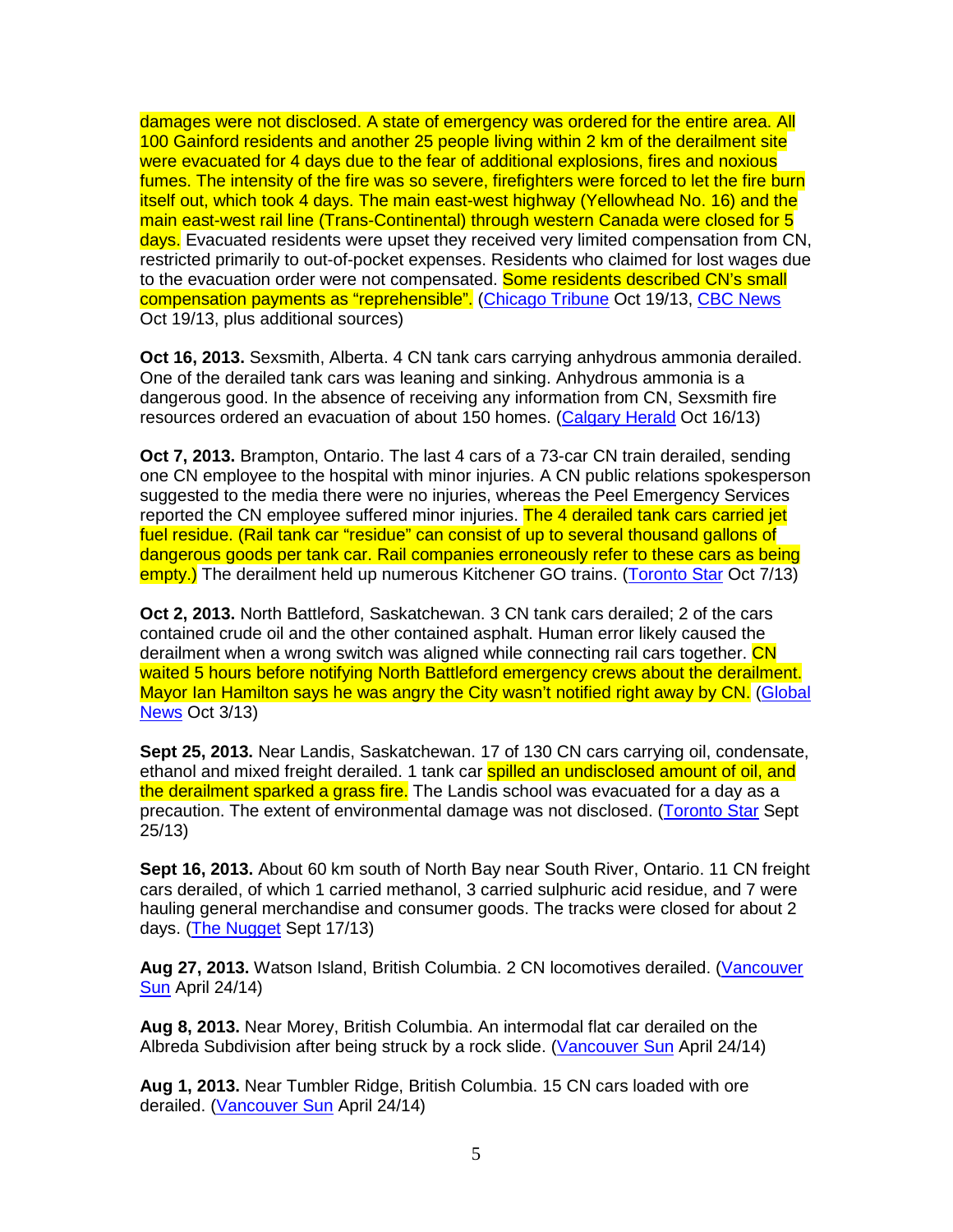**June 2, 2013.** Symington Rail Yard, Winnipeg, Manitoba. 6 empty CN lumber cars crashed off the tracks, damaging 2 power poles and knocking power out to 1,900 customers in the Windsor Park area. (CTV Winnipeg June 3/13)

**May 24, 2013.** Chetwynd, British Columbia. A bulkhead flat car derailed in the Chetwynd Yard. (Vancouver Sun April 24/14)

**May 24, 2013.** Quesnel, British Columbia. A CN locomotive derailed in the Quesnel Yard. (Vancouver Sun April 24/14)

**May 15, 2013.** Near Chetwynd, British Columbia. 12 CN cars carrying sulphur derailed. (Vancouver Sun April 24/14)

**April 30, 2013.** Near Pense, west of Regina, Saskatchewan. 11 CN cars fell off the tracks, blocking a grid road. Fertilizer spilled from some of the cars. (National Post May 1/13)

**April 19, 2013.** Near Cedarvale, British Columbia. 5 intermodal CN cars carrying household consumer goods derailed east of Terrace, causing the rail line to be shut down for an undisclosed length of time. There was track and signal damage. (CJFW April 19/13)

**March 31, 2013.** Near Matsqui, British Columbia. A CN gondola car derailed on the main Yale Subdivision track. (Vancouver Sun April 24/14)

**March 30, 2013.** Gary, Indiana. 35 cars of a 101-car CN freight train derailed. 3 of the derailed cars carried hazardous materials. The derailment also ruptured a 14-inch industrial gas line. Hazmat responded to the accident and directed that South Shore train service be halted until the gas rupture was cleaned up and the area was determined to be safe. (WSBT TV March 30/13 & Chicago Sun-Times March 30/13)

**March 25, 2013.** Kenner, Louisiana. 14 cars of a 141-car CN train derailed. 2 of the derailed cars carrying coal tipped over and another 5 leaned, looking close to toppling over. An undisclosed amount of coal was spilled. The derailment blocked Farm Avenue and Morey Street in Kenner. (The Times-Picayune March 25/13)

**March 19, 2013.** Williams Lake, British Columbia. 2 CN locomotives derailed in the Williams Lake Yard. (Vancouver Sun April 24/14)

**March 16, 2013.** Near Hatfield, Wisconsin. 19 CN cars loaded with sand plowed off the railway, spilling sand across the area. County Road K remained closed for at least a day. (La Cross Tribune March 17/13)

**March 15, 2013.** Fort Nelson, British Columbia. A tank car full of fuel oil residue derailed in the Fort Nelson Yard. (Vancouver Sun April 24/14)

**March 10, 2013.** North Vancouver, British Columbia. 3 cars derailed in the CN Lynn Creek Yard. (Vancouver Sun April 24/14)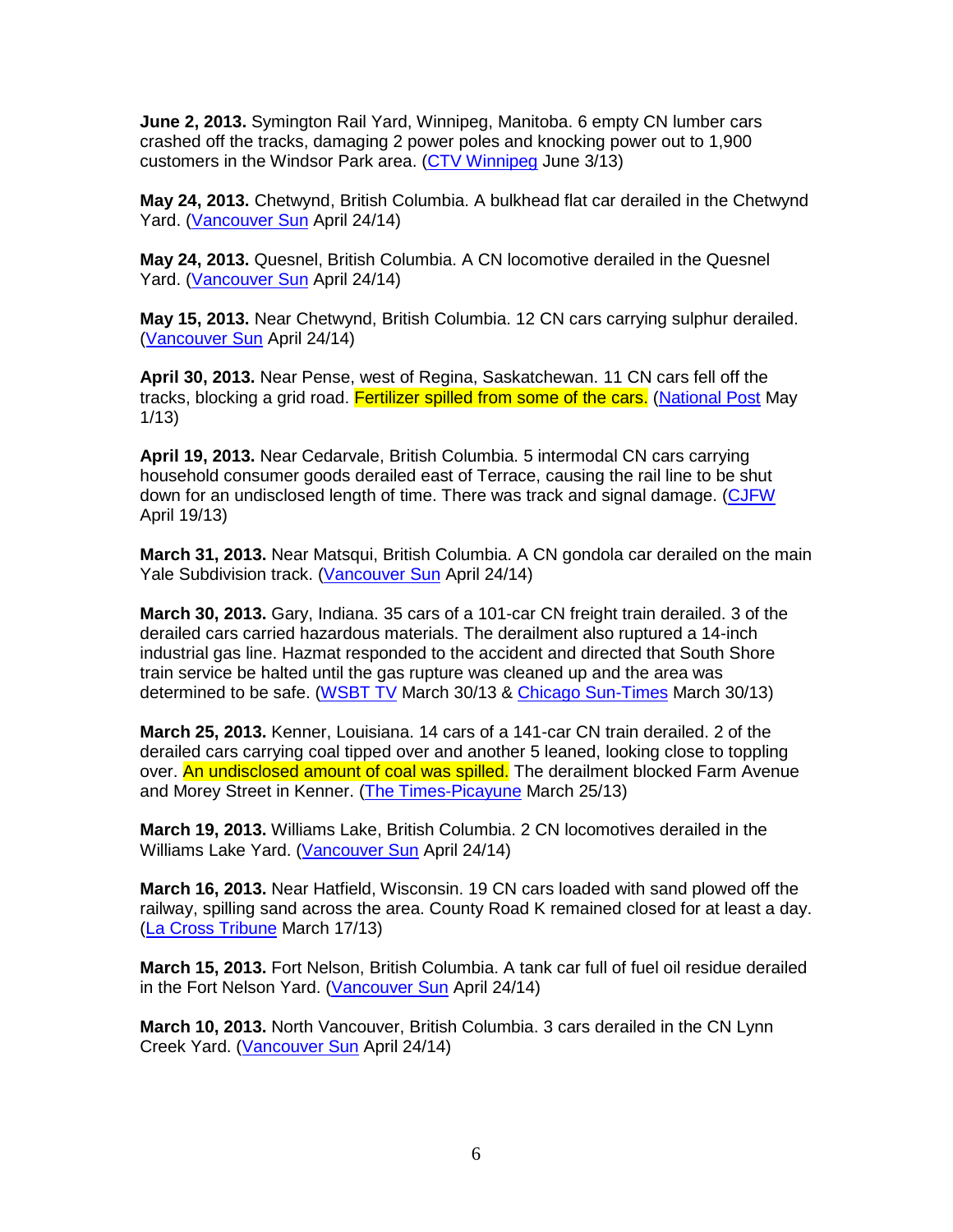**March 7, 2013.** Winnipeg, Manitoba. A CN locomotive and 1 intermodal car derailed in a rail yard, blocking traffic on the East Perimeter Highway for over 4 hours. It appeared that 2 CN trains collided, causing the derailment. (Metro Winnipeg March 7/13)

**Feb 22, 2013.** McComb Subdivision, Jackson, Mississippi. 18 CN cars derailed – 17 were loaded with grain and the other was empty. Some track was damaged and will need to be replaced. Rail traffic between Jackson and New Orleans was expected to be shut down for most of the day. As of April 4, 2013, 11 tons of the wheat spilled during the derailment was rotting and emitting a foul odour at the Hinds County Penal Farm in Raymond where it had been piled, and was causing concern to local residents. (WLBT Feb 22/13 & other sources)

**Feb 9, 2013.** Fort Rouge Rail Yard, Winnipeg, Manitoba. About 8 CN cars derailed, 6 of which flipped over on their sides. The cars were carrying household and consumer goods. (CBC News Feb 9/13)

**Feb 7, 2013.** Near Biggar, Saskatchewan. A CN locomotive and 17 containers derailed about 5 km west of Biggar. The cars were carrying consumer and household products. (Leader Post Feb 7/13)

**Jan 30, 2013.** Prince George, British Columbia. More than 3,000 litres of diesel fuel spilled from a punctured CN locomotive fuel tank in the Prince George rail yard. (Vancouver Sun April 24/14)

**Jan 25, 2013.** Kaukauna, Wisconsin. Diesel fuel spilled from a CN locomotive's fuel tank punctured by a portion of track beside the main line that had been pushed up by frost. At least 1,200 gallons of fuel spilled for about a mile along the track. Options considered for clean up included using a chemical that consumes fuel oil and excavating beneath the railroad bed to remove any contaminated soil. The extent of environmental damage was not disclosed. (Post-Crescent Media Jan 28/13)

**Jan 24, 2013.** Blackfoot Subdivision, near Paynton, Saskatchewan. A CN train carrying crude oil crashed into a road grader on a public crossing, killing the driver of the grader. A locomotive and 16 tank cars loaded with crude oil derailed. At least 2 of the tank cars toppled over on their sides and spilled an undisclosed amount of crude oil. (Each tank car can carry up to 650 barrels of oil.) The extent of environmental damage was not disclosed. (Canadian Press Jan 24/13, TSB Investigation R13E0015)

**Jan 22, 2013.** Thornton, British Columbia. 2 CN cars derailed in the Thornton Yard. Track and drawbar damage was sustained. (Vancouver Sun April 24/14)

**Jan 22, 2013.** Near McBride, British Columbia. 21 CN cars derailed on the Fraser Subdivision. (Vancouver Sun April 24/14)

**Jan 18, 2013.** Prince George, British Columbia. 2 cars derailed in the Prince George Yard. About 200 feet of track were damaged. (Vancouver Sun April 24/14)

**Jan 6, 2013.** Decatur, Illinois. 6 cars derailed on a dead end siding. Cars rammed through the end of the track, ending up in a heap and partly toppled down a steep embankment. 4 cars contained soybean oil, 1 was loaded with limestone and 1 tank car carried residue of an undisclosed product. (Herald & Review Jan 8/13)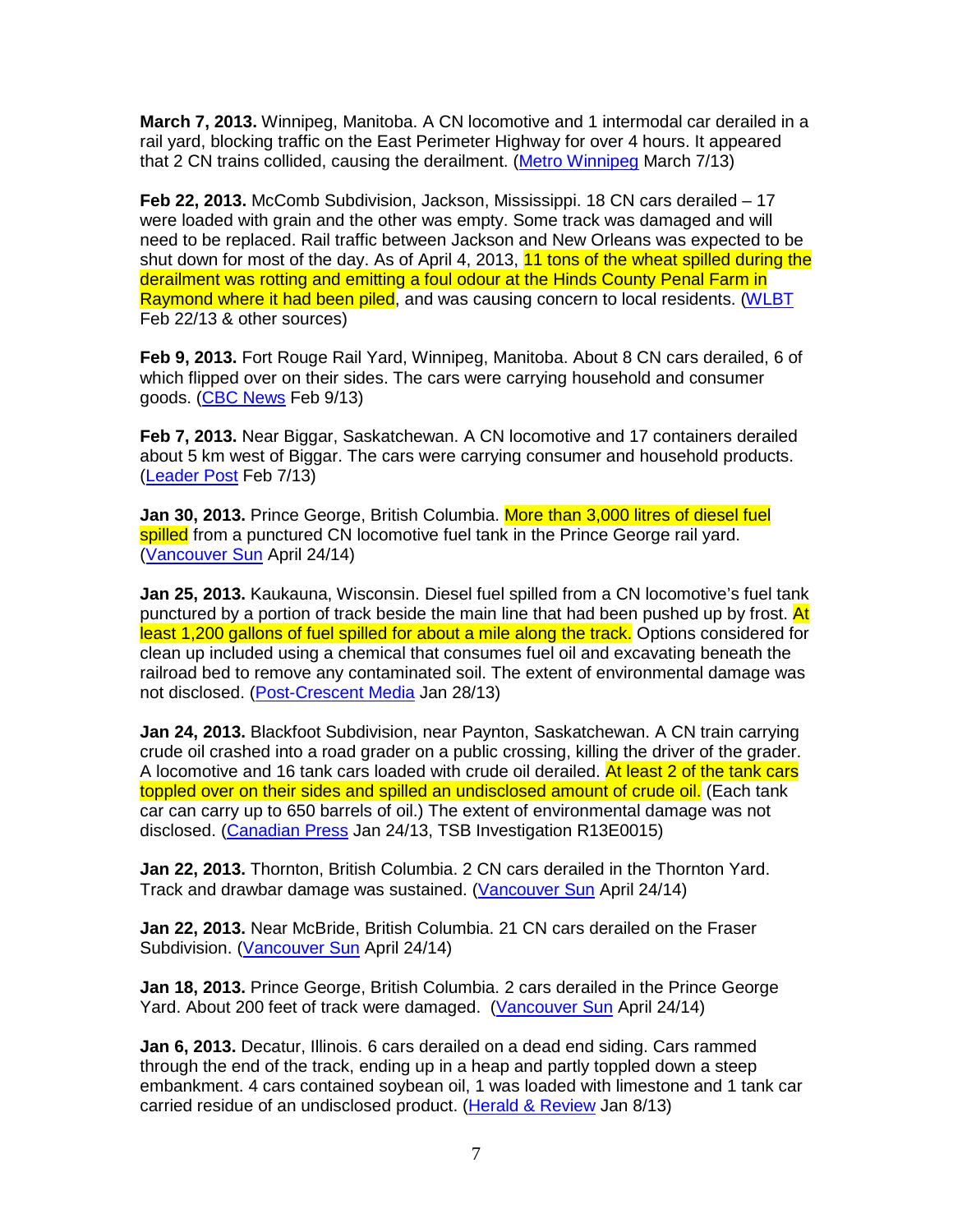**Jan 3, 2013.** South of Pemberton, British Columbia. 3 empty wood pellet hopper cars derailed while crossing a bridge, 1 toppling off the bridge and closing Highway 99 for about 2 hours. (Globe & Mail Jan 3/13)

**Dec 26, 2012.** Wainwright Subdivision, near Clover Bar Station, NE Edmonton, Alberta. 3 CN contractors were injured when they were hit by a CN freight train as they were clearing snow off rail switches. 2 were in critical condition, while the third man had relatively minor injuries. It appears the "Safety Watch" protocol was not followed. (Edmonton Journal Dec 28/12, TSB Investigation R12E0182)

**Dec 19, 2012.** The Canadian Transportation Agency ruled today that both Canadian National Railway and Canadian Pacific Railway exceeded revenue caps for the movement of western grain for the 2011-12 crop year. Both railways must pay the amount by which they exceeded their 2011-12 caps plus a penalty to the Western Grains Research Foundation. (Canada News Centre Dec 19/12)

**Dec 17, 2012.** Williams Lake, British Columbia. 2 locomotives derailed as they entered a rail yard. (Got News Network Dec 17/12)

**Nov 28, 2012.** About 180km north of Fort St. John, British Columbia. Workers were switching cars on and off a train in a rail yard when a fuel tank car derailed and rolled onto a CN conductor, killing him. (Canadian Press Nov 30/12)

**Nov 19, 2012.** A new Canadian National Railway "Quiet Zone" restriction in Naperville and Warrenville, Illinois will take effect today. CN trains will not be allowed to sound their horns in this quiet zone unless deemed necessary for safety purposes. Naperville and Warrenville join Aurora and DuPage County in successfully pressing for the quiet zone after residents complained about the excessive horn use by CN on the rail line they took over from Elgin, Joliet & Eastern Railway in January 2009. 33 communities along the former EJ&E Railway main line have been battling with CN over their concern about CN's aggressive approach to the EJ&E takeover. Communities have been concerned about increased rail traffic, increased noise and diesel exhaust pollution, adjacent property devaluation, and increased traffic jams at many rail crossings which have very significant impacts on emergency vehicle response times. (Beacon-News Nov 15/12)

**Nov 8, 2012.** North of Squamish Terminals, British Columbia. A 6-axle CN locomotive had its fuel tank punctured by a broken piece of track, causing about 5,700 litres of diesel fuel to spill onto the track and into the Squamish Estuary. Containment booms were used to try to limit migration of the diesel fuel in the sensitive estuary ecosystem. Concerns were expressed by local residents because the herring spawning season was close to starting and herring eggs are very sensitive to environmental contamination. About 50 feet of rail track were also torn up and the subsurface soil dug up in an attempt to remove some of the diesel fuel. A local former B.C. Rail employee placed part of the blame on CN using large 6-axle locomotives on the line whereas when B.C. Rail was operating the same line it used smaller 4-axle locomotives. He indicated the 6-axle units can't make the turns on that section of track without placing too much stress on the track. (Squamish Chief Nov 14/12)

**Nov 1, 2012.** Ontario's Superior Court gave the go-ahead today for a multi-million dollar lawsuit against CN Rail and Via Rail on behalf of most of the passengers of a fatal train derailment February 26, 2012 in Burlington, Ontario. The train was traveling 4 times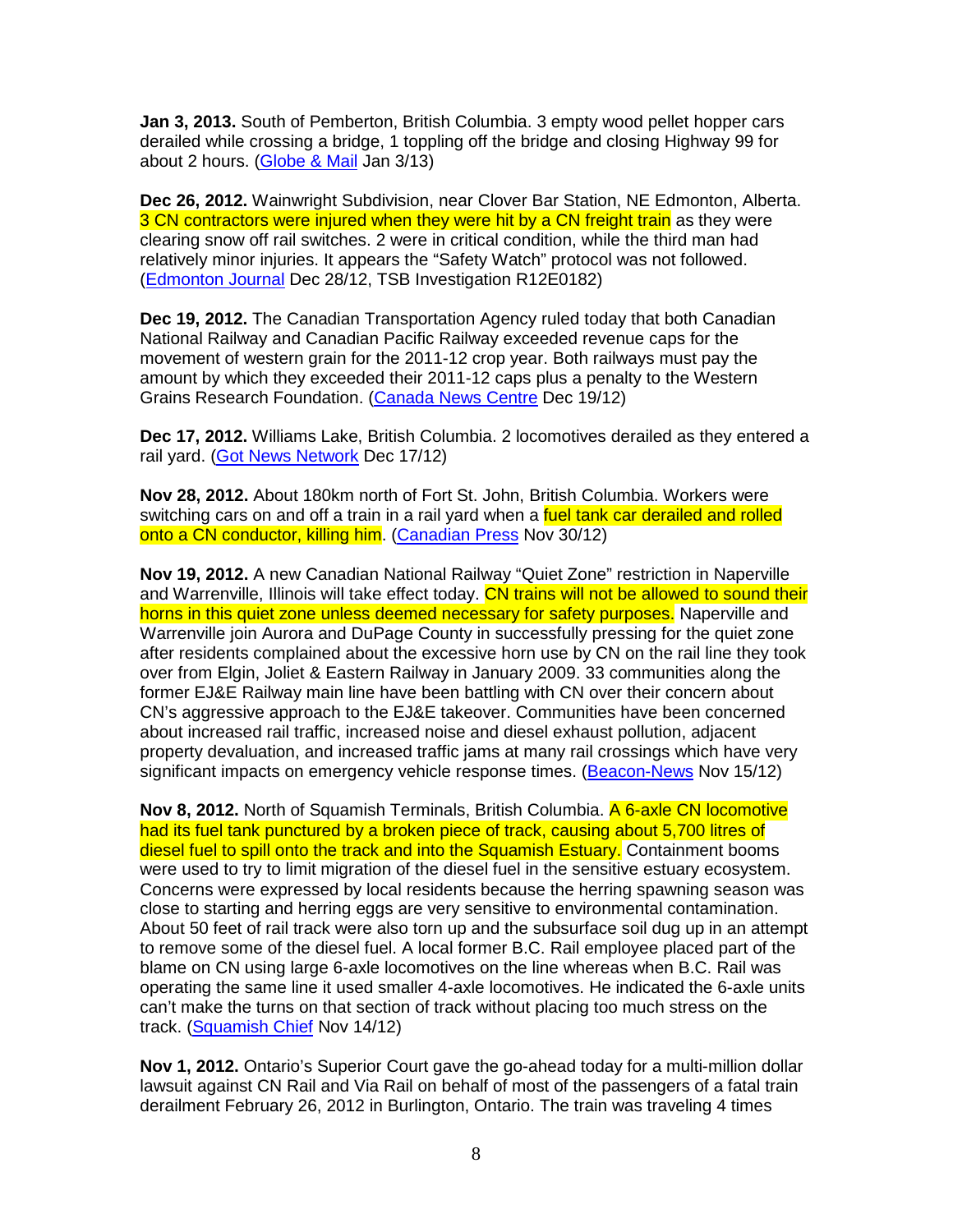faster than the speed limit while changing tracks. Arguments for the class-action lawsuit to proceed included that CN Rail and Via Rail were negligent in the derailment that killed 3 Via employees, injured 1 Via employee and injured 45 passengers. Altogether, 68 of the 75 passengers have joined the lawsuit. (Toronto Sun Nov 1/12, CBC News Oct 26/12)

**Oct 11, 2012.** Waterloo, Ontario. 4 tank cars derailed in uptown Waterloo. CN failed to notify the Region of Waterloo, which was a violation of an agreement between the 2 parties. A Waterloo Chronicle news article read, "The incident has left Waterloo residents worried, as the train was bound for the Chemtura chemical manufacturing plant in Elmira." (Waterloo Chronicle Oct 24/12)

**Sept 7, 2012.** Battle Creek Yard, Michigan. About 8 cars loaded with grain derailed and ripped up about 700 feet of track and a switch. (Railroadfan.com Sept 8/12)

**June 26, 2012.** Near Poser, west of McBride, British Columbia. 8 loaded coke cars went off the tracks. (250 News June 26/12)

**May 26, 2012.** Hixon, British Columbia. 8 empty freight cars derailed and toppled over. (250 News May 28/12)

**May 15, 2012.** Outside Oakville, Manitoba. Train derailed when it made an emergency stop. The rear wheels of 1 of the cars carrying wheat went off the rails. Sparks from the derailment started a grass fire, causing nearby piles of old rail ties to also catch fire. Highway 13 in Oakville was closed throughout the night due to the accident. (CN often leaves old discarded rail ties by the track, which creates a fire hazard.) (CTV Winnipeg News May 16/12)

**May 9, 2012.** Just outside Collins, Mississippi. About 2 dozen loaded coal cars derailed on the CN main line. A significant amount of coal was spilled. Rails and a bridge were damaged. The train consisted of 105 cars, all loaded with coal. The Collins Fire Department Chief said, "There have been multiple derailments over the years, but nothing of this magnitude or this size." (WDAM May 9/12)

**April 26, 2012.** Between Valemont & Blue River, British Columbia. A locomotive and up to 15 cars derailed due to a washout. At least 2 container cars fell into the North Thompson River. A contamination containment boom was set up on the river in an attempt to contain what was described as a **chemical slick on the surface of the water**. Crews were still cleaning up debris from the derailment over 2 weeks later. The extent of environmental damage, including from the chemical spill, was not disclosed. (Castanet News May 12/12, CFJC TV May 13/12)

**April 1, 2012.** Near Searchmont, Ontario. 11 of 34 cars derailed – 5 tank cars carrying residue and 6 cars carrying steel products. Damaged rail cars and rolls of steel were scattered in the surrounding bush. (The Sault Star April 3/12)

**March 20, 2012.** SE Calgary, Alberta. 4 cars and 1 engine derailed in CN's Ogden Rail Yard. A conductor was reported to have suffered injuries when he jumped from the train. A fuel tank on the engine was punctured and an undisclosed amount of fuel spilled onto the ground. (CBC News March 20/12)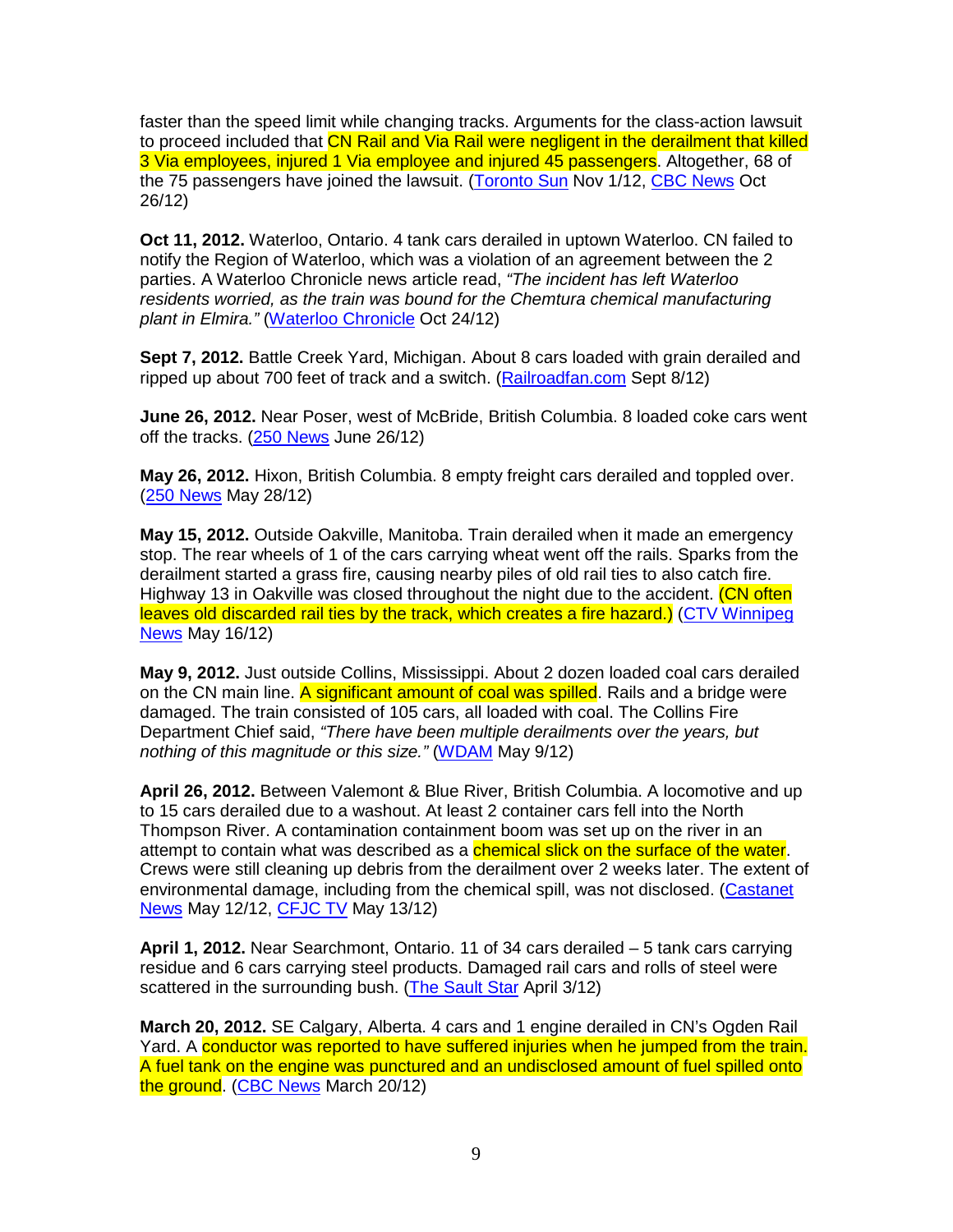**March 15, 2012.** 35km east of Melville, Saskatchewan. 22 empty cars derailed on CN's main line. (Leader-Post March 16/12)

**March 6, 2012.** Saint John, New Brunswick. 12 CN cars derailed. 4 of the cars carrying potash flipped on their sides, **spilling potash on the ground.** (CBC News March 6/12)

**Feb 26, 2012.** Oakville Subdivision, near Aldershot Station, Burlington, Ontario. Three Via Rail engineers were killed and 46 other people were injured when the Via Train 92 locomotive and 5 cars derailed on track owned, operated and maintained by CN Rail. The train was switching from one track to another when it flew off the tracks and collided with a building, destroying the locomotive that the 3 deceased crew members were in. The locomotive's fuel tank was punctured and about 4,300 litres of diesel fuel spilled. The train was traveling 4 times faster than the speed limit while changing tracks. A lawsuit was later initiated against CN and Via Rail by passengers who are seeking compensation for physical and emotional injury, damage to property and loss of income as a result of the derailment and crash. An Orangeville Citizen editorial read, *"There* should be no need to await the safety board's final report on the crash before replacing such wholly inadequate switching, something that would likely have happened many years ago had the CNR not had such a cavalier attitude toward safety." The TSB slammed Transport Canada and the railway industry for not having voice recording included in locomotive data recorders, a recommendation made repeatedly by the TSB since 2003. The TSB said, "Voice recordings allow investigators to understand the environment in which crews operated and the decisions they made leading up to an accident. The lack of this information in rail investigations deprives the TSB of a key tool it needs to help make Canadians safer." The federal NDP said a positive train-control system, mandatory in the U.S. since 2008, would have prevented the accident, and having mandatory voice recorders in trains would have allowed investigators to know exactly what happened. Emile Therien, past Canada Safety Council President, said Transport Canada has relinquished its regulatory control to individual rail companies, making it more perilous to ride the rails. He said it's time for rail companies to stop monitoring themselves and for the federal government to step up to its on-the-track oversight responsibilities. (Orangeville Citizen March 1/12, TSB Investigation R12T0038)

**Feb 21, 2012.** 12km east of Smithers, British Columbia. 46 coal cars went off the track, spilling coal and damaging rail cars and rail tracks. One nearby resident said, "My property is a hell of a mess. I have property on both sides and they've made a mess of everything." (Houston Today March 3/12)

**Jan 21. 2012.** Tumbler Subdivision, 50km NE of Prince George, British Columbia. 13 CN cars loaded with coal derailed. (250 News Jan 22/12)

**Jan 21, 2012.** Near Fabyan, Alberta. 31 cars hauling grain derailed as a CN train crossed the Fabyan Bridge on the Wainwright Subdivision main track. The outside rail in a curve at the end of the bridge rolled over, causing the derailment. About 1,760 feet of track were destroyed, 17 of the derailed cars fell into the Battle River valley far below, rail cars were destroyed or sustained major damage, and there was significant damage to the bridge itself. The TSB found that loose and broken lag screws securing the track led to the derailment. As an example of the misleading information often provided by CN public affairs staff, both Julie Senecal and Warren Chandler of CN had told Star News that all 137 cars in the train were grain cars. Shortly following the derailment, a TSB investigator informed Star News that CN's information was not correct; there were only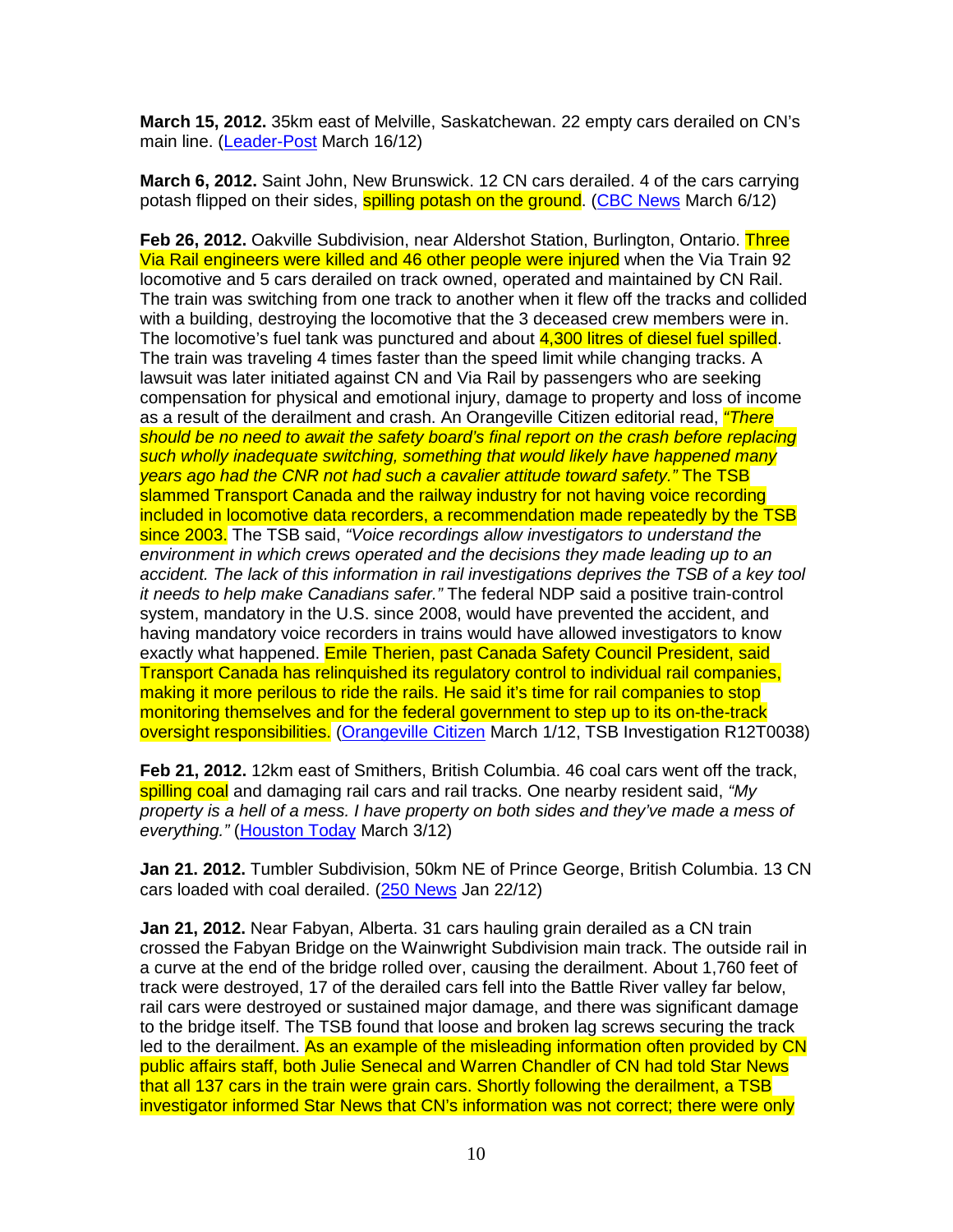74 cars that contained grain, while 31 tank cars contained dangerous goods residue (up to several thousand gallons in each car), 19 were empty, 5 were auto carriers, 2 carried pulp and 4 cars carried steel pipe. (Star News March 2/12, TSB Report R12E0008)

**Jan 20, 2012.** Near Hay Lakes, Alberta. 18 cars hauling plastic pellets and other general merchandise derailed. (CBC News Jan 20/12)

**Jan 18, 2012.** 16km north of Prince George, British Columbia. 11 cars in a CN train carrying lumber and pulp products went off the tracks. (250 News Jan 22/12)

**Jan 18, 2012.** Grande Cache Subdivision, Hanlon (between Hinton & Grande Cache), Alberta. CN train with 6 locomotives, 91 loaded coal cars and 1 empty car had a number of problems that eventually resulted in 13 loaded coal cars from the 13,620-ton train being left unattended on an incline with hand brakes improperly applied. The 13 loaded cars ran away uncontrolled for about 3 miles and plowed into a stationary CN train on the main line, causing 9 loaded cars and 3 locomotives to derail. 7 of the derailed cars were destroyed and the 3 derailed locomotives were extensively damaged. 1 locomotive flipped on top of another locomotive, with 2 locomotives ending up on their side. 1 crew member was seriously injured and taken to hospital by helicopter, while 2 crew members sustained minor injuries. At least 2,800 litres of fuel and 740 tons of coal spilled, resulting in undisclosed environmental damage. About 250 feet of track were damaged. (Canadian Press Jan 18/12, TSB Report R12E0004)

**Dec 21, 2011.** Near Caribou, British Columbia. 19 CN rail cars carrying coal derailed on the main track after a wheel gave out and caused emergency braking. The TSB criticized CN and reiterated to Transport Canada to put regulations in place for wheel safety inspections on rail cars. The American Association of Railways has set a threshold of 90,000 pounds of impact for rail operators in the U.S. to pull the train and replace wheels. Unfortunately, Transport Canada has no threshold in place even though on Dec. 1, 2011 the TSB called on Transport Canada to establish one. A similar CN derailment of 36 coal cars occurred along the same line near Fort Fraser, B.C. February 12, 2011. (Canadian Press Jan 22/13, TSB Report R11V0254)

**Oct 29, 2011.** Near Meharry, Manitoba. A CN freight train and a Via Rail passenger train approached one another on the same track, without either of the crews being aware, until it was almost too late. The trains were able to come to emergency stops within 1,500 feet of one another. An October 17, 2012 TSB investigation report determined that the rail near-miss resulted when short-cuts were made to railway operating rules and procedures. The redundancy and safeguards built into the rules are often compromised when short-cuts are taken, which increases the risk of accidents. The investigation also highlighted one of many outstanding issues on the TSB's Watchlist – the need for video and voice recorders on locomotives. The absence of such recorders has hindered many TSB investigations of rail accidents and rail near-misses, including this one. (TSB News Release Oct 17/12, TSB Report R11V0057)

**Oct 21, 2011.** Three Hills Subdivision, near Alix Junction, Alberta. A too-long freight train over 2 miles long consisting of 3 locomotives and 87 loaded cars derailed in a curve on the main track near the Ardley Bridge over the Red Deer River. The train consisted of 62 loaded double-stack intermodal cars (140 platforms) and 25 mixed freight cars. The TSB investigation found that 7 loaded double-stack intermodal flat cars (13 car bodies) derailed over a mile behind the locomotives when a sudden catastrophic failure of a rail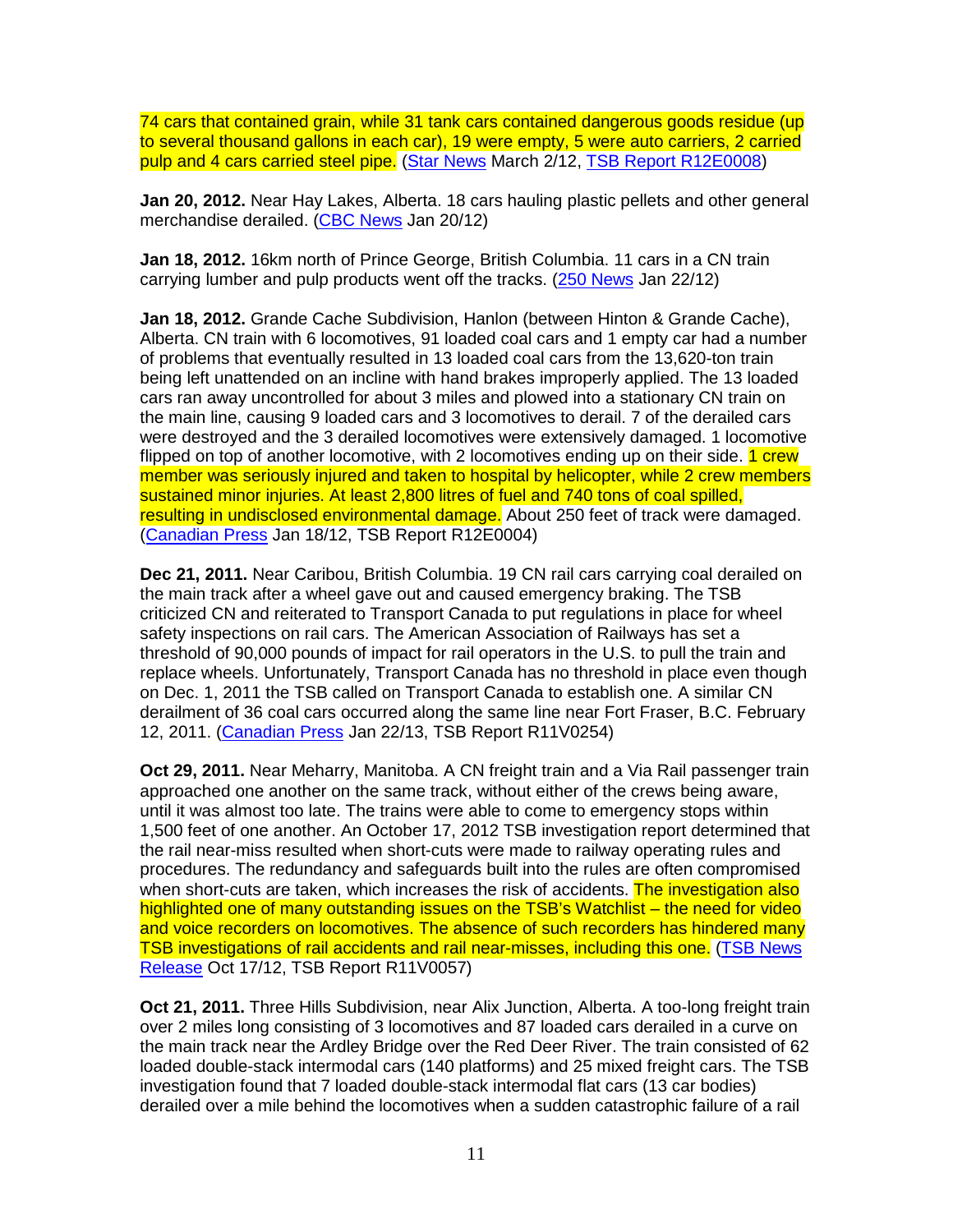occurred likely due to an existing defect in the rail. Several of these cars rolled down a bank and came to rest upside down. One derailed 3-unit intermodal flat car was carrying paint, paint products, sodium hydroxide, phosphoric acid and other dangerous goods. About **900 litres of phosphoric acid were spilled** and 470 feet of track were destroyed. The extent of environmental damage was not disclosed. The TSB criticized CN by indicating that their ultrasonic rail tests did not identify all the transverse defects in the older vintage rail. (TSB Report R11C0118)

**Sept 24, 2011.** Near Point-Saint-Charles, Quebec. A train exceeded the authorized speed limit at a switching crossover, causing a derailment on the main track. The TSB found that side-to-side force due to excessive speed and the sudden application of brakes caused the wheel of one of the cars to lift, leading to the derailment of 6 cars. About 650 feet of track and several track turnouts were damaged. (TSB Report R11D0075)

**July 14, 2011.** Near Waterfall, Ontario. 11 multi-platform intermodal cars carrying 86 containers derailed on CN's Bala Subdivision main track. About 6,800 feet of track were damaged or destroyed including a siding switch. The TSB reported that the derailment resulted from the combined effects of weakened track structure, worn car components condition and strained cornering behaviour of double-stack cars. (TSB Report R11T0162)

**July 14, 2011.** Kingston Subdivision, near Durham Junction, Ontario. 2 CN workers were repairing a section of track when a Via Rail train travelling on a track next to the track the workers were repairing hit and killed one of the workers. The TSB indicated the inappropriate use of the "Safety Watch" protocol was considered the primary factor in the fatality. The minimum required sight line at the accident location was 2,200 feet, whereas the actual sight line was less than 800 feet. The TSB criticized CN for improper or no training regarding the "Safety Watch" procedure, and criticized Transport Canada for lax implementation of its overall responsibility for rail safety. (TSB Report R11T0161)

**June 23, 2011.** 10km south of Anzac, south of Fort McMurray, Alberta. CN train derailed and an undisclosed amount of an undisclosed chemical leaked from 1 or more of the rail cars. The extent of environmental damage was not disclosed. The Fort McMurray Fire Department, Environment Canada and Alberta Sustainable Resources were all at the scene. Few details were provided by CN officials. (CHED News June 24/11)

**June 23, 2011.** Edmonton, Alberta. 1 CN freight train collided with the tail end of a second stationary CN freight train along the main track near 50<sup>th</sup> Street and the Yellowhead Freeway. The collision resulted in the derailment and toppling of 2 intermodal flat cars and 1 of the locomotives sustaining damage. As well, 6 empty containers and 2 containers loaded with waste paper and metal scrap were damaged. The TSB reported that the moving train was traveling too fast considering the short sight line distance, and that the operating crew was fatigued. (CBC News June 23/11, TSB Report R11E0063)

**June 3, 2011.** Edmonton, Alberta. A moving CN freight train collided with the tail end of a stationary CN freight train. 2 intermodal flat cars from the stationary train derailed, and the lead locomotive in the moving train was damaged. The crew in the moving train did not have a long-enough clear and direct line of sight and did not reduce train speed accordingly before it collided with the stationary train. The TSB investigation report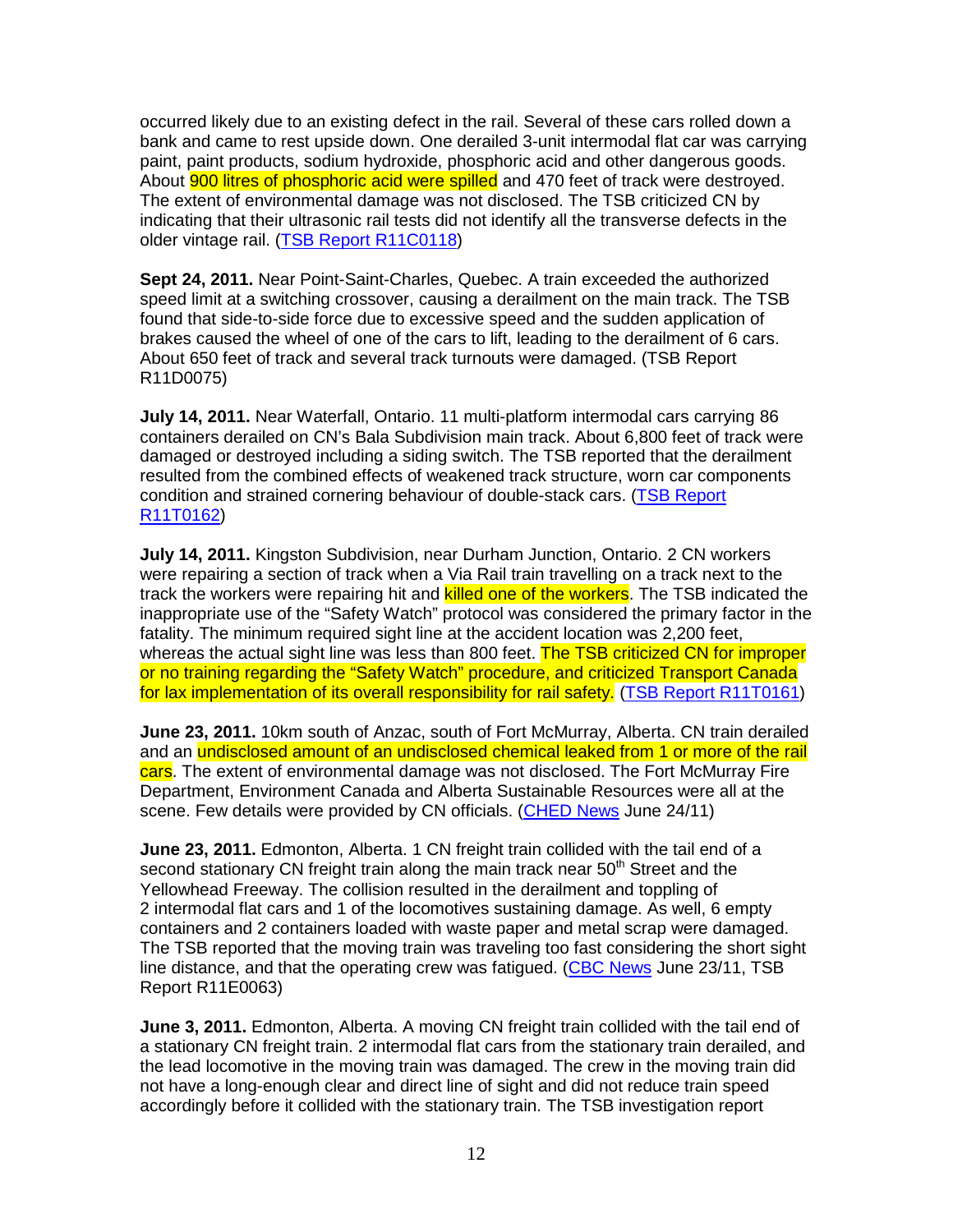released October 18, 2012 on the collision read, "In the absence of additional backup safety defences in signalled territory, when signal indications are not correctly identified or followed, existing defences may not be adequate to reduce the risk of collision and derailment." The TSB has had an outstanding recommendation for more than a decade regarding this problem and has identified it as an issue on its Watchlist which is a list of issues "the TSB has determined pose the most serious risk to Canada's transportation system." (TSB News Release Oct 18/12)

**May 22, 2011.** Sarnia Rail Yard, Ontario. 2 CN trains collided during switching operations in the yard. 6 tank cars carrying dangerous goods, a locomotive and 2 loaded bi-level auto carriers derailed. About 400 feet of track were damaged. Sarnia Fire and Rescue Services were on the scene and remained on site while CN crews cleaned up the mess. The TSB reported that train movement information was not properly communicated between yard coordinators and operating crews. (The Observer May 24/11, TSB Report R11T0113)

**May 17, 2011.** SW Strathcona County, near Edmonton, Alberta. A CN-caused wildfire burned several acres of a private conservation area – Bretona ConservAction Area. The Strathcona Fire Department and the landowner had to fight the fire and contain it to prevent the entire 100-acre conservation area from burning. The fire occurred only about 100m from the industrial rail yard built in 2010 as a joint project by CN, Cando Contracting Ltd. and Imperial Oil Ltd. to store 225 petroleum tank cars right next to 2 homes and 2 conservation areas. Had the fire spread into the rail yard, it would have been disastrous. CN has refused to compensate the landowner for damages resulting from the wildfire. (Railroaded News Release May 18/11)

**May 8, 2011.** Clover Bar Yard, Edmonton, Alberta. 4 freight cars jumped the tracks. CN did not share information on the contents of the derailed cars. (CTV News May 8/11)

**April 24, 2011.** Prince George CN Yard, British Columbia. A locomotive derailed and appeared to have crashed into cars that were full of coal. (250 News April 24/11)

**April 22, 2011.** Ikea (Sweden's furniture giant), Tuxedo Yards Development Corp., and Seasons (Winnipeg) JV Corp. are suing CN Rail for unspecified damages to the property where Ikea's new store was to be built in Winnipeg. More specifically, the suit claims CN has refused to remove fill and materials it dumped on the property over several decades. They also claim that while CN has removed the tracks, it didn't take away the ballast used to construct the spur track, and it also left underground drainage pipes all over the property. As well, the companies allege that when a building CN built on the site was being demolished, they found the walls contained hazardous levels of asbestos in the vermiculite insulation. The companies claim they asked CN to remove the material, but finally did it on their own when CN didn't. (Winnipeg Free Press April 27/11)

**March 31, 2011.** Symington Rail Yard, Winnipeg, Manitoba. 10 CN cars derailed and 1 of the toppled cars **spilled an undisclosed amount of gasoline**. (Winnipeg Free Press March 31/11)

**March 27, 2011.** East of Port Hope, Ontario. At least 25 CN cars in a 116-car train derailed. The derailment, considered "significant", occurred on a main line and included spills of dangerous goods - jet fuel and propane. Booms were required in an attempt to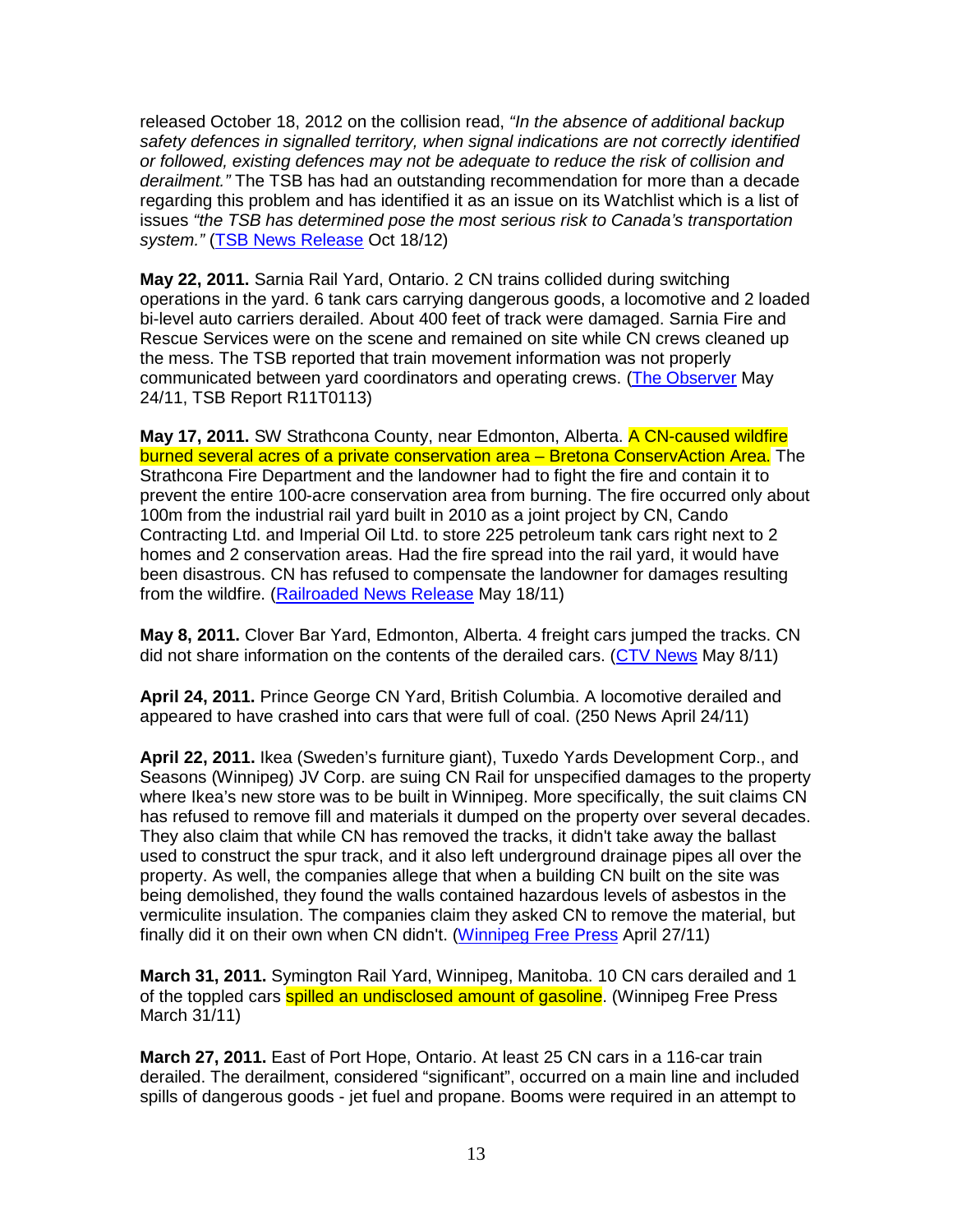contain the spills. A fire broke out and a "Red Alert" was issued through Emergency Management Ontario. A Red Alert means there is "a major risk to health, safety and security". Families from 20 houses were forced to flee their homes. The rail corridor was also shut down. About 67,000 litres of spilled aviation fuel were eventually recovered, while about 133,000 litres made their way into the local environment including the water system, causing undisclosed environmental damage. As with many other CN derailments across North America, CN did not allow the media near the vicinity of the spill to view clean up progress. Fuel spilled during the derailment on the shores of Lake Ontario continued to come up through a swamp area 19 months later. Production on 2 private farm properties was still not back to normal. Not only the farmland near the lake was affected, but the access roadways to them as well. Clean-up has included excavating and hauling away contaminated soil. It is not known whether CN has paid compensation to the farmers for damages. (Toronto Star March 27/11, Northumberland Today April 25/11, Northumberland Today Oct 4/12)

**March 15, 2011.** A U.S. Federal Appeals Court ruled unanimously that CN must honour conditions imposed by the U.S. Surface Transportation Board on CN's purchase of the Elgin Joliet & Eastern (EJ&E) Rail Line that runs between Illinois and Indiana. The decision means CN must pay \$68 million to cover the lion's share of costs in building 2 underpasses in the Chicago area to mitigate rail crossing traffic jams. CN has been battling with 33 communities along the EJ&E main line that are concerned about CN's aggressive approach to the EJ&E takeover. Communities have been concerned about increased rail traffic, increased noise and diesel exhaust pollution, adjacent property devaluation, and increased traffic jams at many rail crossings which have very significant impacts on emergency vehicle response times. (Chicago Business March 15/11)

**March 11, 2011.** A British Columbia Provincial Court convicted CN of an offence under the federal Fisheries Act. CN was sentenced to pay \$75,000 for spilling a deleterious substance – diesel fuel - into a fish-bearing river. In January 2009, Environment Canada was notified of a diesel slick near the confluence of Barker Creek and the Fraser River in B.C. Their investigation confirmed that the source was a fuel pumping station at the CN Rail Thornton Yards. (Daily Commercial News March 14/11)

**End of Feb 2011.** Kennedy Siding, Pine Pass, British Columbia. CN train carrying 16 propane cars derailed. (250 News Feb 26/11)

**Feb 12, 2011.** Fort Fraser, British Columbia. 36 of 104 loaded CN coal cars derailed on the main track. A rail car wheel fractured when a crack, which had been growing over a period of time, reached such a size that the wheel could no longer support normal service loads. 19 loaded CN coal cars went off the tracks on the same line near Caribou, B.C. December 21, 2011. (TSB Report R11V0039)

**Feb 7, 2011.** Mussey Township, St. Clair County, Michigan. 4 CN cars derailed, **spilling** ammonia nitrate, which is used as a fertilizer. CN did not disclose how much ammonia nitrate was spilled. (The Times Herald Feb 7/11)

**Jan 6, 2011.** Vernon Township, Michigan. A CN train that derailed spilled hydrochloric acid, forcing about 35 nearby residents to evacuate their homes. 12 of about 100 cars came off the tracks, including 4 that toppled over on their sides. 10 tank cars were loaded with toxic hydrochloric acid, 1 carried flammable ethanol and the other was a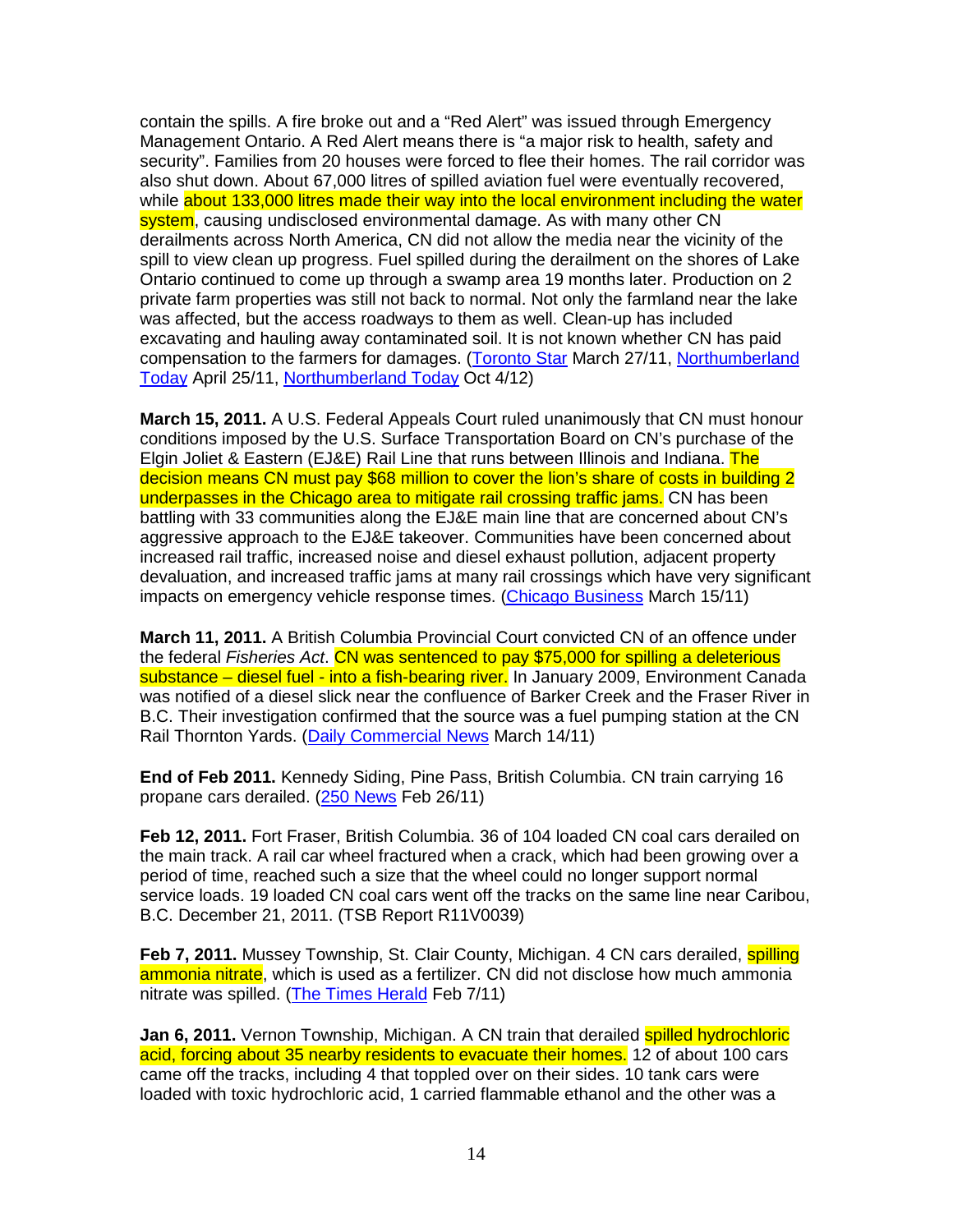freight box car. At least 1 tank car with a capacity of 20,000 gallons spilled hydrochloric acid and a cloud of gas drifted into the surrounding area. Hydrochloric acid is toxic and can damage eyes, skin, lungs and other organs. Local authorities monitored air and water quality before lifting the evacuation notice. A CN public relations spokesperson refused to share information on the health of the train crew, saying it is company policy not to discuss the status of employees. CN also did not disclose how much hydrochloric acid had spilled or the extent of environmental damage. (Washington Post Jan 7/11)

**Jan 2, 2011.** 10km west of Tête-Jaune Cache, British Columbia. 33 of 113 loaded CN coal cars derailed at a bend in the track next to the Fraser River, on their way to Prince Rupert. The derailed cars slid onto the riverbank, **spilling an undisclosed amount of coal**. (Each car carries up to 1 million kg of coal.) A small marsh that drains into the Fraser River was directly impacted by the spilled coal. Crews worked several days clearing up the mess and removing all the debris. A veteran CN employee said the derailment could have been caused by any number of rail defects. (Rocky Mountain Goat Jan 5/11)

**Dec 27, 2010.** Neenah Rail Yard, Wisconsin. Part of a 99-car CN train - 11 empty freight cars - derailed and 7 of them toppled over on the main line. An undisclosed length of track was damaged. (Chicago Tribune Dec 27/10)

**Dec 21, 2010.** The U.S. Surface Transportation Board fined CN \$250,000 for intentionally under-reporting train blockages at railroad crossings along the EJ&E line between Illinois and Indiana. The decision was the first fine ever imposed on a railroad by the U.S. Surface Transportation Board. The decision stated that an investigation into Canadian National's reporting of the blockages, "supports the conclusion that CN has knowingly violated the Board's orders that CN report, on monthly and quarterly bases, the date and descriptive information for each crossing blockage exceeding 10 minutes in duration." For example, U.S. Representative Judy Biggert indicated that CN had reported only 14 blocked crossings lasting 10 minutes or longer for a particular reporting period, whereas the actual number was 1,457, over 100 times the reported number. TRAC (The Regional Answer to Canadian National) stated, "The STB decision brings to light a serious flaw in how railroads are regulated." TRAC has indicated that more needs to be done to ensure that communities across the U.S. are not harmed by CN's lack of respect for U.S. citizens. (nwitimes.com Dec 21/10, several other sources)

**Dec 10, 2010.** Prichard, Alabama. At least 10 CN cars loaded with coal derailed and 3 overturned, spilling an undisclosed amount of coal and closing Highway 45. (FELA Lawyer News Dec 10/10)

**Nov 27, 2010.** Williams Lake, British Columbia. 2 locomotives derailed, disrupting traffic at a public crossing just north of a rail yard. (Williams Lake Tribune Dec 2/10)

**Nov 21, 2010.** Scotford Rail Yard, Fort Saskatchewan, Alberta. 14 CN cars fell off the track – 10 tank cars and 4 general freight cars - a short 3 months following a 43-car derailment in the same yard. Another CN derailment in the same yard April 6, 2005 involved a hydrogen peroxide spill. (Fort Saskatchewan Record Nov 25/10)

**Nov 19, 2010.** East of Vibank, Saskatchewan. 2 locomotives and 1 empty hopper car derailed, closing Highway 48 for 2 days while CN cleared the derailed locomotives and car, and repaired damages. (Regina Leader Post Nov 20/10)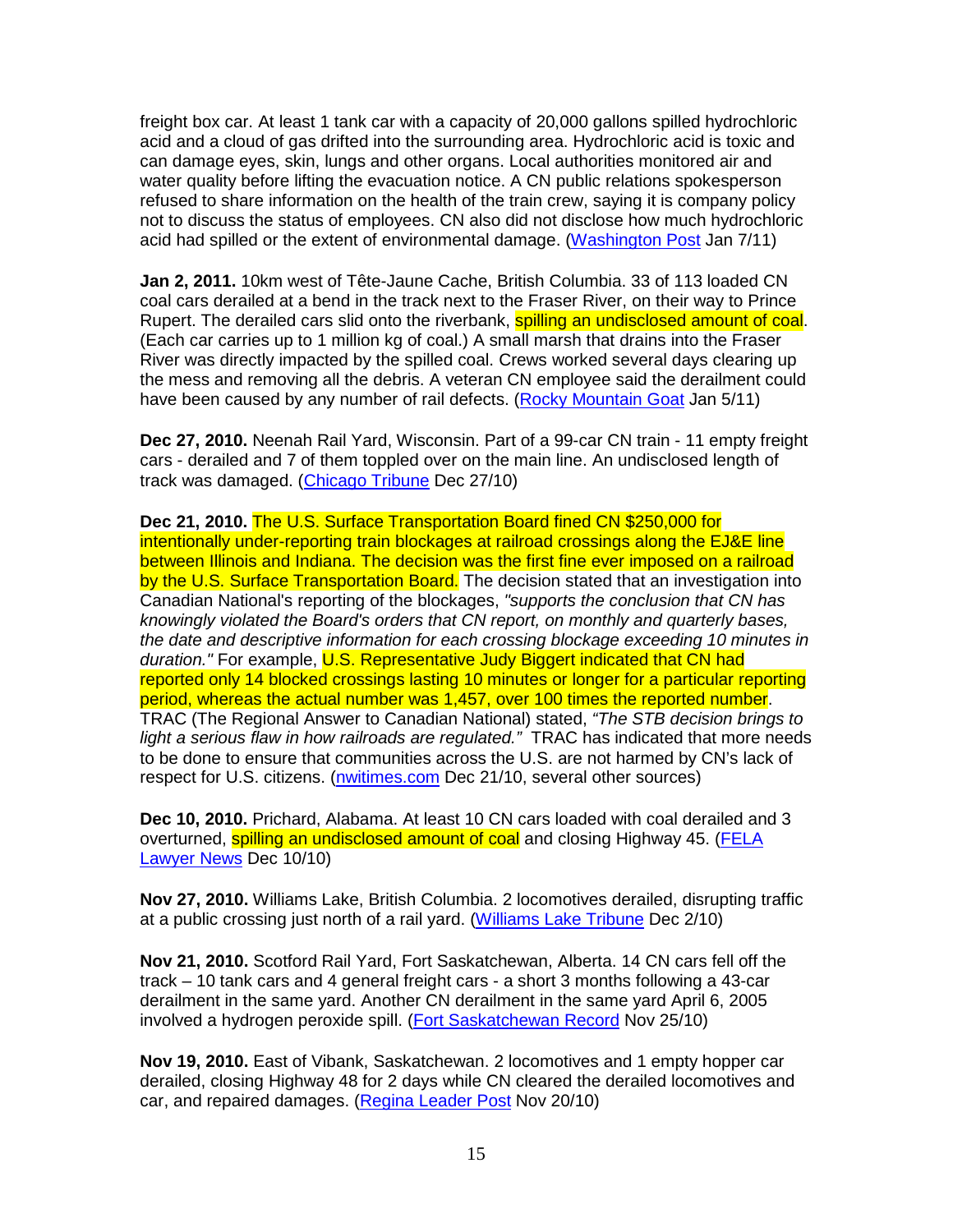**Nov 5, 2010.** SW Strathcona County, near Edmonton, Alberta. The first petroleum tank cars were moved in to an industrial rail yard joint ventured by Cando Contracting Ltd., CN and Imperial Oil Ltd. Construction of the new rail yard began June 21, 2010 and was completed by late October. Up to 225 tank cars owned by Imperial Oil Ltd. are to be stored and moved in and out of the rail yard. The rail yard was built only 68m from one home and 163m from another home, and only 30m from 2 conservation areas. This violates minimum set-back distance requirements of the Railway Association of Canada, Federation of Canadian Municipalities and CN's own policy, all of which indicate that new rail yards are not to be built within 300m of any homes. Construction and operation of the rail yard also breaches federal transportation, railway safety and environmental legislation and regulations; Alberta environmental protection and drainage legislation; Canadian Rail Operating Rules; CN environmental policies; CN community relations policies; Imperial Oil environmental policies; and, Imperial Oil community relations policies. (Railroaded News Release July 21/10, Railroaded News Release Nov 8/10)

**Oct 18, 2010.** Kingston Subdivision, near Lancaster, Ontario. CN train derailed 18 cars on the main track, including 6 cars containing dangerous goods. An undisclosed amount of sodium cyanide (solid) was spilled. As a precautionary measure, residents in close vicinity to the accident site left their homes. About 1,000 feet of track were damaged or destroyed. The train consisted of 2 locomotives at the head of the train and 122 cars (59 loaded, 63 empty). It weighed 8,350 tons and was 7,105 feet long. The train derailed due to a rail roll-over partly attributable to improperly assembling the train. (TSB Report R10D0088)

**Oct 10, 2010.** New Haven, Michigan. About 3,000 gallons of diesel fuel spilled from a CN locomotive, causing undisclosed environmental damage. (The Voice News Oct 11/10)

**Oct 8, 2010.** Parry Sound, Ontario. CN train carrying dangerous goods derailed. 19 cars fell off the tracks, 15 of them containing extremely flammable propane and fuel oil. A major emergency response included evacuations, road closures and fire crew deployment. Many rail cars and 1,000 feet of track were damaged. About 40 gallons of fuel oil were spilled. (Cottage Country Now Oct 8/10)

**Oct 2, 2010.** Near Newbrook, NW of Edmonton, Alberta. 2 locomotives and 18 cars derailed on the way from Edmonton to Fort McMurray in a 1½ mile long train with 3 locomotives and 162 cars. (**Edmonton Journal Oct 3/10**)

**Oct 1, 2010.** Near Falding, Ontario. CN freight train derailed 21 cars on the main track. The derailed cars included 8 loaded tank cars containing liquefied petroleum gas and 7 loaded tank cars containing fuel oil. A number of homes in the vicinity of the derailment were evacuated. The TSB found that the train was not properly assembled, braking instructions were not properly followed, and the locomotive engineer was fatigued. (TSB Report R10T0213)

**Sept 30, 2010.** Brimson, North of Two Harbors, Minnesota. 2 CN ore trains collided after one of the trains carrying 116 cars full of taconite ore left a siding and entered the main track before getting permission. It later collided with a CN train with 118 empty rail cars. 3 locomotives and 14 cars derailed, all 5 crew members from both trains were injured, and the derailment resulted in over \$8 million in property damages. The NTSB blamed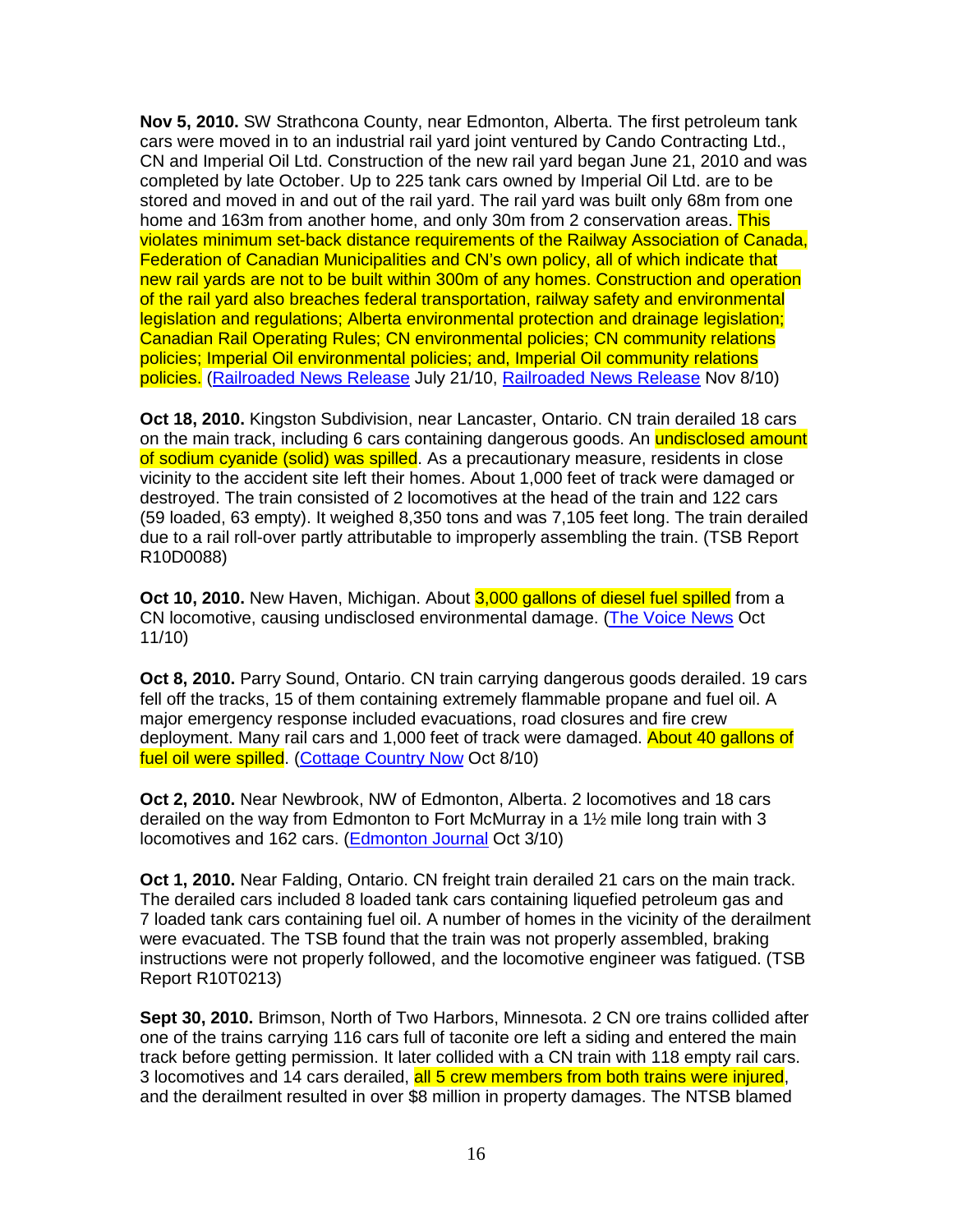the collision on the loaded train entering the main line without permission and a lax CN policy on train right-of-way communication on a route without signals. (Duluth News Tribune Feb 12/13)

**Aug 23, 2010.** Saint-Maurice Subdivision, near Clova, Quebec. 17 CN cars (16 loaded and 1 empty) derailed and about half of the cars toppled over on their sides on the main track. About 1,300 feet of track were destroyed. The derailment zone covered a distance of about 1,300 feet. The derailed equipment consisted of 10 gondola cars loaded with wood chips, 1 covered hopper car (sodium cyanide residue), and 6 covered cars carrying newsprint. The train was made up of 5 locomotives and 95 cars (90 loaded and 5 empty), it weighed 13,100 tons and was 5,640 feet long. The derailment occurred when a track slid sideways as the train was passing over it. (TSB Report R10Q0037)

**Aug 18, 2010.** Scotford Rail Yard, Fort Saskatchewan, Alberta. 43 CN tank cars carrying 7 types of hazardous goods including diesel and liquefied petroleum gas derailed, many of them toppling over on their sides. The derailment occurred during switching operations - 1 CN train was shoving 50 loaded and 5 empty cars in the yard when the movement collided with 46 parked empty cars on the track. It is not known whether there were any hazardous products spilled or whether there was any environmental damage, as CN staff made sure no members of the public were allowed near the site. The TSB attributed the derailment to human error and to the poorly lit rail yard during a night time operation. Other CN derailments in the same yard include one April 6, 2005 and another one November 21, 2010 (Edmonton Journal Aug 19/10, Railroaded News Release Aug 19/10, TSB Report R10E0096)

**July 31, 2010.** 15km south of Lytton, British Columbia. A water bomber crashed in the Fraser Canyon while fighting a CN-caused wildfire, killing the pilot and co-pilot. (FireFightersCloseCall.com Aug 1/10)

**July 21, 2010.** 10km east of Prince George, British Columbia. 16 CN cars loaded with coal derailed.

**July 20, 2010.** Tk'emlups First Nation Reserve, near Kamloops, British Columbia. A fire investigator is confident that a CN engine in a rail yard ignited a large grass fire on the Tk'emlups First Nation Reserve. In 2009, the City of Kamloops billed CN for \$20,000 for firefighting when sparks from a train ignited a 3-day blaze. These are just a few examples of the many fires caused annually by CN. Idling and slow-moving locomotives. such as in rail yards, pose particularly high fire hazards. (Kamloops Daily News July 23/10)

**July 6, 2010.** Jasper Yard, Jasper, Alberta. A CN freight train collided with a Via passenger train while passengers were disembarking on the station track. The passenger train was pushed to a 45° angle. The CN l ocomotive and one of the Via passenger cars were damaged. The TSB attributed the accident to human error – improper communication between the 2 crews. (TSB Report R10E0080)

**June 15-28, 2010.** Between Sarnia, Ontario and Port Huron, Michigan. About 2,000 rail tank car loads of biodiesel were moved back and forth repeatedly across the Canada/U.S. border without unloading the cars. One CN worker said, "In 25 years, I'd never done anything like it…The clerk told me it was some kind of money grab. We just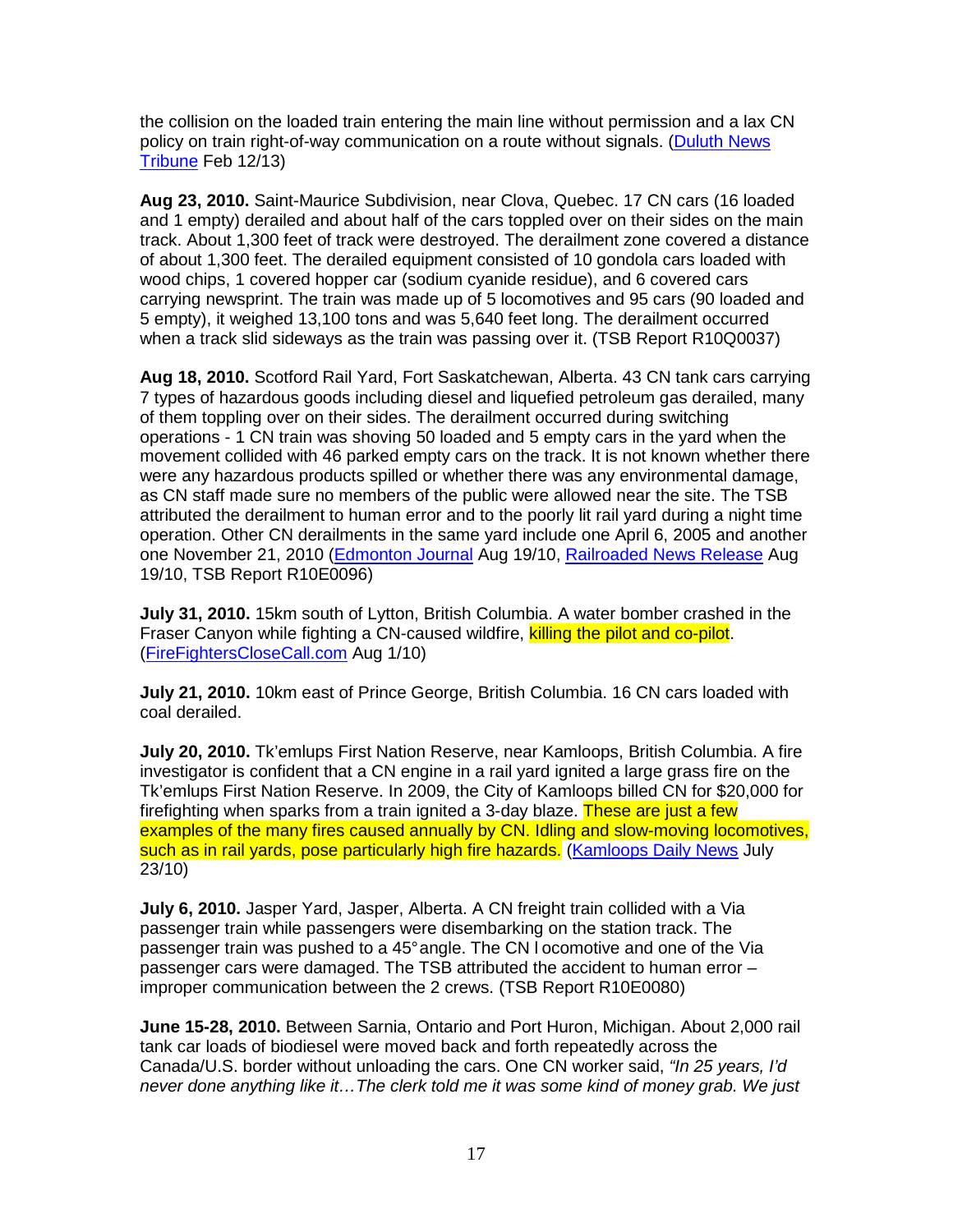did what we were told." CN made \$2.6 million from the money-making scheme. (UPI Dec 3/12)

**March 30, 2010.** Pickering, Ontario. 9 cars of a 149-car CN train stretching 9,383 feet and weighing 12,166 tons jackknifed and derailed at the Pickering GO Station on the main track. 1 car spilled a load of lumber and the fuel tank of one of the 3 locomotives was punctured and **spilled 50 litres of diesel fuel which caught fire**. Local residents were concerned about the sixth derailment in as many years along this section of track running from Whitby to Pickering. This is of particular concern to Canadians living next to railways, considering that 12% of all rail traffic carries dangerous goods, according to the Railway Association of Canada. In April 2011, the TSB issued a scathing investigation report faulting the way in which this latest train was assembled. The train was pulled by 3 locomotives, all located in the front of the train, a method the TSB has blamed for a number of other CN derailments involving these too-long and too-heavy trains. Following a similar CN derailment near Brighton, Ontario in 2009, CN had pledged to start building trains over 8,500 feet long by spacing locomotives throughout the train, a technique known as distributing power, which cuts down on in-train forces. The TSB has investigated 10 derailments that involved longer, heavier trains and excessive in-train forces. 9 of these were Canadian National trains. CN has the lowest safety level rating, 1 or 2 on a scale of 5. One of many reasons identified for this poor safety record is the lack of dialogue by CN management with its train operators and the general strained relationship between the railway union and CN management. A "culture of fear" is known to exist within CN, and workers are reluctant to bring safety risks to the attention of their supervisors for fear of reprisal. (TSB Report R10T0056, The Toronto Star March 31/10, Financial Post April 15/11, Consider This April 21/11)

**March 2, 2010.** Morrisburg, Ontario. CN train derailed 26 cars on the Kingston Subdivision main track. The train comprised 2 locomotives and 121 cars (53 loaded, 68 empty). It was 8,703 feet long and weighed 9,641 tons. About 1,400 feet of track, including 4 crossovers, were damaged. The TSB blamed the derailment on a cracked axle and insufficient inspections by CN. (TSB Report R10T0035)

**Feb 25, 2010.** St-Charles-de-Bellechasse, Quebec. A Via Rail passenger train on CN track entered a siding track at excessive speed resulting in 2 locomotives and 6 passenger cars derailing on the main track. 2 locomotive engineers and 5 passengers were injured. A house, garage and 6 motor vehicles were destroyed. Via passenger cars and siding track were also extensively damaged. About 3,000 litres of diesel fuel spilled from the derailed train, causing undisclosed environmental damage. The TSB reported the following factors as contributing to the derailment: snow accumulation, poor visibility, misinterpretation of the advance switching signal, and safety deficiencies related to medical testing for employees (slow transfer of medical information for locomotive engineers hired by Via Rail from CN and other railways). When the TSB investigation report was released March 6, 2012, TSB officials said Canadians have reason to fear rail safety because the rail industry and Transport Canada refuse to recognize the necessity of maintaining and in many cases improving rail safety measures. (CTV News March 6/12, TSB News Release March 6/12, TSB Report R10Q0011)

**Feb 9, 2010.** MacMillan Yard, Toronto, Ontario. 2 CN cars derailed in the yard during switching operations. 1 of the cars, a tank car, broke into 2 sections and spilled its entire load of about 57,000 litres of ferric sulphate – a hazardous corrosive liquid - along the roadway and adjacent tracks. The extent of environmental damage from the spill was not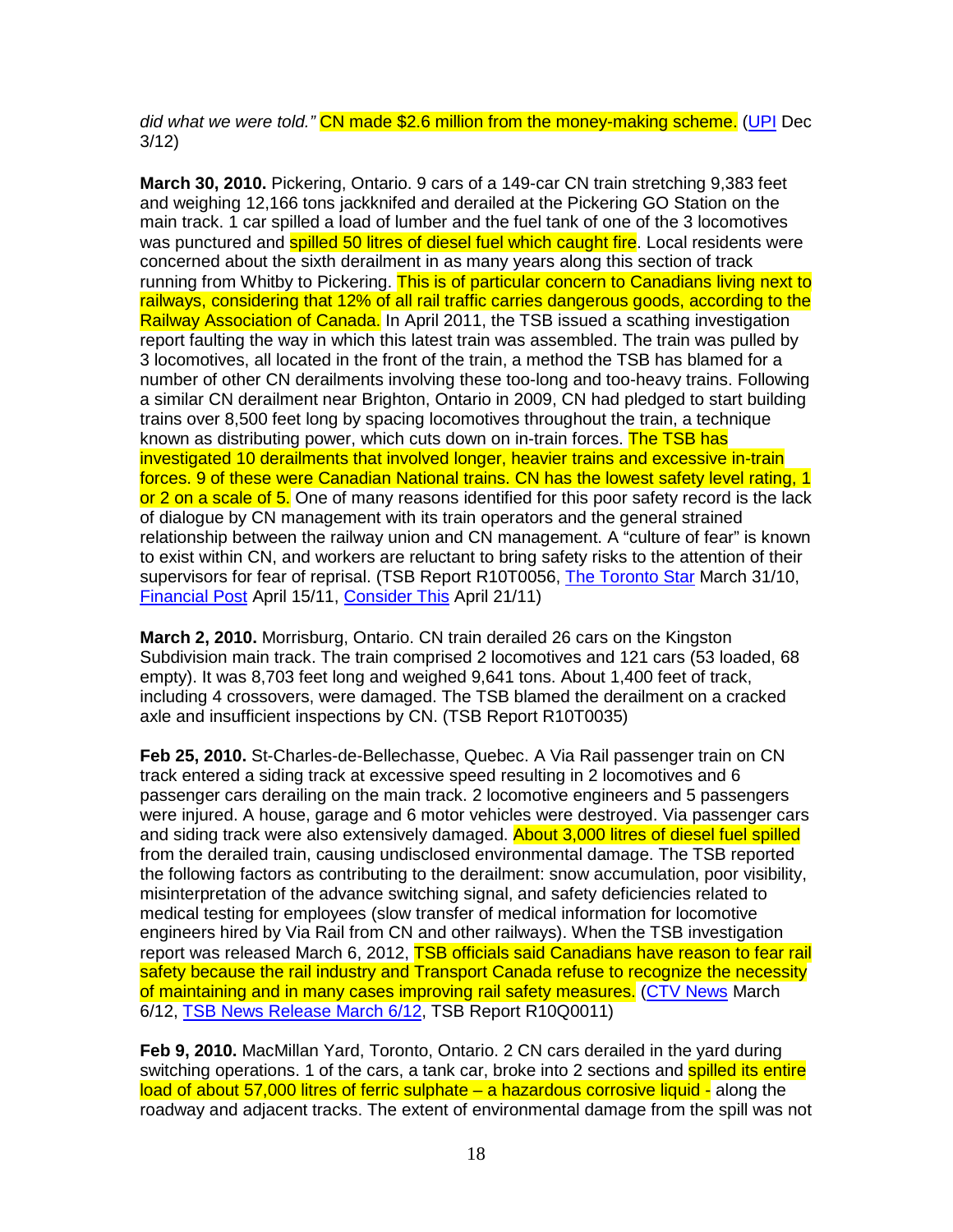disclosed. 3 additional cars were damaged. The TSB reported that the tank split in 2 due to a small fatigue crack at a weld seam that should have included a reinforcing pad. (TSB Report R10T0020)

**Dec 5, 2009.** Rivers Subdivision, near Spy Hill, Saskatchewan. A CN freight train derailed 36 cars on the main track, including 22 tank cars loaded with dangerous goods – liquefied propane, benzene, plastic pellets. An undisclosed quantity of dangerous goods was subsequently spilled, resulting in a fire which initially involved 34 of the cars and burned for 6 days. All residents within a 1.6-kilometre radius were evacuated. About 400 feet of track were destroyed. The extent of environmental damage was not disclosed. The train consisted of 2 locomotives at the head of the train and 168 cars (142 loaded, 26 empty). It weighed 12,423 tons and was over 2 miles long. The TSB determined the probable cause of the accident was the sudden failure of a rail that had persistent surface defects. (TSB Report R09W0252, several additional sources)

**Nov 21, 2009.** Lac-St-Jean Subdivision, Sainte-Tite, Quebec. A CN train derailed 10 cars (5 loaded and 5 empty) on the railway bridge across des Envies River. About 200 feet of the main track were damaged and one span of the bridge was destroyed. The train consisted of 2 locomotives and 11 cars (5 loaded and 6 empty). It weighed 1,250 tons and was 850 feet long. The derailment was caused by a fatigued rail on the bridge that had developed numerous defects over time. (TSB Report R09Q0047)

**Nov 17, 2009.** Yale Subdivision, near Komo, British Columbia. A CN freight train consisting of 1 locomotive, 45 loaded cars and 13 empty cars struck a debris slide of rock, mud and trees on the main track that derailed the locomotive and 3 cars loaded with copper concentrate. The train struck the slide, rode up and over it and came down on the other side where the locomotive rolled over onto its side. The first 3 cars behind the locomotive jackknifed and derailed. About 833 gallons of fuel were spilled from the locomotive, which overturned on its side, resulting in undisclosed environmental damage. The locomotive engineer sustained contusions and a laceration to his right leg. The conductor suffered a fractured right thumb and contusions. Both were taken by ambulance to the hospital in Hope. The train weighed 6,394 tons and was 3,519 feet long. (TSB Report R09V0235)

**July 17, 2009.** Limoilou Yard, Quebec City, Quebec. 5 CN tank cars derailed. A turnout and about 180 feet of track were damaged. Aviation fuel, which is extremely flammable and explosive, spilled from one of the tank cars. A safety perimeter was established around the derailment area. The Dufferin-Montmorency Highway and neighbouring public roads were closed to traffic. The derailment occurred when a track in one of the yard switches rolled over due to the lateral forces exerted by the heavy tank car wheels. (TSB Report R09Q0030)

**June 28, 2009.** Redditt Subdivision, Jones, Ontario. A CN train collided with the tail end of another CN train which was stopped on the main track. As a result of the collision, the 4 intermodal cars (six platforms in total) from the stationary train and the 3 locomotives from the moving train derailed. The locomotive engineer from the moving train was transported to hospital with injuries. The TSB reported miscommunication between the rail traffic controller and the operating crew of the moving train. (TSB Report R09W0118)

**June 19, 2009.** Cherry Valley, Illinois. 19 of 74 tank cars carrying flammable ethanol, derailed at a highway railway crossing where cars waited for the train to pass. 13 of the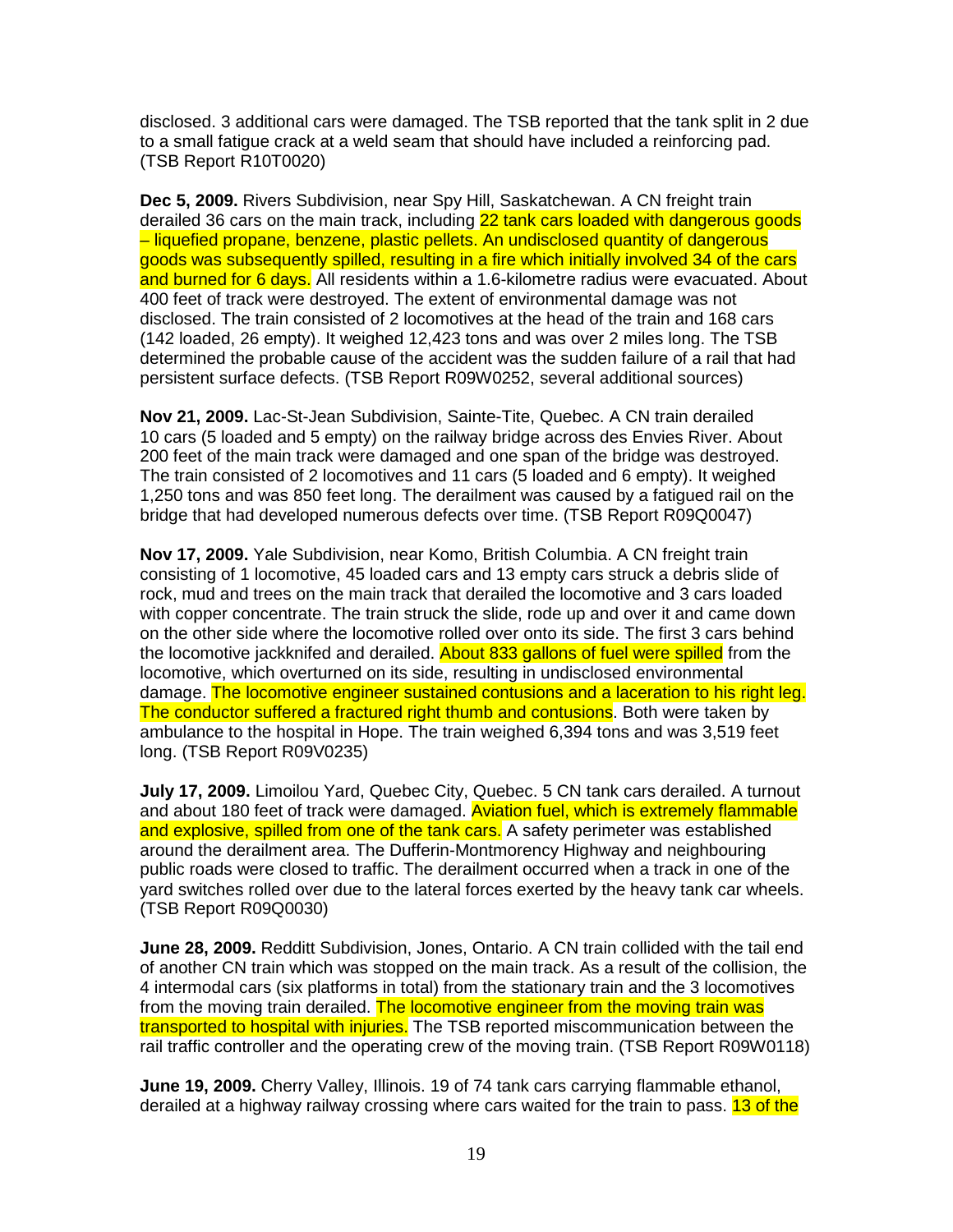derailed cars were punctured, causing the ethanol to spill which exploded into a huge fireball. The train, hauling a total of 114 cars, was carrying about 2 million gallons of ethanol. One 44-year-old woman waiting at the railway crossing burned to death, and 9 to 11 others were injured (reports vary). The dead woman's husband was burned but survived and her 19-year-old pregnant daughter was injured and lost her baby. 600 nearby homes were evacuated due to the intensity of the ethanol fire. About 60,000 gallons of ethanol spilled into a creek that flows into the Rock and Kishwaukee rivers, killing a minimum of 72,350 fish, many of which were game species. The Illinois Attorney General found CN Rail responsible for what was characterized as the single-largest fish kill that was not natural in the history of the state of Illinois. Monetary damages were estimated to total \$7.9 million. The NTSB investigation found a washout of the tracks, a failure of CN's emergency communications, and inadequate design of the tanker cars all contributed to the derailment and severity of the accident. The NTSB report released in February 2012 contained many more criticisms of CN. Associated Press research of U.S. statistics revealed that ethanol tank cars have been breached in at least 40 serious accidents between 2000 and mid-2012. An Illinois District County Court ordered CN to pay US\$36 million to settle 2 negligence lawsuits that revealed Canada's largest railway was negligent in the operation, maintenance and supervision of the train and track. (Associated Press Sept 12/12, Rock River Times June 6/12, NTSB Report RAR-12-01)

**May 22, 2009.** CN Walker Yard, Edmonton, Alberta. A fire broke out in the rail yard and was contained within about an hour. Generally, rail yards pose high fire risks because extremely flammable diesel fuel, oil, grease and solvents leak and drip all over the ground from locomotives and rail cars. As well, tank cars carrying flammable products often ignite during derailments and spills in rail yards. (Edmonton Sun May 23/09)

**May 19, 2009.** Becancour, Quebec. A stub sill was reported broken on a tank car loaded with chlorine at a chemical plant. (A stub sill is part of the frame which connects the tank cars.) Based on this particular type of fault, the TSB warned, "that tens of thousands of faulty railway cars may be in operation, hauling dangerous goods across Canada". (TSB Report R09W0016)

**March 21, 2009.** Kingston Subdivision, near Brighton, Ontario. 6 of 137 CN rail cars were ripped off the main track - 3 carrying hazardous materials - after the train, which stretched nearly 2.7km, came to an unexpected and abrupt stop. This forced some of the heavier loaded cars in the back of the train to crash into some lighter empty ones closer to the front, causing the knuckle on the 107<sup>th</sup> car to break.  $\overrightarrow{CN}$  and others have been realizing significant cost savings by increasing the length and weight of their trains, and by improperly assembling them, but at the same time this practice is compromising safety. As a result of the increasing number of derailments of too-long, too-heavy and improperly assembled trains, the federal government launched a 2-year study in an attempt to develop regulations to address the problem. (TSB Report R09T0092)

**Feb 13, 2009.** Allanwater Subdivision, Robinson, Ontario. A CN freight train derailed 2 locomotives and 29 cars on the main track. The derailed cars included a load of sodium chlorate and 2 loads of propane. The derailed cars struck an 800-gallon wayside propane tank that fuelled a switch heater, puncturing it and igniting an explosion and fire. The fire engulfed most of the derailment site, including approximately 15 of the 29 derailed cars. 2 tank cars of lard and a carload of lumber were consumed in the fire. Several bulldozers and large backhoes were brought to the accident site to contain the fire and to work on restoring the rail line. The heavy equipment spread the damaged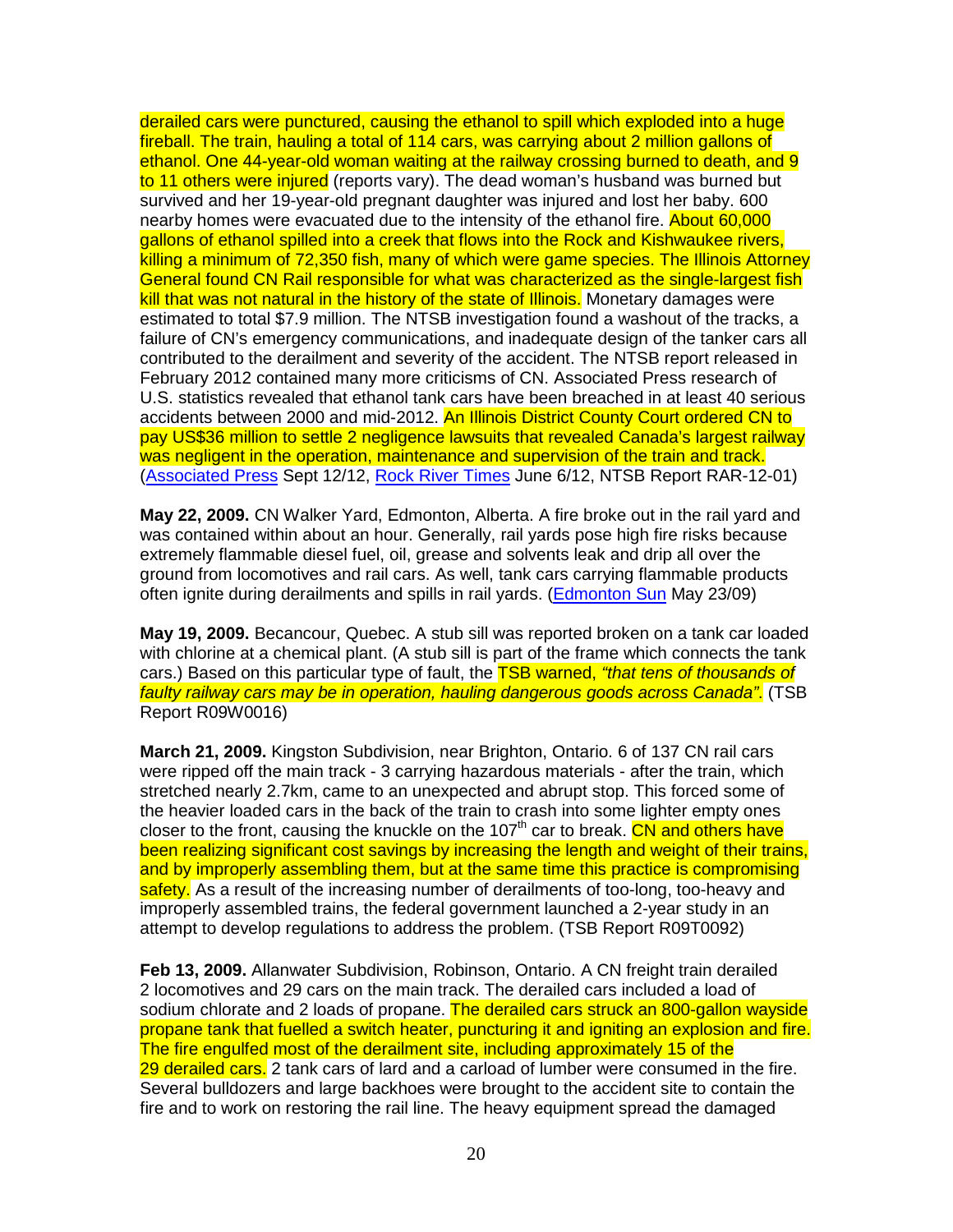rolling stock about the site and covered it in snow in an effort to extinguish the fire, which burned for about 24 hours. The train consisted of 2 locomotives at the head of the train and 94 cars. It weighed 10,386 tons and was 6,061 feet long. The TSB was unable to determine the cause of the derailment because the wrecking and restoration work had commenced without TSB consent. (TSB Report R09W0033)

**Jan 14, 2009.** Near Dugald, Manitoba. A faulty stub sill went undetected, allowing a tank car loaded with 51,500 pounds of flammable liquid propylene to separate from the rest of the train before coming to a stop. (A stub sill is part of the frame which connects the tank cars.) In a scathing report issued August 25, 2010, the TSB said the lack of formal protocols to record and report stub sill failures may prevent other broken parts from being found before the next accident. The TSB warned "that tens of thousands of faulty railway cars may be in operation, hauling dangerous goods across Canada". The TSB continued, "Approximately 41,000 cars within the North American tank car fleet are equipped with this model of stub sills, and approximately 35,000 of them are in dangerous goods service…These numbers are alarming and must not be ignored." Adding to the concern, Transport Canada, the regulator, was either unaware of, or had limited information regarding, stub sill failures so the problem has gone undetected. The TSB strongly suggested Transport Canada take the lead in coordinating with the railway industry and other North American regulators on the issue of reporting stub sill failures. (This does not appear to have been done.) Adding to the risk, the TSB said today's trains are longer and heavier than ever, making them more difficult to control. Alarmingly, stub sills manufactured according to older design criteria may be more susceptible to failure in the current operating environment of longer heavier trains. Prior to the mid-1990's, an average train in main-track service was about 5,000 feet long and weighed 6,000 to 7,000 tons. Following the privatization of CN in 1995, some of the trains are now over 12,000 feet long and weigh more than 10,000 tons. (TSB News Release Aug 25/10, TSB Report R09W0016)

**Dec 31, 2008.** Drummondville Substation, near Villeroy, Quebec. 33 CN cars derailed on the main track - 7 tank cars with residue, 6 empty box cars and 20 loaded covered hopper cars. 2 main-track turnouts were damaged. A switch heater gas line was severed, causing about 2,000 gallons of propane gas to leak into the air. About 500 feet of track were destroyed. The train consisted of 3 locomotives and 115 cars (70 loaded and 45 empty), weighed 10,800 tons and was 7,000 feet long. The local fire department was advised by local residents of the accident, arrived on the scene shortly thereafter, and established a safety perimeter, evacuating about 70 residents from the area. Passenger and freight train service were suspended for several days. The TSB reported that the train derailed when the switch heel block joint failed under the weight of the train, and that a simple wrench test would have detected the loose switch bolts. (TSB Report R08Q0028)

**Dec 18, 2008.** Edson Subdivision, Peers, Alberta. A CN freight train weighing 9,444 tons and 8,244 feet long derailed 48 of its 147 cars on the main track. The derailed cars included 16 loaded hopper cars, 7 loaded centre beam bulkhead flat cars, 3 loaded box cars, 12 empty covered hopper cars, a loaded gondola, and 9 tank cars carrying residue. The first 6 derailed cars had left the track on the high side of a curve. The following 42 cars were derailed on both sides of the track. About 1,715 feet of main track were damaged. The TSB reported that, as the train was travelling through the curve, the high rail likely broke under the 21st car or one of the adjacent cars due to heavy loads and inservice forces. (TSB Report R08E0150)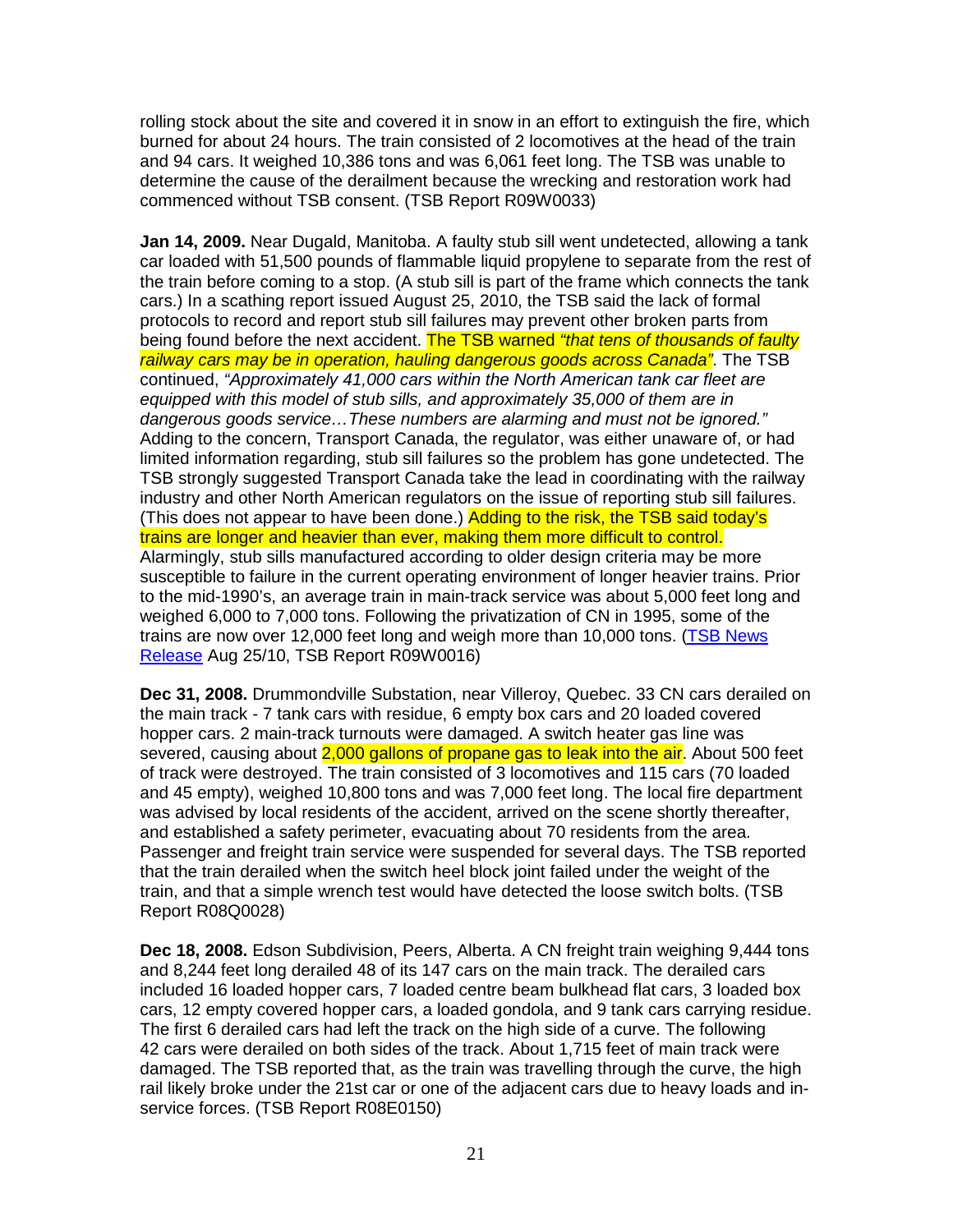**Oct 21 & 22, 2008.** Symington Yard, Winnipeg, Manitoba. 3 CN cars derailed in the yard on October 21. On October 22, a CN mechanical crew was cleaning up the derailment site. While one of the clean up crew members was monitoring a crane that was lifting a derailed car, the employee was struck by a locomotive that was in switching operation right next to the derailment work site. The employee, who suffered a broken wrist, a facial laceration and a bruised knee, was taken to the hospital. The TSB questioned why CN decided to resume normal switching operations so quickly and so close to the derailment site where clean up activities were underway. This resulted in reducing the physical space available to the clean up crew and, therefore, the level of protection. The locomotive struck the employee because the physical space required to conduct re-railing activities was insufficient. (TSB Report R08W0219)

**Oct 1, 2008.** Near Hamiota, Manitoba. 11 empty cars of a 153-car CN train derailed, causing major damage to both the rail lines and the cars. (TCRC76 Oct 2/08)

**July 3, 2008.** CN Bedford Subdivision, Halifax, Nova Scotia. A Via Rail train was moving westward exiting a loop track. At the same time a CN train was reversing eastward toward Halifax Ocean Terminals. In an area where sightlines were restricted due to the curvature of the track and a rock cut, the 2 trains collided. As a result of the collision, 2 locomotives, a baggage car and 5 coaches of the Via train were severely damaged. There was also some track damage. (TSB Report R08M0063)

**June 23, 2008.** Wabamun, Alberta. A stub sill on a tank car completely severed from the car during normal CN train operation. The car was scrapped with, unfortunately, no record of the stub sill failure which could have helped fix the problem on many other tank cars carrying dangerous goods. (A stub sill is part of the frame which connects the tank cars.) Based on this particular type of fault, the TSB warned, "that tens of thousands of faulty railway cars may be in operation, hauling dangerous goods across Canada". (TSB Report R09W0016)

**May 2008.** Standing Committee on Transport, Infrastructure & Communities released its report on Rail Safety in Canada. The report was particularly critical of CN's carrying out of safety standards and manner of reporting safety issues. The Committee wrote, *"Due* to the frequency of rail accidents in Canada in the last few years, notably in British Columbia, Alberta, Ontario and Quebec, there is a concern that the rate of accidents is on the rise. The repercussion from these accidents has been severe in terms of human fatalities and environmental damage." The Committee remained concerned about both the increase in main track derailments and the need for better rail safety generally across the country. There is a lack of accountability by both Transport Canada and the railroads with regard to rail safety. Transport Canada is not accountable enough in enforcing safety regulations, ensuring the implementation of safety procedures is more consistent across the country, conducting safety audits and making safety audit results public. Transport Canada needs more resources and needs a more hands on approach to rigorous inspection programs and to enforcing safety regulations. The railways, particularly CN, were criticized for the lack of meaningful management-employee consultations, poor crew training, poor employee fatigue management, and poor prioritizing and carrying out of safety procedures. The Committee also criticized Transport Canada and the railways for the serious delays in implementing the Safety Management Systems, developed 7 years earlier. On a scale of 1 to 5, with 5 being the optimal level, CN was at level 1 or 2, CP at 3 and Via Rail at 4 in terms of progress to properly implement the Safety Management Systems. CN employees were reluctant to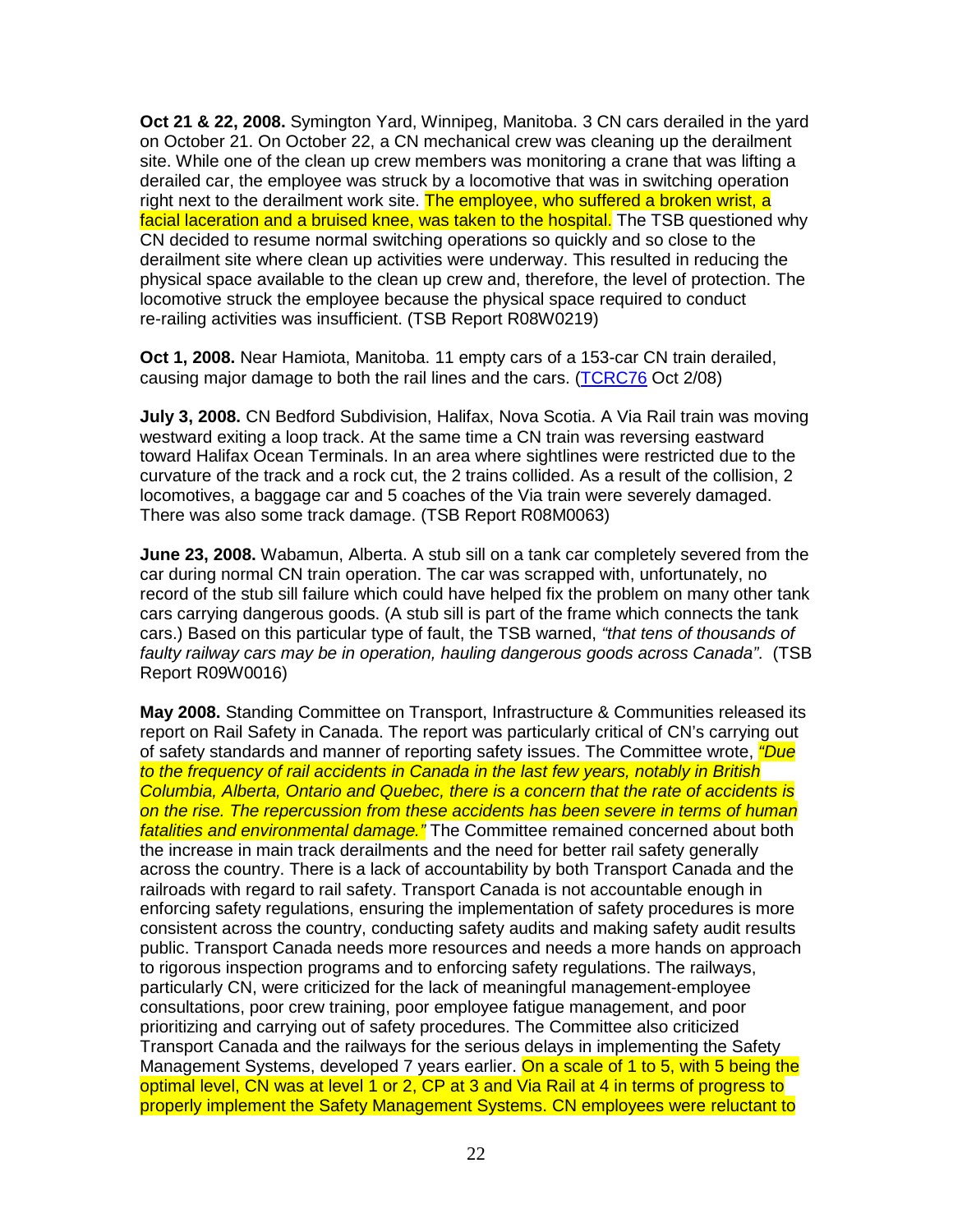report safety violations, for fear of reprisals from the company, and stated they were working within a "culture of fear". The fear of discipline for reporting safety violations was viewed by CN employees as a major deterrent to reporting such violations. The Standing Committee developed 14 recommendations to address the above-mentioned shortcomings. (Standing Committee Report May 2008, Maclean's July 7/08)

**Feb 18, 2008.** Oakville Substation, Aldershot, Ontario. 20 CN cars derailed including 5 residue tank cars - 3 containing sulphuric acid residue and 2 containing sodium hydroxide residue. There was significant structural damage to a neighbouring industrial building. The train consisted of 3 locomotives and 139 cars (79 loaded, 43 empty, and 17 residue tank cars). It weighed 11,908 tonnes and was 8,027 feet long. The TSB reported that a rail car wheel broke while the train was moving through a curve in the track. The wheel was defective and had been deteriorating for some time. The TSB said without an appropriate quality assurance process for inspecting wheels, derailments will continue. (TSB Report R08T0029)

**Oct 30, 2007.** Malport, Ontario. A CN freight train derailed while stopping to set off a block of intermodal cars. The train consisted of 4 locomotives at the head of the train and 131 cars (59 loaded and 72 empty), was 7,839 feet long and weighed 7,810 tons. 32 cars derailed and about 2,500 feet of track were destroyed or damaged. The TSB investigation determined that weakened track rolled over, initiating the derailment. The derailment actually consisted of 2 separate derailments, an initial one involving only 2 cars, and then a subsequent one that resulted in other derailed cars continuing to spread rail until the added drag finally brought the train to a stop. (TSB Report R07T0323)

**Oct 27, 2007.** Edson Subdivision, Peers, Alberta. A CN train did not stop prior to a stop signal on the main track and collided with a second CN train that was entering the siding. As a result of the collision, the locomotives and 22 cars of the train that could not stop derailed; 10 other cars were damaged but did not derail. 5 cars on the train that was hit derailed and 4 other cars were damaged but did not derail. The TSB reported that the locomotive engineer in the train that failed to heed the stop signal was fatigued. The report said despite previously-acquired knowledge on employee fatigue, the countermeasures that CN had in place were ineffective. In view of the severity of the accident and the availability of other crews at that location, consideration should have been given to relieving the crew from the train that missed the stop signal. (TSB Report R07E0129)

**Sept 17, 2007.** Halton Subdivision, MacMillan Yard, Toronto, Ontario. A CN train remotely controlled by Beltpack and consisting of 67 loaded cars and 30 empties sidecollided with the tail end of a second CN train. 2 locomotives and 2 cars from the remotely controlled train derailed. 6 cars on the other train derailed and/or sustained damage, including 2 special dangerous goods tank cars containing chlorine gas. Both of these cars were severely damaged. About 3,785 litres of diesel fuel spilled from the derailed locomotives and seeped into the ground. About 3,000 litres of diesel fuel were reported to have been recovered and 4 tons of contaminated soil was removed. The extent of environmental damage was not disclosed. The remotely controlled train weighed 9,054 tons and was 5,914 feet long. The TSB reported that the new conductor operating the train by Beltpack remote control had inadequate training and experience for switching long, heavy trains by remote control. The TSB also indicated that the train was actually too long and too heavy to be operated by remote control at all. (TSB Report R07T0270)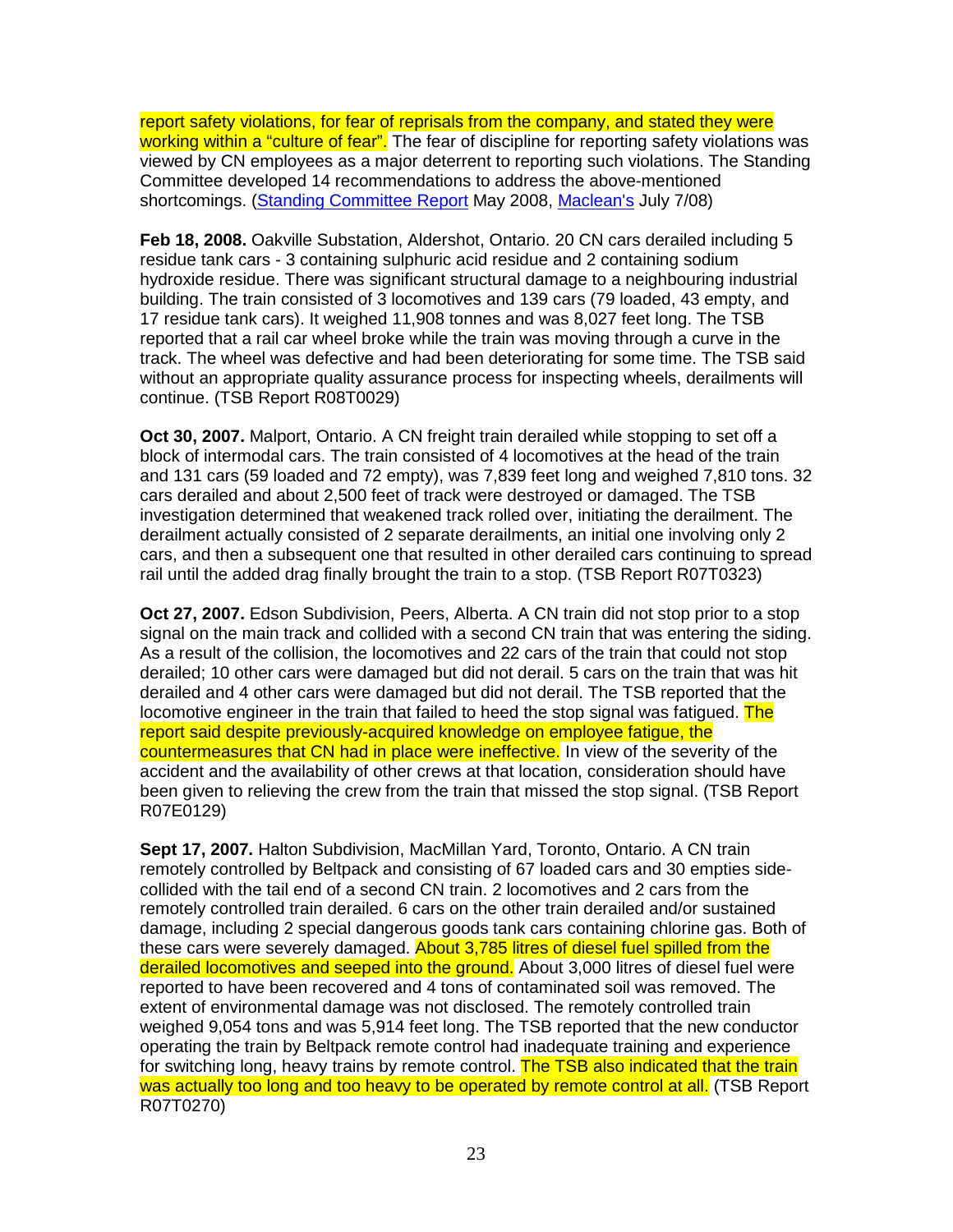**Sept 17, 2007.** 48km east of Terrace, British Columbia. 29 of 99 grain cars derailed on CN's northern B.C. main line. (Business Edge May 10/07)

**Aug 4, 2007.** Chetwynd Subdivision, CN Yard, Prince George, British Columbia. During a switching operation in the yard located on the banks of the Fraser River, a CN train remote controlled by a Beltpack and pulling 53 loaded cars struck a second CN train which was entering the yard. The remote controlled train struck a car loaded with gasoline, derailing it as well as the adjacent car also loaded with gasoline. 2 locomotives, a yard slug unit (a car that provides traction and braking effort to a locomotive) and a centre beam flatcar loaded with lumber in the remote controlled train derailed. A massive fire broke out, burning and destroying the 2 tank cars loaded with gasoline, the centre beam flatcar, as well as the 2 locomotives and slug unit of the remote controlled train. About 172,600 litres of fuel (1,600 litres of diesel and 171,000 litres of gasoline) were spilled, some of which was consumed by the fire. Water bombers were called in to help fight the fire. Health officials issued a voluntary evacuation order for nearby residents. An undisclosed amount of gasoline also spilled into the nearby **Fraser River as slicks were seen swirling downstream.** The extent of environmental damage was not disclosed. The TSB investigation reported that the CN staff operating the train by remote control Beltpack were inadequately trained and had no experience switching long, heavy trains by remote control. (CBC News Aug 4/07, TSB Report R07V0213)

**April 28, 2007.** Kingston Subdivision, Cobourg, Ontario. A CN freight train derailed a Herzog track maintenance machine and 21 empty multi-level cars on the main track. During the derailment, the fuel tank on the Herzog maintenance unit was punctured, spilling about 9,084 litres of diesel fuel. The fuel ignited, setting fire to the Herzog unit and about 1,000 feet of track structure, including the Burnham Street level crossing. The local fire department responded and extinguished the fire. The train consisted of 3 locomotives at the head of the train and a mix of 84 empty and loaded cars. It was 9,602 feet long and weighed 9,000 tons. The TSB investigation determined that the marshalling of the train, with placement of a car equipped with non-standard couplers at the head-end of a train with significant trailing tonnage, was a contributing factor to the accident. A quote from the TSB report read, "CN's train design planning system does not take weight distribution within the train into consideration when the train service plan is produced. In comparison, other Canadian railway companies require that freight trains be made up…with the loads marshalled closest to the locomotives to reduce the probability of undesirable track/train dynamics occurrences." The TSB also wrote, "Despite a recent derailment under similar circumstances where Canadian National investigators were made aware of the unique coupler design of the Herzog machine, the machine was allowed to be marshalled in trains without additional restrictions." (TSB Report R07T0110)

**March 29, 2007.** North of Huntington, Quebec. A CN freight train derailed 8 cars on the main track. 4 of the derailed cars were tank cars loaded with sulphuric acid (a dangerous good), 2 cars were loaded with wood products and 2 cars were loaded with paper. 6 of the cars, including 3 of the tank cars loaded with sulphuric acid, flipped over on their sides down an embankment. The train consisted of 2 locomotives and 80 cars (78 loaded and 2 empty). It was 4,771 feet long and weighed 10,382 tons. About 1,200 feet of track were damaged. In some places the track had buckled and was forced laterally up to 2 feet. The TSB reported the rail anchoring condition was poor and may have contributed to the derailment. (TSB Report R07D0030)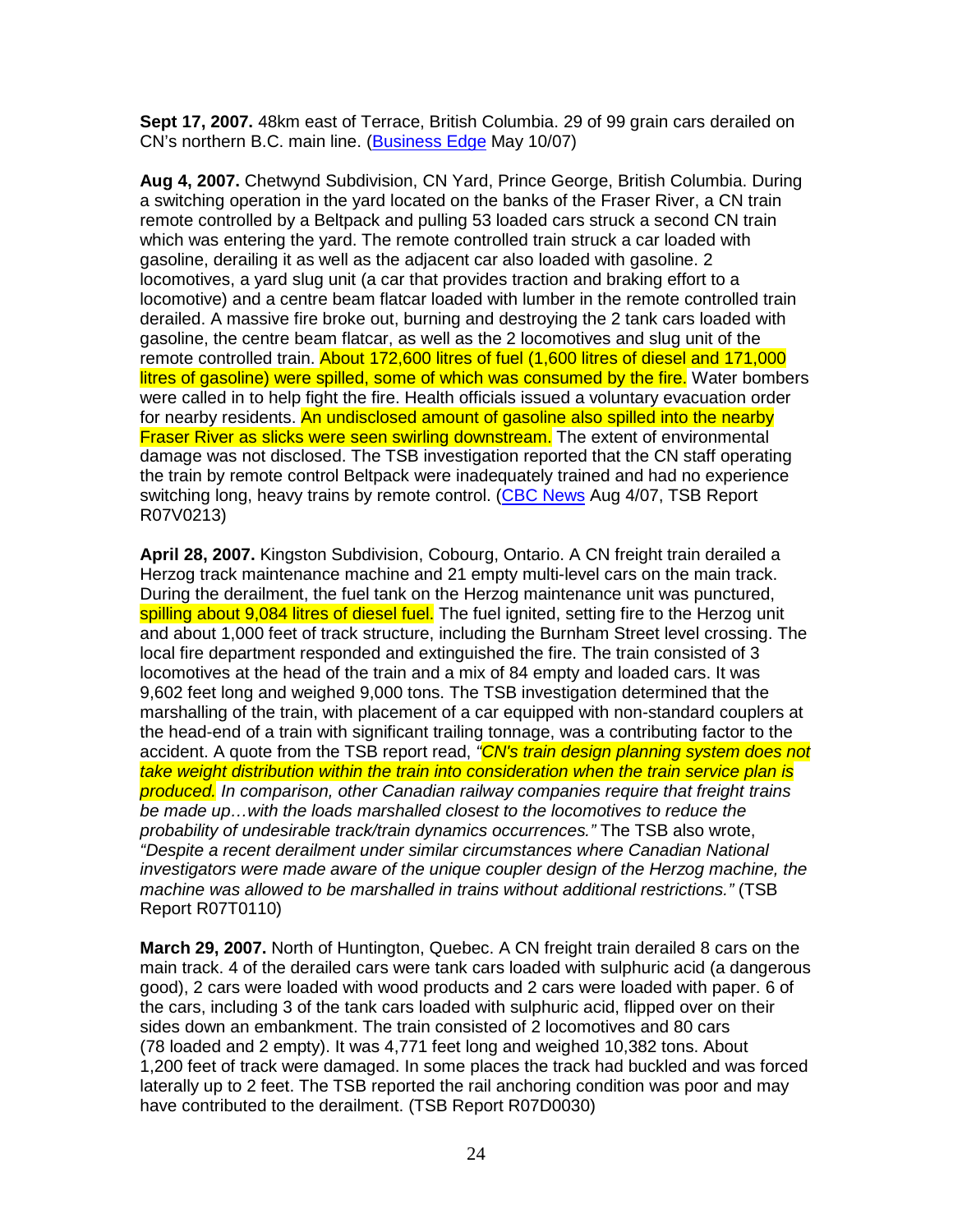**March 12, 2007.** Queen's switch, Kingston, Ontario. CN freight train derailed 32 cars. (Colin Churcher's Railway Pages)

**March 7, 2007.** Chicago, Illinois. The crew of a CN train left 2 locomotives, which had only air brakes applied, on a grade at CN's Lumber Street interchange. The 2 uncontrolled and unmanned locomotives rolled about 1,789 feet along CN's track and onto Amtrack's track where they collided with the lead locomotive of a standing Northern Illinois Regional Commuter Railroad (Metra) train. About 55 passengers were aboard the eighth Metra passenger car at the time of the collision. The other 7 passenger cars were empty. 7 passengers and the Metra engineer and assistant conductor were transported to area hospitals with minor injuries. The total property damage was estimated to be \$75,766. The NTSB determined the probable cause of the collision was the failure of the CN engineer and conductor to properly secure the CN locomotives before leaving them unattended. (NTSB Report RAB-07-04)

**March 3, 2007.** Napadogan Subdivision, Juniper, New Brunswick. A CN freight train derailed 18 cars, including 3 dangerous goods tank cars (liquefied petroleum gas residue) on the main track. The derailed equipment consisted of 12 empty covered hopper cars, 2 tank cars that contained non-dangerous goods residue, and 3 tank cars which contained liquefied petroleum gas residue. They had detached from the train and piled up on either side of the main track. 10 of the cars were destroyed. The 3 liquefied petroleum gas tank cars experienced some jacket damage. Rail car wheel sets were strewn about the derailment site. There were more than 50 broken rails in the 14 miles between Juniper and the accident site. Damaged infrastructure included 2 switches, a hot box detector and its associated bungalow, a private crossing for a logging road, as well as 14 miles of track. The train consisted of 3 locomotives and 100 cars (42 loaded, 49 empty, and 9 with residues), weighed 7,600 tons, and was 6,850 feet long. The TSB reported the train derailed following the fracture of a wheel caused by the improper functioning of the car's air brakes due to a stuck slide valve on the service portion. (TSB Report R07M0017)

**Feb 13, 2007.** Sprague Subdivision, Symington Yard, Winnipeg, Manitoba. A CN train remote controlled by a Beltpack was accidentally made to travel westward during a switching operation when the operator meant to send the train eastward. The remote controlled train sideswiped a second CN train that was outbound. 4 empty covered hopper cars from the remote controlled train derailed. A total of 9 cars were damaged. The first 2 derailed cars were on their side, the third car came to rest at a 45° angle and the fourth derailed car remained upright. On the outbound train, 3 covered hopper cars loaded with grain and 1 empty covered hopper car were damaged. As well, a stationary empty auto rack car, which was stored on an adiacent track, was damaged. The TSB warned that greater care was required by CN operators who control trains in rail yards with remote controls. In this particular case, the operator was sitting in a motor vehicle that was travelling away from the train which made it very difficult to visually monitor the train he was operating by remote control. (TSB Report R07W0042).

**Feb 12, 2007.** Drummondville Subdivision, near Drummondville, Quebec. 8 of 105 cars in a CN freight train derailed when a knuckle on the  $75<sup>th</sup>$  car broke. 1 of the derailed cars was a tank car with aviation fuel residue. About 850 feet of track were damaged. The train was pulled by 5 locomotives all located at the front end of the train, was 7,006 feet long and weighed 10,815 tons. The TSB investigation determined that the improperly assembled train (empty cars ahead of loaded cars) contributed to the derailment. CN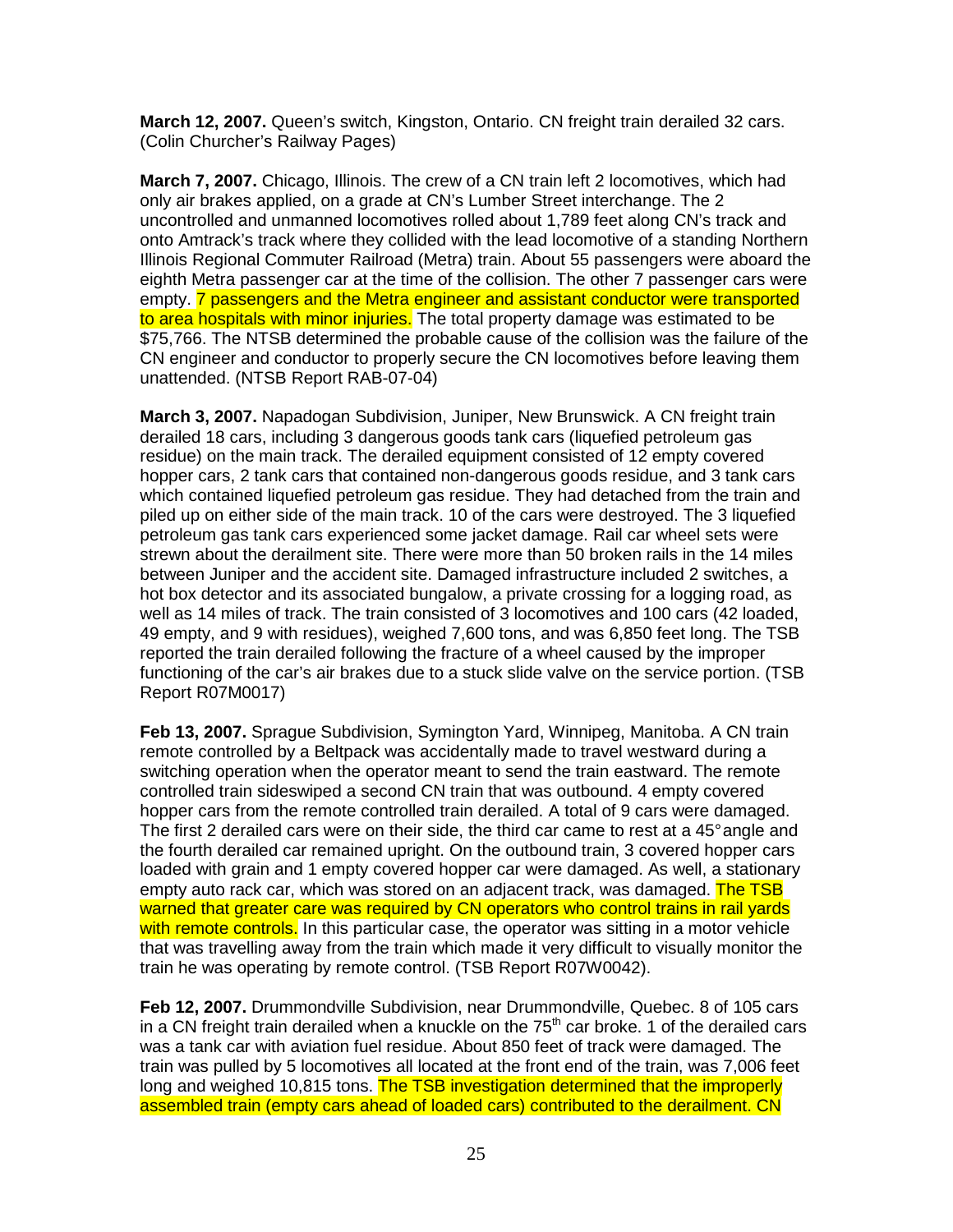and others have been realizing significant cost savings by increasing the length and weight of their trains, and by improperly assembling them, but at the same time this practice is compromising safety. (TSB Report R07D0009)

**Jan 7, 2007.** Montmagny Subdivision, Montmagny, Quebec. A CN freight train derailed 24 cars (19 loaded and 5 empty) on the main track. 4 of the derailed tank cars contained sulphuric acid, a dangerous good. 1 of these cars was damaged which created a risk because it was located on a bridge over a river. The rest of the derailed cars included: 3 tank cars loaded with non-dangerous liquids, 4 centre beam flat cars, 2 automobile carriers, and 11 covered hopper cars. These cars were derailed in an accordion pattern across the main track, the station platform, and into the street behind the station. A workshop trailer owned by CN was destroyed, and the Via Rail station building and 2 inhabited houses were damaged. About 600 feet of track, a main-track turnout, numerous switch parts, the deck and the west span of the bridge over the Rivière du Sud were also damaged. The train consisted of 3 locomotives and 122 cars (72 loaded and 50 empty), weighed 10,587 tons and was 8,384 feet long. The TSB reported that the train derailed when a switch point rail broke under the train. The TSB also suggested that, considering all the derailments in Canada, perhaps there is a need for tracks to be maintained at a level higher than that required by the Railway Track Safety Rules. (TSB Report R07Q0001)

**Nov 11, 2006.** Kingston Subdivision, Moira, Ontario. A spike puller operator on contract to CN was fatally injured while attempting to perform repairs to his Nordco Grabber Model A Spike Puller. The accident occurred when the right side joystick controller of the spike puller was inadvertently activated, causing the right-hand roller frame assembly to drop rapidly onto the machine operator underneath the machine. (TSB Report R06T0281)

**Aug 27, 2006.** Lac-Saint-Jean Subdivision, Chambord, Quebec. A CN freight train derailed 12 cars, 5 loaded and 7 empty, on the main track. The derailed equipment consisted of 4 gondola cars loaded with wood chips, 1 tank car loaded with a flammable liquid, 4 empty box cars, and 3 empty gondola cars. About 1,400 feet of track were damaged. The train consisted of 2 locomotives and 93 cars (20 loaded, 73 empty), weighed 4,980 tons and was 6,140 feet long. The TSB reported that the derailment was caused by wheel lift on a loaded wood chip car negotiating a curve in the track. As the car ran derailed, it damaged the track, leading to the derailment of 11 other cars. The TSB also reported on asymmetrical loading of car contents as a contributing factor. (TSB Report R06Q0096)

**July 14, 2006.** Oakville Subdivision, Mimico, Ontario. A CN freight train derailed 7 cars on the main track as it was passing over a switch. Derailed equipment fouled the 3 main tracks. The train derailed at a track buckle in an area of track that had undergone recent upgrades in the form of a new turnout installation and track resurfacing. In addition to the buckled track and damaged turnout, about 650 feet of the 3 main-line tracks were damaged during the derailment. The TSB attributed the derailment to track buckling caused by inadequate rail anchoring. (TSB Report R06T0153)

**June 29, 2006.** Lillooet Subdivision, near Lillooet, British Columbia. A CN freight train consisting of 1 locomotive and 1 car loaded with lumber derailed after losing control while descending a steep grade near Lillooet. When the crew realized the train was in a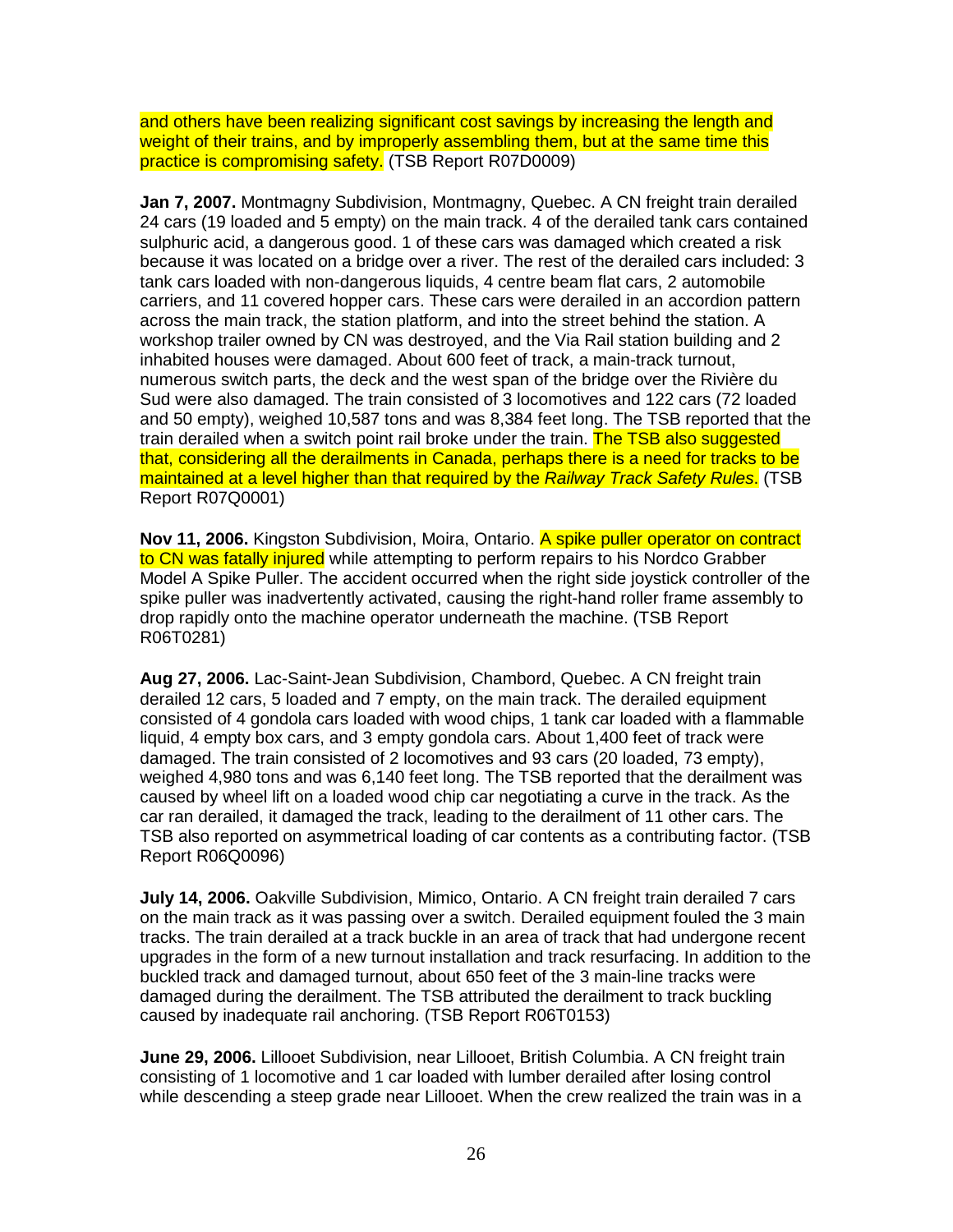runaway situation, the conductor decoupled the loaded lumber car from the locomotive, climbed onto the car and began to make his way over the lumber to apply the hand brake located on the other end of the car. With the connection between the locomotive and the car severed, the 2 began to separate. Having separated from the locomotive by about 200 feet, the car derailed to the outside of a curve. The conductor was thrown from the derailing car and was killed. The lumber car came to rest about 1,000 feet below the rail right-of-way. The locomotive continued to accelerate. At a curve in the track, the locomotive derailed and slid about 800 feet down the mountain. The trainman was thrown from the locomotive and sustained fatal injuries. The locomotive engineer was thrown off and sustained serious injuries. The locomotive came to rest about 800 feet below the rail right-of-way. The TSB report contained many criticisms of CN and many recommendations to improve the safety of train travel in steep mountainous terrain. Brake shoe friction fade on the lumber car may well have contributed to the derailment. The TSB expressed concern that Transport Canada and CN had not followed the lead by the Association of American Railroads in improving brake shoe design for heavier cars, and that heavier cars in Canada will continue to be operated using brake shoes designed to an older specification. CN employees had also previously raised concerns about the use of non-Dynamic Brake-equipped locomotives in steep mountainous territory such as Lillooet, but these concerns were not relayed to CN management. The TSB criticized CN for the failure of its safety management system to identify and mitigate risks in steep mountainous terrain and recommended that Transport Canada require CN to do so. Many local residents and ex-B.C. Rail employees criticized CN for not becoming better prepared for the added risks of rail travel in mountainous terrain when they bought B.C. Rail in 2004. (TSB Report R06V0136, several other sources)

**June 4, 2006.** Joliette Subdivision, Charette, Quebec. A CN freight train derailed 14 cars (10 loaded and 4 empty) on the main track, including 7 cars loaded with dangerous goods, while exiting a bridge. The dangerous goods cars included 2 cars loaded with gasoline, 3 cars loaded with fuel oil and 2 cars loaded with sulphuric acid. About 233,000 litres of hydrocarbons spilled from 3 tank cars and about 160,000 litres flowed down the river valley and into the Rivière du Loup right next to the derailment. Local fire and police departments; Environment Canada; the Canadian Forest Service; and Quebec Sustainable Development, Environment and Parks responded to the accident. Containment barriers were constructed in an attempt to slow the flow of the remaining hydrocarbons into the river. Skimmers and booms were installed on the Rivière du Loup in an attempt to collect hydrocarbons near the derailment site and downstream near the St. Lawrence River. Because the first responders arrived after most of the hydrocarbons had entered into the Rivière du Loup, only about 73,000 of the 233,000 litres of hydrocarbons were recovered. Spilled liquids continued being collected through the following winter months. The spill negatively impacted the bird and fish life along the Rivière du Loup. The train consisted of 3 locomotives and 142 cars; it was 6,760 feet long and weighed 12,290 tons. The TSB reported that rotting and otherwise deteriorating track ties and a lack of rail anchors were major contributors to the derailment and spill. (TSB Report R06Q0054)

**May 21, 2006.** Kamloops Yard, Kamloops, British Columbia. A CN train involved in a switching operation in the yard collided with an unoccupied Rocky Mountaineer Vacations (RMV) passenger train moving into the yard. 4 passenger cars derailed and the CN locomotive was heavily damaged. The CN train was 2,600 feet long, weighed 3,952 tons and consisted of 2 locomotives pulling 28 loaded and 13 empty cars. The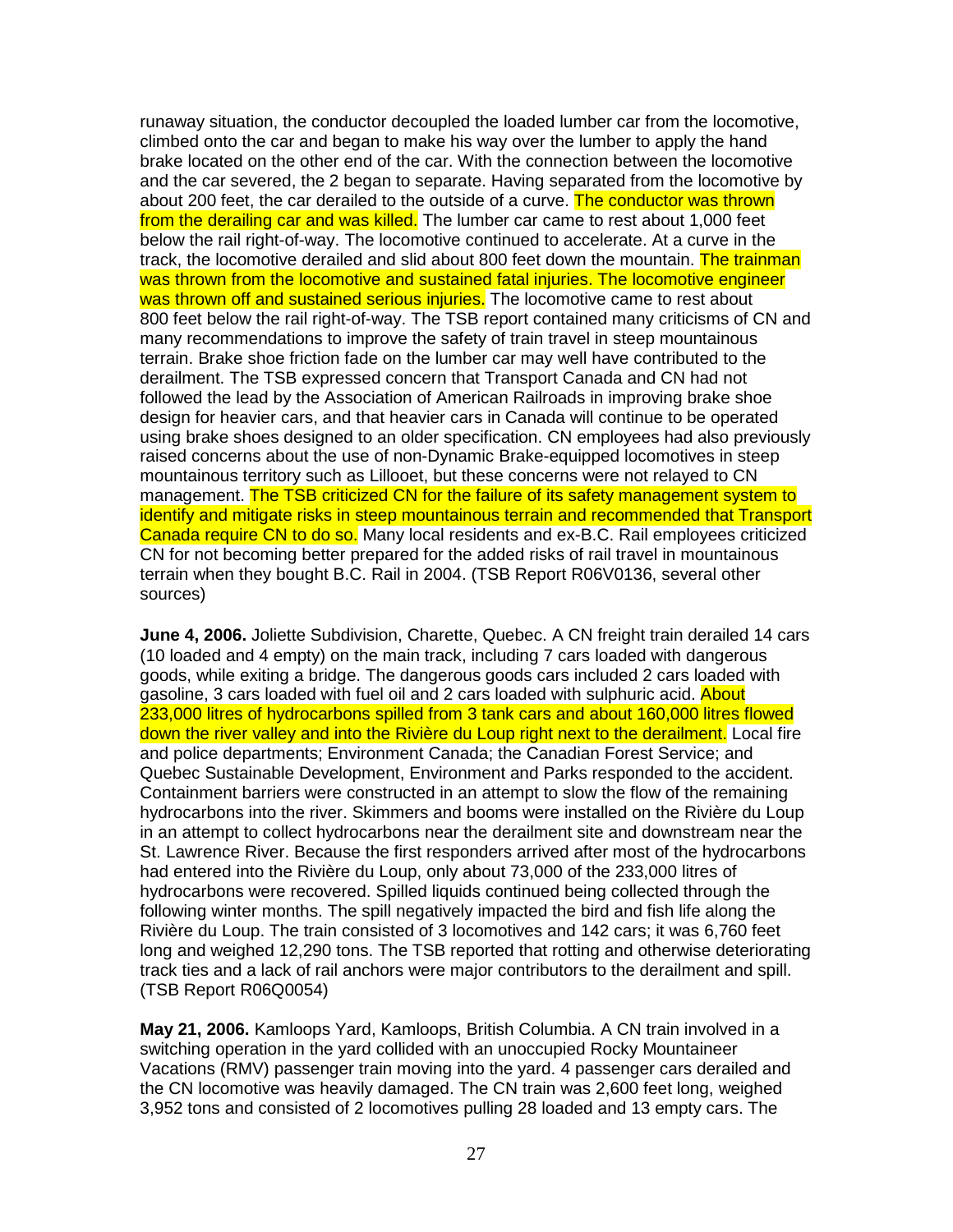TSB reported that the speed of the CN train and distance to the RMV train, along with the weight and lack of braking power on the trailing cars, resulted in the CN train being unable to stop before colliding with the RMV train. Although the CN train did not exceed 15 mph, the movement was unable to stop within one-half the range of vision of equipment as required by Canadian Rail Operating Rule 105. Communications between the rail traffic coordinator and train crews and between the 2 crews involved were inadequate to assist the crews in identifying each other's whereabouts. (TSB Report R06V0111)

**May 15, 2006.** Lac-Saint-Jean Subdivision, near Lac Bouchette, Quebec. A CN freight train derailed 18 cars (16 loaded, 2 empty) at a curve on the main track. The train consisted of 3 locomotives and 75 cars (72 loaded, 3 empty), weighed 8,780 tons and was 4,750 feet long. The TSB reported that the design and loading of the first 3 derailed cars contributed to the derailment and speculated that there must have been a warp in the track. (TSB Report R06Q0046)

**Aug 5, 2005.** Squamish Subdivision, north of Squamish, British Columbia. 9 CN Rail cars (1 loaded and 8 empty) flipped off the tracks, **spilling 40,000 litres of toxic caustic** soda (sodium hydroxide) into the Cheakamus River. The chemical compound stripped the river of oxygen and had a devastating impact on the river's fish population. All freeswimming fish occupying the river at the time of the spill were killed. More than 500,000 adult and young salmon, steelhead, trout and other fish species were killed. Fish died of suffocation from skin burns and gill haemorrhaging. British Columbia Environment staff said the spill decimated the river's fish population. Angling closures were issued on the Cheakamus and MamQuam rivers and a portion of the Squamish River in an attempt to help fish populations repopulate the sections impacted by the spill. Birds and mammals that relied on Cheakamus River salmon for food were also negatively impacted by the toxic spill. CN was assessed about \$200,000 for river clean up costs and was charged twice under the federal *Fisheries Act* and 3 times under the B.C. *Environmental* Management Act, which resulted in fines. The train consisted of 5 locomotives at the head of the train, 144 cars (3 loaded and 141 empty), and 2 locomotives behind the 101<sup>st</sup> car. It was 9,340 feet long and weighed 5,002 tons. The TSB blamed the derailment on human error, poor supervision, use of a too-long train and an improperly assembled train. (TSB Report R05V0141, Canada.com Aug 4/07, several other sources)

**Aug 3, 2005.** Edson Subdivision, Wabamun Lake, west of Edmonton, Alberta. 43 CN cars derailed along the shoreline of Wabamun Lake, spilling 1.3 million litres of heavy bunker C fuel oil that quickly spread across the lake. 100 Wabamun Lake residents blockaded the CN tracks for 5 hours to protest insufficient action by CN to contain or clean up the spill. Oil-slicked birds and other wildlife plus the oil-soaked lake shoreline became instant national news. 4 days later, CN revealed that 700,000 litres of Imperial Pole Treating Oil had also spilled into the lake. This hazardous chemical contained naphthalene and other polycyclic aromatic hydrocarbons that are highly toxic and linked to cancer. People who lived nearby were forced to evacuate their homes and cottages. Hundreds of oil-soaked birds died. Wabamun Lake is a popular angling lake, and fish were negatively impacted. CN spent an estimated \$28 million attempting to clean up the mess, with remaining costs covered by insurance. CN was forced into a compensation program for those whose properties were damaged. In May 2009, CN pleaded guilty to 3 charges, one under Alberta's Environmental Protection and Enhancement Act for failing to take all reasonable measures to contain and remedy the spill, one under the federal Fisheries Act, and a third under the federal Migratory Birds Convention Act. Fines issued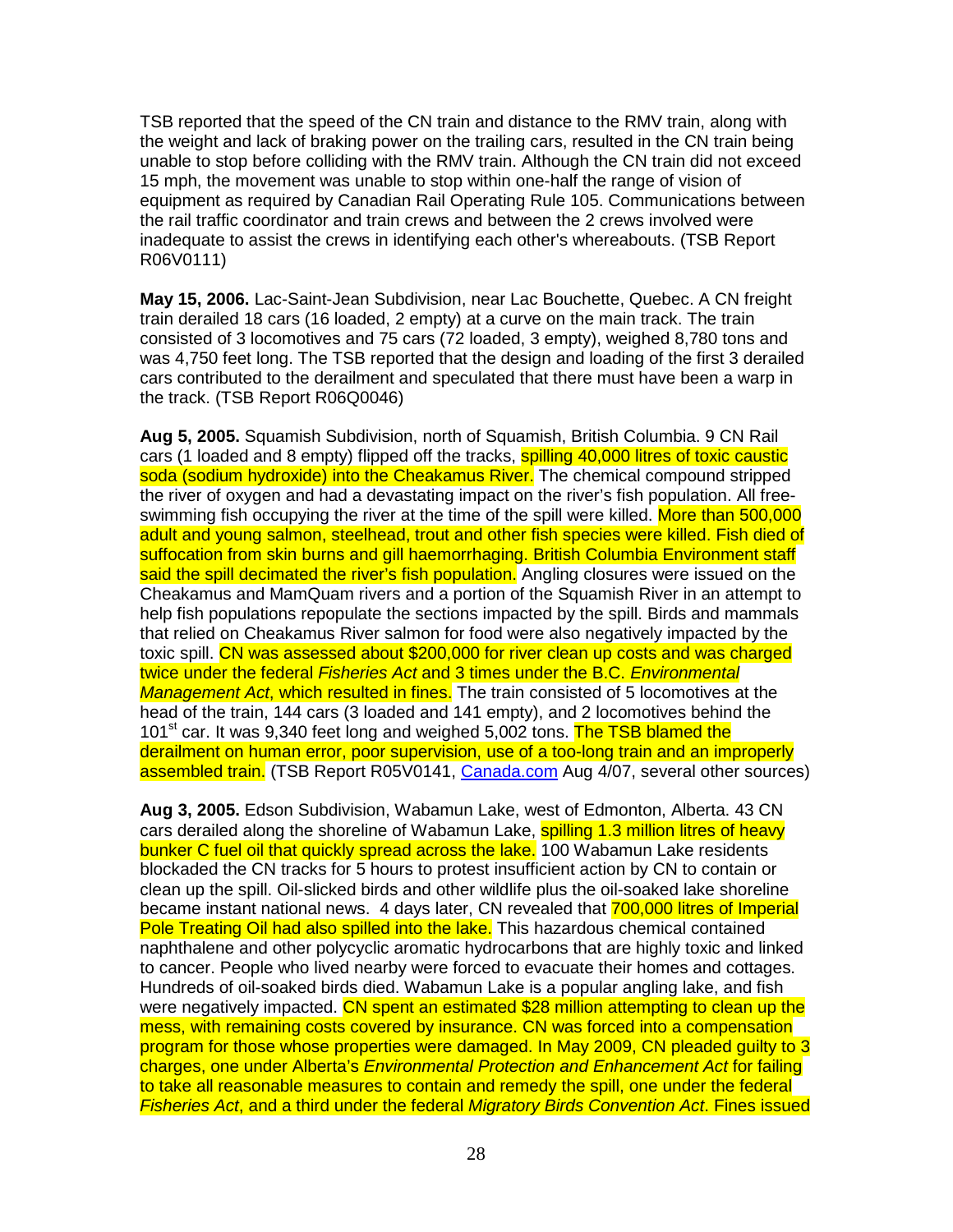by the court totaled \$1.4 million, which many Albertans did not think was sufficient, considering the magnitude of environmental damages, and considering it appeared that CN was more concerned about opening their track again than in containing and cleaning up the spilled dangerous goods. The train consisted of 3 locomotives, 117 loaded cars, 13 residue cars, and 10 empty cars. It was 8,547 feet long and weighed 15,562 tons. The TSB reported that a defective rail caused the train to fall off the tracks. (Wikipedia, TSB Report R05E0059, several other sources)

**July 31, 2005.** Val-d'Or Subdivision, Val-d'Or, Quebec. A CN freight train derailed 9 cars on the main track. 7 of the derailed cars were bulkhead flat cars loaded with logs, and 2 were gondola cars loaded with copper concentrate. 7 of the derailed cars flipped over on their sides and all 9 derailed cars were damaged. 1 wye track was destroyed, and 450 feet of main and wye track were damaged. The train was powered by 2 locomotives, and was hauling 26 loaded cars, 10 empty cars and 19 residue cars. It was 2,940 feet in length and weighed 3,800 tons. The TSB reported the accident occurred when a 25 year-old roller bearing on one of the bulkhead flat cars that derailed overheated and seized. (TSB Report R05Q0033)

**July 13, 2005.** Three Hills Subdivision, Sarcee Yard, Calgary, Alberta. A CN freight train derailed 2 cars in the yard, which fouled a switch and resulted in the following loaded tank car being hit by 2 locomotives of another train that was operated by Beltpack remote control. The collision punctured the tank car, spilling about 106,800 litres of aviation fuel onto the ground. Diesel fuel also spilled from one of the remote controlled locomotives' punctured fuel tanks. The extent of environmental damage was not disclosed. The 2 remote controlled locomotives also derailed. There was extensive damage to the 2 derailed locomotives, the 2 derailed cars, and another empty gondola car. Crossover switches, connecting track and about 300 feet of the yard lead track were destroyed. Calgary police and fire services controlled the site and protected against a potential fire hazard. 4 nearby businesses were evacuated as a precaution. The TSB reported that an improperly assembled train with empty cars ahead of loaded cars contributed to the derailment. Because CN did not investigate nor report to the TSB a prior, similar derailment at the same location, an opportunity was lost to review and identify safety deficiencies. (TSB Report R05C0116)

**July 10, 2005.** CN Yazoo Subdivision, Anding, Mississippi. 2 CN freight trains collided head on. The collision resulted in the derailment of 6 locomotives and 17 cars. About 15,000 gallons of diesel fuel were spilled from the locomotives and resulted in a fire that burned for about 15 hours. 2 crew members were on each train; all 4 were killed. As a precaution, about 100 Anding residents were evacuated. 7 residue tank cars containing hazardous materials were among the cars that derailed. 5 of those cars contained propylene residue, 1 contained isopropylamine residue, and 1 contained carbamate pesticide residue. 1 or more of the propylene tank cars vented due to pressure buildup from the extreme heat of the diesel fuel fire. CN provided the following cost estimates: \$9.6 million for equipment (locomotives and cars); \$65,000 for track and signals; \$316,800 for lading and environmental cleanup; and \$300,000 for wreck clearing. Property damage associated with the accident totaled \$9,665,000. Clearing and environmental cleanup costs totaled \$616,800. The extent of environmental damage was not disclosed. The NTSB determined that the probable cause of the collision was the failure of the northbound train to stop at a red signal, possibly due to crew fatigue. Contributing to the accident was the absence of a positive train control system that would have stopped the northbound train before it exceeded its authorized limits. Also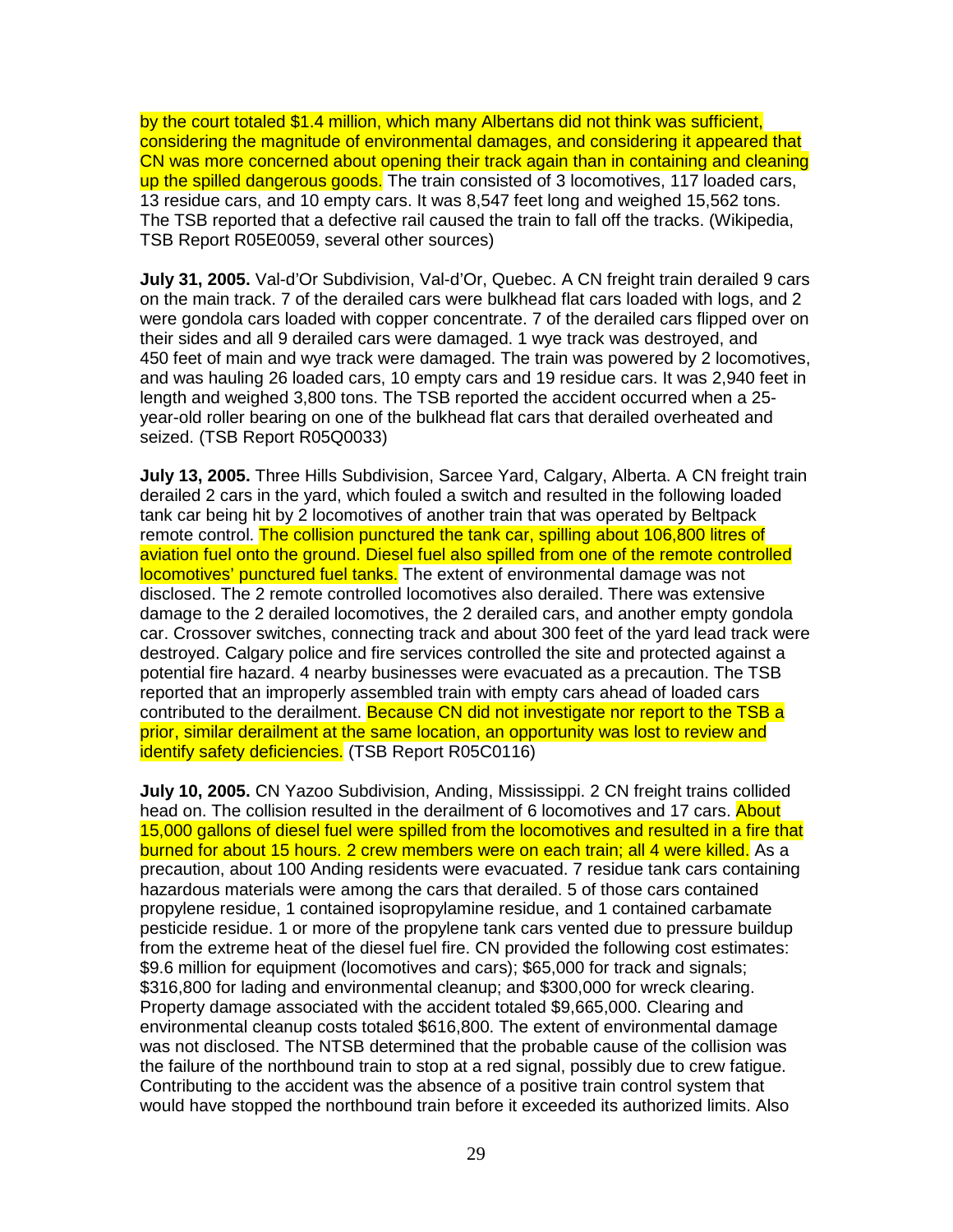contributing to the accident was the lack of an alerter on the lead locomotive that may have prompted the crew to be more attentive to their operation of the train. (NTSB Report RAR-07-01)

**July 4, 2005.** Kingston Subdivision, Prescott, Ontario. A CN freight train derailed all 51 of its cars on the main track. All of the cars toppled over on their sides. All of the cars contained hydrocarbon residue. 2 cars spilled gasoline and released nitrogen vapours. All of the cars were damaged and about 2,000 feet of main track were destroyed. The train consisted of 2 locomotives and 51 cars; the first 17 cars contained fuel oil residue and the trailing 34 cars contained gasoline residue. The train was 3,180 feet long and weighed 2,240 tons. The TSB reported the derailment was caused when a track moved out of alignment. Another contributing factor was a buckled track resulting from laying the track in cold weather. (TSB Report R05H0013)

**April 6 2005.** Scotford Rail Yard, Fort Saskatchewan, Alberta. An undisclosed amount of hydrogen peroxide spilled out of an overturned car when 8 CN tank cars of a 98-car train derailed. Other CN derailments in the same rail yard include one August 18, 2010 and another one November 21, 2010. (Fort Saskatchewan Record April 8/05)

**Feb 23, 2005.** Drummondville Subdivision, near Saint-Cyrille, Quebec. A CN freight train derailed 29 cars on the main track. 28 cars were destroyed and 1 car was damaged. 1 tank car carrying propane caught fire and exploded, causing major damage to a mill adjacent to the railway right-of-way. Other tank cars carrying dangerous goods including chlorine also derailed. Because of the fire and dangerous goods in the other tank cars, the area within a 1-kilometre radius of the accident site was sealed off and about 20 people were evacuated. About 600 feet of track were destroyed and about 4,000 feet of track were damaged. The train was 5,935 feet long, weighed 6,898 tons and consisted of 2 locomotives, 44 loaded cars and 45 empty cars, including tank cars containing chlorine, propane and other flammable liquids. The TSB reported the derailment was caused by a defective rail car wheel that failed, and pointed out that CN does not have a wheel impact load detector (WILD) between Halifax and Quebec, increasing the risk of wheel failure in eastern Canada. (TSB Report R05Q0010)

**Jan 12, 2005.** Letellier Subdivision, Winnipeg, Manitoba. A CN freight train derailed 10 cars including a tank car containing liquefied petroleum gas and a tank car loaded with liquid calcium chloride that overturned and spilled an undisclosed amount of its contents. The extent of environmental damage was not disclosed. 2 derailed loaded hopper cars blocked a public crossing. About 400 feet of track were damaged. The train comprised 1 locomotive, 30 loaded cars, 11 empty cars and 1 residue tank car. It weighed 4,297 tons and was 2,598 feet long. Several homes and businesses were evacuated due to the risks associated with derailed tank cars carrying dangerous goods. The TSB reported several factors that contributed to the derailment including track spacing anomalies, track out of alignment, track warp defects and roller bearing adapters that likely failed in 1 of the derailed cars. (TSB Report R05W0014)

**Nov 12, 2004.** Montmagny Subdivision, Levis, Quebec. 10 multi-platform CN container cars derailed on the main track. The cars were damaged, and 2 switches and 500m of track were damaged. The train was made up of 3 locomotives and 39 multi-platform container cars (113 platforms in all). It was 7,500 feet long and weighed 6,200 tons. The TSB reported that wheel failure caused the derailment. (TSB Report R04Q0047)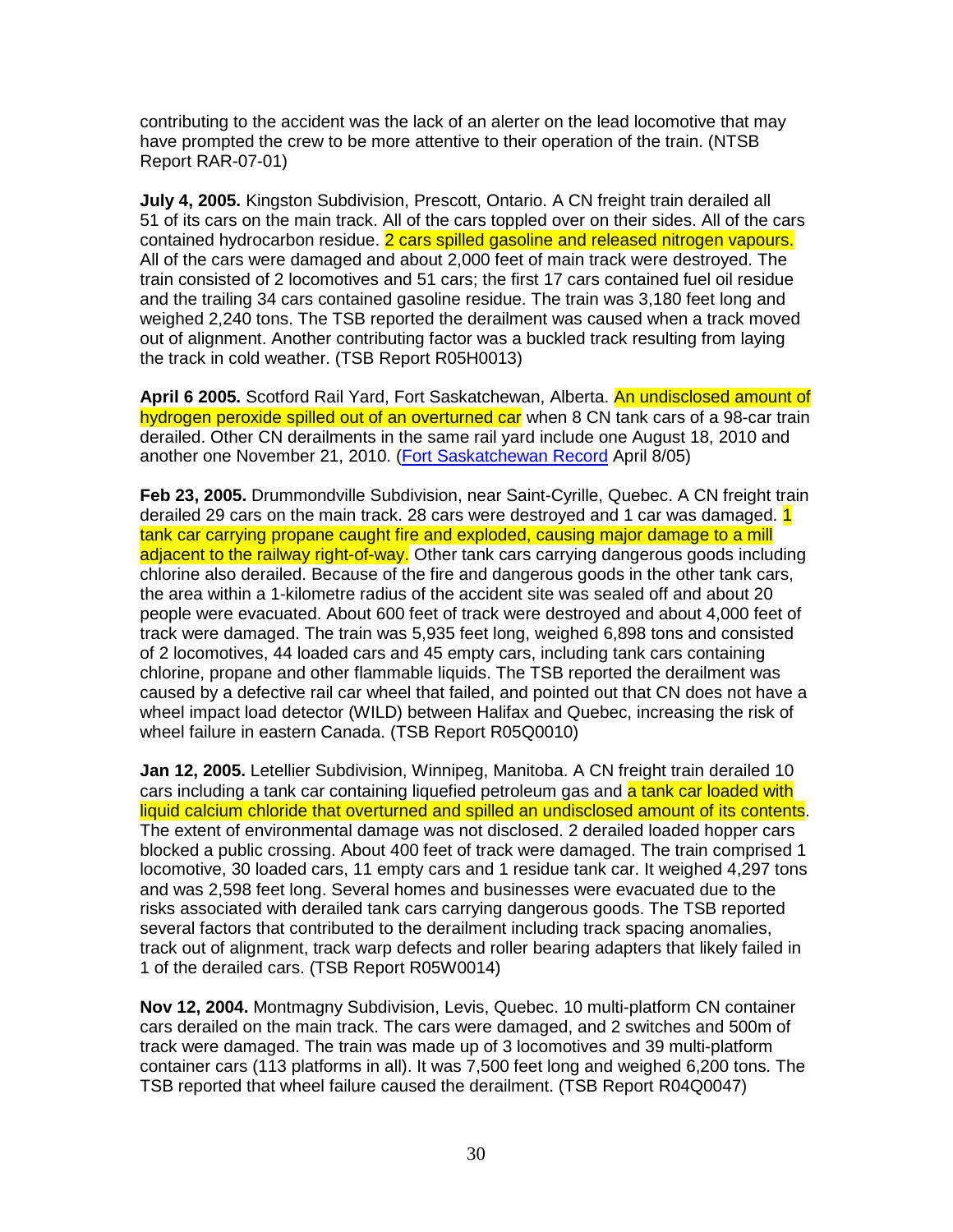**July 25, 2004.** Bala Subdivision, Burton, Ontario. A CN freight train derailed 13 multiplatform intermodal cars carrying 88 containers. Containers carrying dangerous goods including paint and paint thinners were heavily damaged with liquid product spilling from at least one of the containers. About 2,300 feet of track were destroyed. The train consisted of 2 locomotives and 28 loaded intermodal cars. It was 5,919 feet long and weighed 5,750 tons. The TSB reported the following as contributing to the rail rollover that caused the derailment: car design, lacking rail lubrication, track fastening system, and track geometry. A local landowner whose property was damaged by the derailment was not contacted by CN. It took some time for CN to finally clean up the mess on the private land left by the derailment. (TSB Report R04T0161)

**March 17, 2004.** Lac-Saint-Jean Subdivision, Linton, Quebec. A CN train derailed 22 cars at a curve on the main track. 18 cars were destroyed, 4 cars were damaged, and about 140m of track were destroyed. The derailed cars slid down the Batiscan River bank. The train consisted of 4 locomotives and 66 cars, 56 loaded and 10 empty. It was 4,060 feet long and weighed 6,960 tons. A broken rail caused the initial derailment. (TSB Report R04Q0016)

**Feb 17, 2004.** Sprague Subdivision, Symington Yard, Winnipeg, Manitoba. A CN train operated by Beltpack remote control derailed 17 intermodal container car body platforms at a switch in the yard. The Beltpack remote control operator was controlling the train movement from inside a motor vehicle, which is routinely done at the Symington Yard. About 1,600 feet of track were damaged. The TSB reported the location of the Beltpack remote control operator inside a vehicle, well in advance of and facing away from the remote controlled train, left the train movement unmonitored and increased the severity of the derailment, which was initially caused by a switch malfunction. (TSB Report R04W0035)

**Feb 7, 2004.** Montmagny Subdivision, Montmagny, Quebec. A CN freight train derailed 27 cars on a bridge over the Du Sud River, including a pressurized tank car loaded with liquefied chlorine gas. All of the derailed cars were damaged beyond repair. About 1,500 feet of track and 2 public crossings were damaged. The entire timber deck of the bridge and the pedestrian walkway located on the north side were destroyed. 3 bridge spans were damaged beyond repair and required total replacement. The other 6 spans sustained major damage. The train was 5,489 feet long and weighed 9,102 tons. It consisted of 2 locomotives, 70 loaded and 24 empty. During the derailment cleanup and bridge repair work, traffic had to be rerouted on a temporary bypass track constructed over the river. The extent of environmental damage incurred by the derailment and subsequent repairs was not disclosed. The TSB reported that truck hunting (lateral oscillation of car between the tracks at high speeds) on one or more empty cars contributed to the derailment. The investigation was also confused by an inaccurate list of car positions within the train. (TSB Report R04Q0006)

**July 30, 2003.** Drummondville Subdivision, Villeroy, Quebec. A CN train derailed 32 intermodal platforms on the main track. 31 platforms were damaged, and 1 platform was destroyed. About 2,200 feet of track were destroyed, and another 1,900 feet were damaged by the derailment. The track underneath the last 30 derailed platforms was completely destroyed. In the zone of destruction, the majority of the ties were in poor condition, showing signs of water saturation and rot through half of their thickness. 2 farm crossings were destroyed and the third was seriously damaged. The train, an intermodal express freight train, was 9,973 feet long and weighed 9,310 tons. It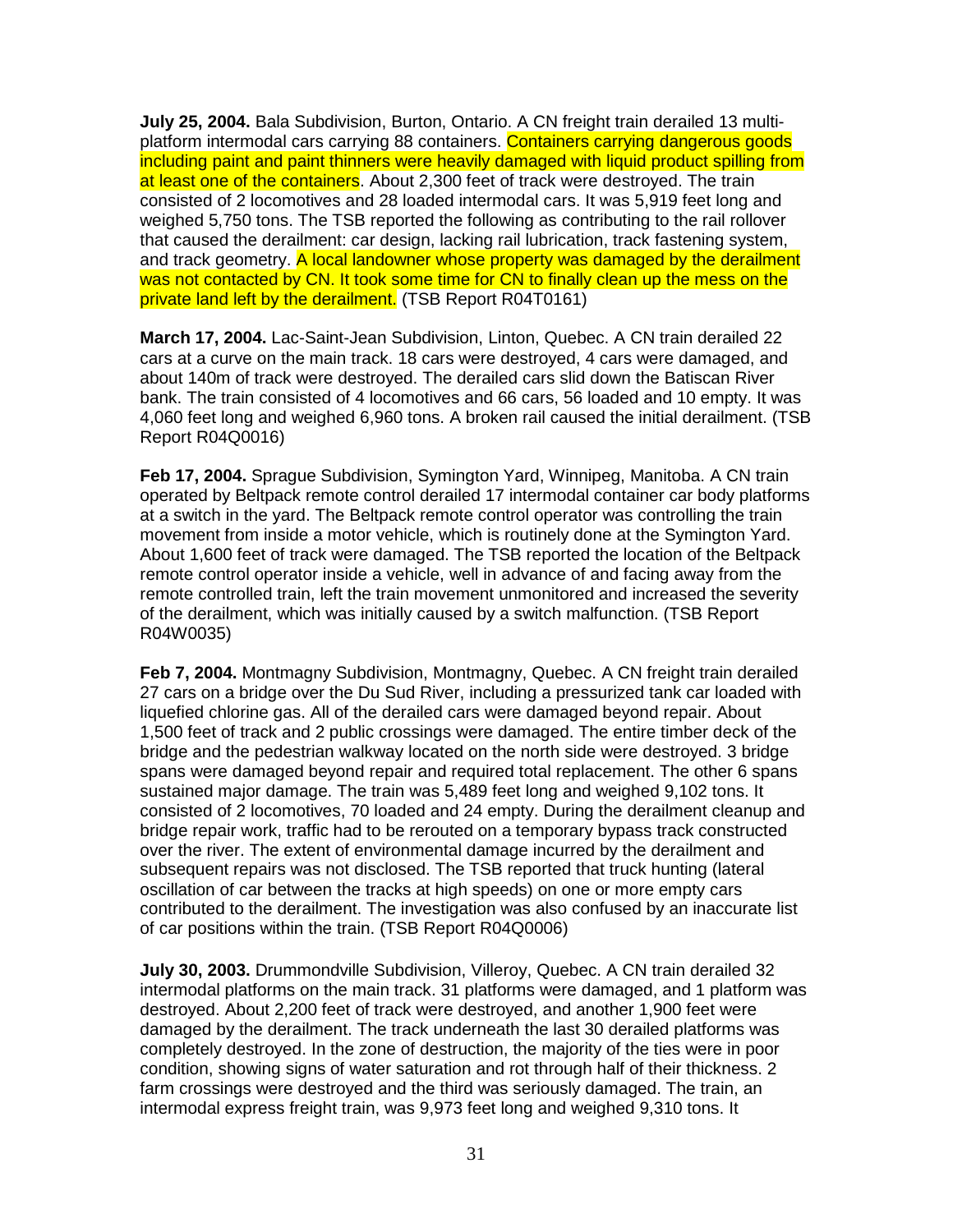consisted of 4 locomotives and 145 loaded intermodal platforms. Some of the cargo was dangerous goods. The TSB reported that the train derailed as a result of a track buckle while travelling above the speed limit over track on which maintenance work was being performed. The TSB also criticized the operators for not following proper safety procedures or CN for not conducting proper safety training. (TSB Report R03Q0036)

**May 21, 2003.** Bala Subdivision, Gamebridge, Ontario. A CN train derailed 49 cars on the main track at a highway crossing. The derailed equipment included 21 tank cars loaded with sulphuric acid, 2 empty box cars, and 26 box cars loaded with paper. About 250 tons of sulphuric acid spilled from 3 tank cars. A small fire started. An underground fibre-optic cable was severed, disrupting service for 16 hours. Some 1,700 feet of track were destroyed. Highway 12 was closed in the vicinity of the derailment area for 5 days. Some 50 people were evacuated due to the toxic nature of the spilled sulphuric acid and to ease clean-up operations. 2 firefighters suffered minor fume inhalation, and a local citizen suffered acid burns to his feet. The extent of environmental damage was not disclosed. The train weighed 11,800 tons and was 5,889 feet long. It was hauling 103 loaded cars, 8 empty cars, and 1 residue car. The TSB reported track defects at the Highway 12 crossing and decreasing time set aside by management for proper inspection and routine maintenance. As well, the train had been improperly assembled with empty cars ahead of loaded cars. (TSB Report R03T0157)

**May 16, 2003.** Thompson, Manitoba. Several thousand hectares of land burned from a CN-caused wildfire. Suppression costs amounted to \$565,000. (Canadian Interagency Forest Fire Centre July 24/07)

**May 14, 2003.** Fraser Subdivision, McBride, British Columbia. A CN freight train derailed 2 locomotives and 5 cars loaded with lumber on a bridge on the main track. Once derailed, the locomotives toppled off the bridge, dropping about 25 feet into the gully below along the main river valley. A fire started and the bridge, the 2 locomotives, and the 5 cars and their contents were destroyed by fire. The 2 crew members, the locomotive engineer and the conductor, were fatally injured. Several acres of the surrounding terrain were damaged by the fire and by the ensuing clean-up operation. The extent of environmental damage was not disclosed. The train was 5,730 feet long, weighed 8,800 tons, and was powered by 2 locomotives. The train consisted of 85 freight cars: 68 loaded, 4 empty, and 13 residue tank cars. The complete destruction of the bridge and all its related components, the loss of the locomotive event recorder data, and lack of complete and comprehensive bridge maintenance and inspection records impeded the TSB investigation efforts. However, the TSB reported that the failure to identify the urgency and the severity of the deteriorating condition of the bridge was not recognized because of shortcomings in the inspection, assessment, planning, and maintenance process. (TSB Report R03V0083)

**May 12, 2003.** Drummondville Subdivision, Manseau, Quebec. A CN freight train derailed 17 platforms loaded with 34 containers at a curve on the main track. Most of the containers flipped over on their sides. 3 of the containers were carrying dangerous goods. There was damage to 1,000 feet of main track and 300 feet of siding track. The train was powered by 3 locomotives and consisted of 122 loaded cars. It weighed 5,190 tons and was 8,430 feet long. The TSB reported the derailment occurred when the car body on the platform of a loaded container car collapsed onto the main track, severely damaging the track structure, resulting in the complete loss of track gauge. The platform on the car collapsed due to fatigue at a high stress location where a weld was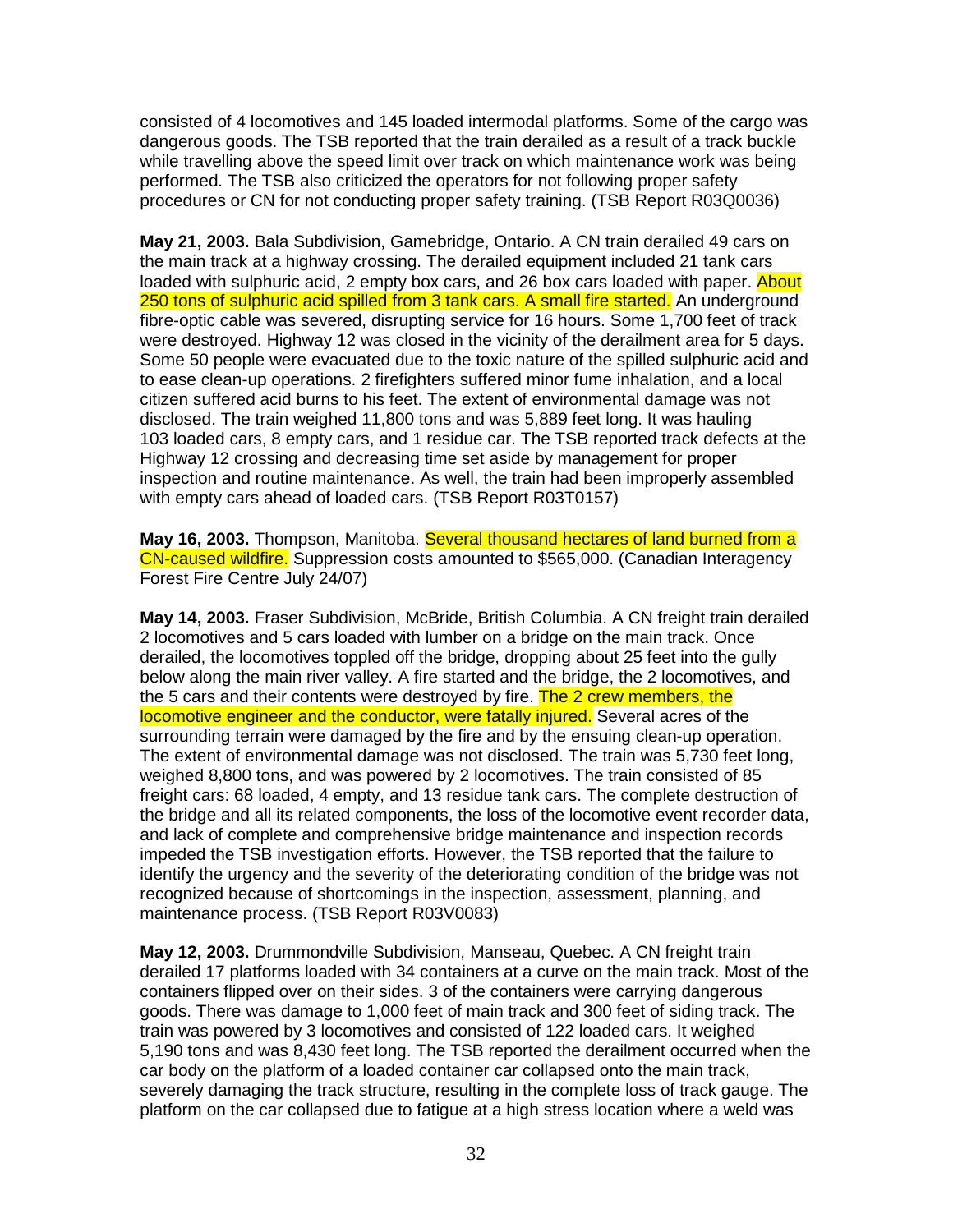missing. There also was a discrepancy between the cars recorded as being in the train and the actual cars in the train. (TSB Report R03Q0022)

**Feb 9, 2003.** Tamaroa, Illinois. A CN freight train derailed 22 of its 108 cars. 4 of the derailed cars spilled methanol, and the methanol from 2 of these cars fueled a fire. Other derailed cars contained phosphoric acid, hydrochloric acid, formaldehyde, and vinyl chloride. 2 cars containing hydrochloric acid, 1 car containing formaldehyde, and 1 car containing vinyl chloride also spilled product. About 850 residents were evacuated from the area within a 3-mile radius of the derailment, which included the entire village of Tamaroa. 1 contract employee was injured during cleanup activities. Damages to track, signals, and equipment, and clearing costs associated with the accident totaled \$1.9 million. CN was also forced to pay nearly \$1 million to about 800 residents and businesses for lost time, food spoilage and other expenses. The NTSB determined the probable cause of the derailment was an improper weld on a rail which progressed to rail failure. (NTSB Report RAR-05-01)

**Dec 20, 2002.** Cornwall, Ontario. 10 CN cars derailed. (Colin Churcher's Railway Pages)

**Oct 24, 2002.** Saint-Maurice Subdivision, Hibbard, Quebec. A CN train derailed 6 cars at a curve on the main track. All 6 derailed cars were damaged and 275m of track were destroyed. The derailed cars were loaded with copper ore, toppled over on their sides and slid down the bank almost falling into a lake. The extent of environmental damage was not disclosed, but based on a photo in the TSB investigation report, there was damage to the lake shoreline. The train comprised 3 locomotives and 109 cars, 34 loaded and 75 empty. It was 6,730 feet long and weighed 7,230 tons. The TSB reported a defective rail caused the derailment. (TSB Report R02D0113)

**Aug 13, 2002.** Bedford Subdivision, Milford, Nova Scotia. A CN train derailed 7 container platforms from the last 2 five-pack cars on the main track. About 2.85 miles of track were damaged. The train was 7,540 feet long and weighed 6,230 tons. The TSB reported that significant track buckle, in part resulting from higher-than-normal air temperatures, caused the tracks to move out of alignment and caused the derailment. (TSB Report R02M0050)

**July 22, 2002.** Montmagny Subdivision, Joffre Yard, Levis, Quebec. A CN train operated by remote control (Beltpack) in the yard derailed 52 cars. 51 tank cars, which contained fuel oil and gasoline residue, derailed and rolled over. An empty bulkhead flat car also derailed. 2 switches and about 3,600 feet of track were damaged. The TSB reported that heavy winds set some empty cars (without their brakes on) in motion which caused the initial derailment. (TSB Report R02Q0041)

**July 8, 2002.** Camrose Subdivision, near Camrose, Alberta. A CN freight train derailed 2 locomotives and 14 cars at a curve in the track. The train consisted of 5 locomotives, 146 loaded cars (some carrying dangerous goods), 6 empty cars, 2 residue tank cars, was 9,708 feet long and weighed 17,201 tons. The train was the longest and heaviest train the crew had ever operated on this subdivision. Derailed cars included 2 empty hopper cars right behind the locomotive, 1 empty flat car, 5 loaded intermodal flat cars, and 6 multi-platform intermodal cars. The last derailed car carried 2 containers carrying dangerous goods. The 2 derailed locomotives were damaged. All derailed cars and about 860 feet of track were destroyed. The TSB reported the primary cause of the derailment was an improperly assembled train. The presence of the first locomotive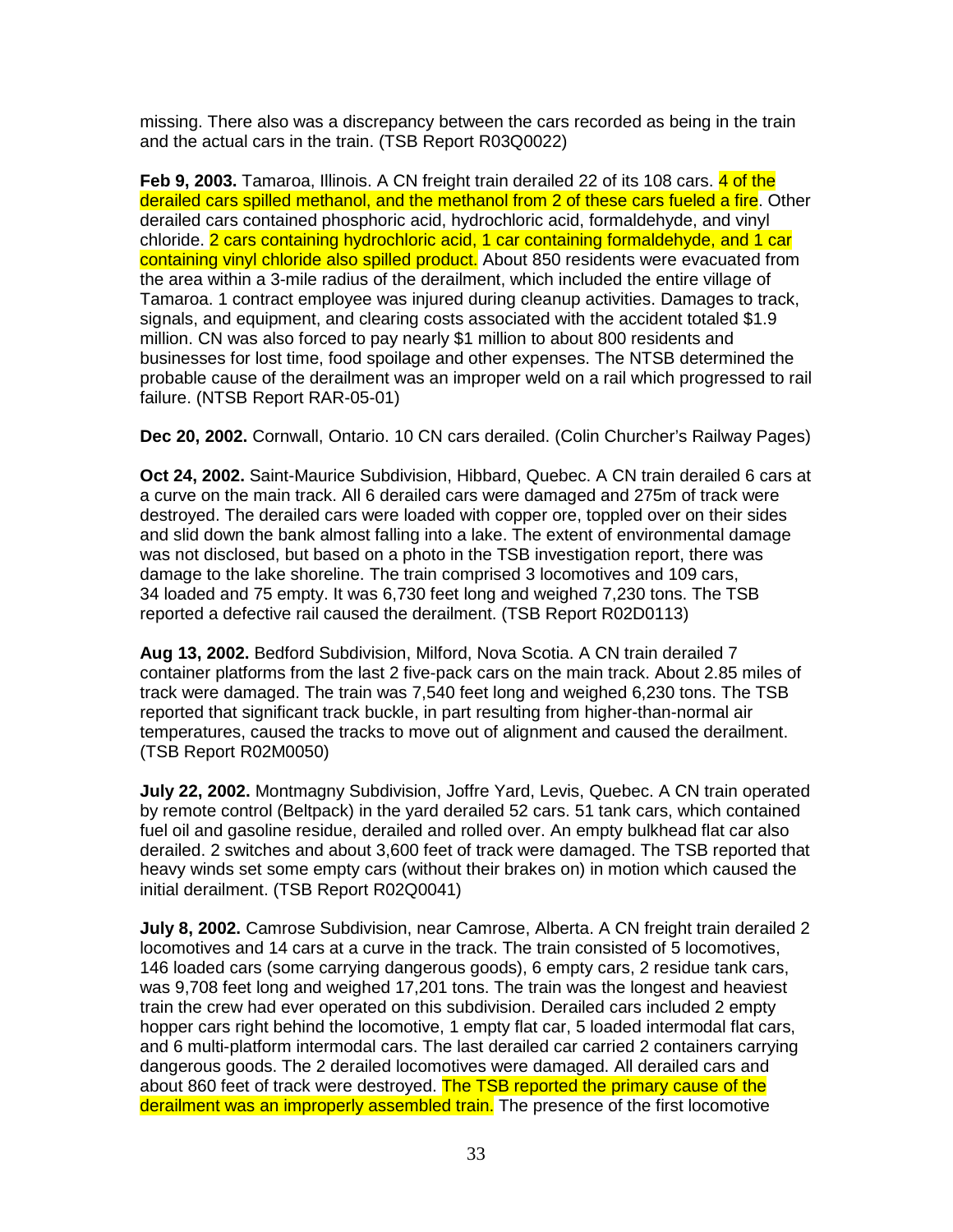without alignment control couplers behind the operating locomotives played a secondary role in this derailment. (TSB Report R02C0050)

**July 3, 2002.** Joliette Subdivision, L'Assomption, Quebec. A CN freight train derailed 14 cars at a curve on the main track. 9 of the derailed cars flipped over, fouling both sides of the main track and siding. Softwood lumber products were strewn over the right-ofway and the adjacent private property. About 1,830 feet of main track, 660 feet of siding track and a private crossing were destroyed. A 4-inch irrigation water main was severed, and about 150 trees and seedlings were destroyed or damaged in an adjacent nursery. The train consisted of 2 locomotives, 82 loaded, 9 empty and 2 residue cars. It was 5,570 feet long and weighed 10,390 tons. The TSB reported that the higher-than-normal air temperatures buckled the track which caused the derailment. The Board pointed out that even though hot weather inspections were carried out, they were not sufficient to identify the potential for a track buckle. (TSB Report R02D0069)

**May 2, 2002.** Rivers Subdivision, near Firdale, Manitoba. A CN train derailed 2 locomotives and 21 freight cars after colliding with a loaded tractor-trailer at a public crossing. The derailed equipment included 5 tank cars carrying dangerous goods, 1 tank car carrying ethylene glycol and 12 hopper cars carrying plastic pellets. The dangerous goods products included benzene and hexene. During the derailment, 4 of the tank cars sustained multiple punctures and spilled their products which ignited and a large fire engulfed the derailed cars, burning for 2½ days. Water bombers were brought in to help fight the fire. A fibre-optic cable was severed and the Trans-Canada Highway had to be closed. 17 of the derailed cars were destroyed. About 700 feet of the south rail, 450 feet of the north rail, and many of the ties near the public crossing were destroyed. A total of 156 people were evacuated from within a 4-mile radius of the derailment for 2 days. About 13,000 tonnes of impacted soil were excavated and removed for treatment. Water sampling conducted about 1, 2 and 3 months following the spill determined that the groundwater had been contaminated with hydrocarbons. The extent of environmental and groundwater damage was not disclosed. (TSB Report R02W0063)

**April 26, 2002.** Redditt Subdivision, Winnipeg, Manitoba. 8 cars, including 3 box cars loaded with dangerous goods, derailed on the main track as a CN freight train departed Winnipeg. The train consisted of 3 locomotives and 85 cars (76 loaded and 9 empty), was 5,412 feet long, and weighed 9,363 tons. In addition to damaged cars, about 300 feet of track, a roadway underpass, and a fibre-optic system buried in the grade were damaged. 6 homes adjacent to the main track were evacuated. An improperly assembled train contributed to wheel lift on an empty flat car and subsequent derailment. (TSB Report R02W0060)

**Feb 15, 2002.** Dartmouth Subdivision, Dartmouth, Nova Scotia. A CN train derailed 5 cars in the yard, blocking a private crossing to an electrical shop. 3 of the derailed cars were tank cars loaded with liquefied petroleum gas, and the other 2 cars were flat cars loaded with vehicles. 2 derailed tank cars contained propane and 1 derailed tank car contained butane. 1 of the tank cars loaded with propane flipped over on its side as did 1 of the flat cars. The train consisted of 2 locomotives and 15 loaded cars. It was 925 feet long and weighed 1,200 tons. About 300 feet of track were damaged, and the private crossing required repairs. About 800 Dartmouth residents were evacuated from their homes, and the Angus L. MacDonald suspension bridge, one of the 2 major bridges connecting Dartmouth and Halifax, was closed for 12 hours. The TSB reported that deteriorating rail ties contributed to the derailment. (TSB Report R02M0007)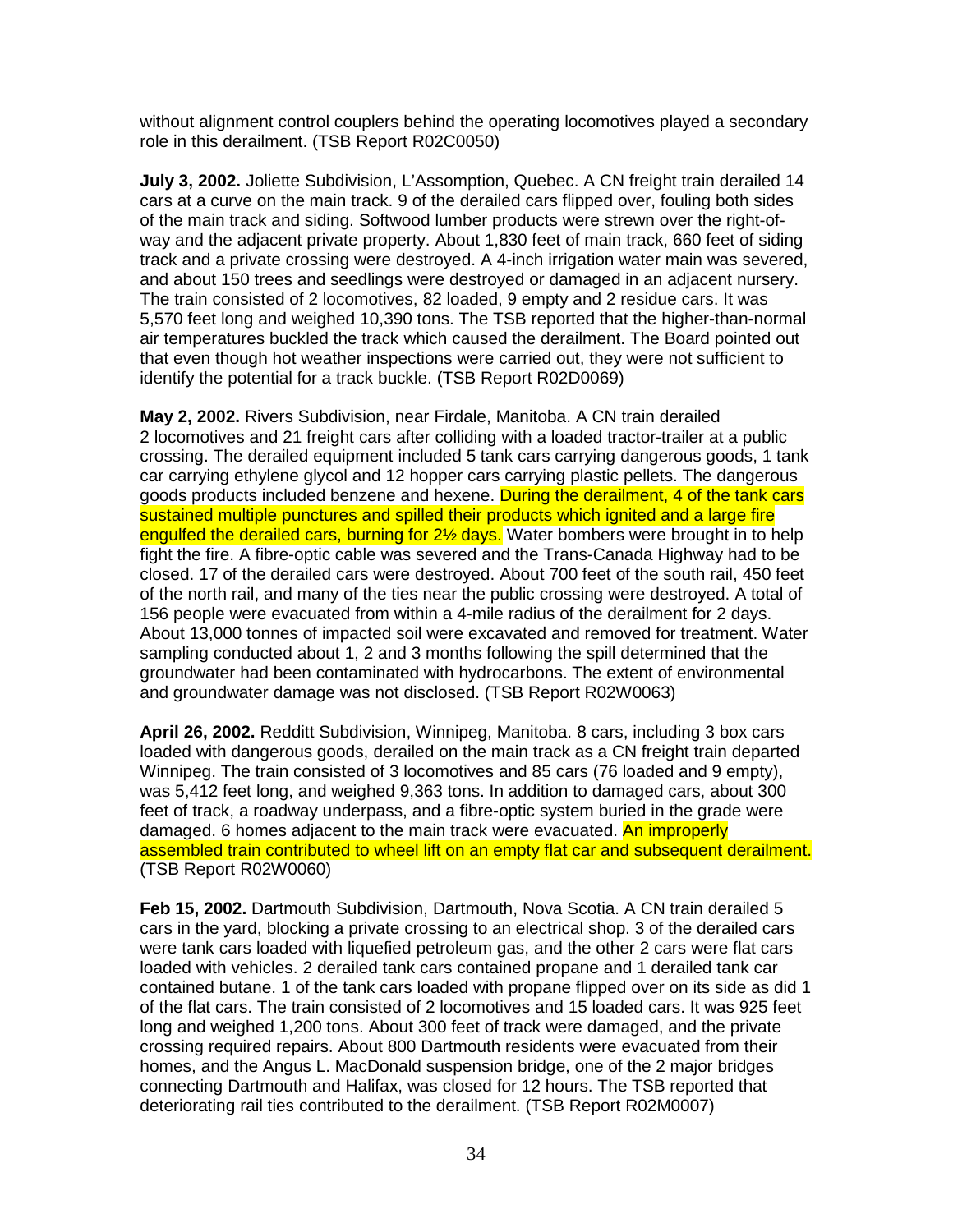**Nov 15, 2001.** Holly Subdivision, Clarkson, Michigan. 2 CN/Illinois Central Railway trains collided at a switch at the Andersonville Siding. One of the trains missed a red stop signal as it entered the main track and hit the other train on the main track. Both crew members of the train that was hit were killed; the 2 crew members of the other train were seriously injured. The total cost of the accident was about \$1.4 million. The NTSB determined the probable cause of the collision was fatigue by the crew whose train hit the other, and the same train was also traveling above the speed limit. (NTSB Report RAR-02-04)

**Oct 6, 2001.** Napadogan Subdivision, Drummond, New Brunswick. A CN freight train derailed 15 cars after striking an automobile at a farm crossing. 7 of the derailed cars were tank cars carrying liquefied petroleum gas. One of the tank cars suffered damages and **spilled butane**, resulting in undisclosed environmental damage. The train consisted of 3 locomotives at the head of the train, 130 cars (78 loaded and 52 empty), was 8,700 feet long and weighed 10,000 tons. 9 cars and about 1,000 feet of track were destroyed. The TSB investigation determined that an undesired emergency brake application occurred when the train struck the automobile, resulting in rail rollover and the derailment. (TSB Report R01M0061)

**Sept 24, 2001.** Bala Subdivision, Richmond Hill, Ontario. A CN freight train derailed 21 cars on the main track. The running gear on all the derailed cars was damaged. The general merchandise train, powered by 2 locomotives, was hauling 40 loaded cars and 20 empty cars. It was 3,000 feet long and weighed 5,100 tons. The TSB reported that a heavy bulkhead door on one of the cars had opened, swung out, contacted the side of a train passing on an adjacent track and fell onto the track, causing the derailment. The Board indicated the closing device on the bulkhead door was inadequate and should have been replaced. (TSB Report R01T0255)

**Aug 29, 2001.** Saint-Hyacinthe Subdivision, Montreal, Quebec. A CN train approaching the Turcot Yard in Montreal derailed 8 container cars at a curve in the track. 5 cars rolled down the railway embankment, and came to rest obstructing Butler Street. The train consisted of 2 locomotives and 86 cars (85 loaded and 1 empty). It was 5,900 feet long and weighed 5,200 tonnes. The TSB reported that a wheel of one of the cars climbed over a defective rail and caused the derailment. (TSB Report R01D0097)

**May 23, 2001.** Chisholm, Alberta. CN started one of the largest human-caused fires in Alberta's history that destroyed 116,000 hectares of forest plus 10 homes, a trapper's cabin, 48 outbuildings and some vehicles primarily in the Hamlet of Chisholm. The environmental impacts were devastating – an undisclosed number of mammals, birds and other animals burned, and there was significant loss of wildlife habitat. The forest industry lost about 4.5 million  $m<sup>3</sup>$  of growing timber stock and over 6,300 ha of regenerated cutblocks. The Alberta government spent \$10 million fighting the fire with 514 firefighters and an abundance of equipment. CN eventually accepted responsibility for starting the fire by running locomotives in an inappropriate manner during a high fire hazard period. (Canada.com May 31/07, several other sources)

**April 12, 2001.** Bedford Subdivision, Stewiacke, Nova Scotia. A Via Rail passenger train consisting of 2 locomotives and 14 cars, travelling on CN main track from Halifax to Montreal, derailed at a manually operated main track switch in Stewiacke. A standard CN switch lock used to secure the switch in correct position had been tampered with. As a result of this tampering, the 2 locomotives and the first 2 cars continued on the main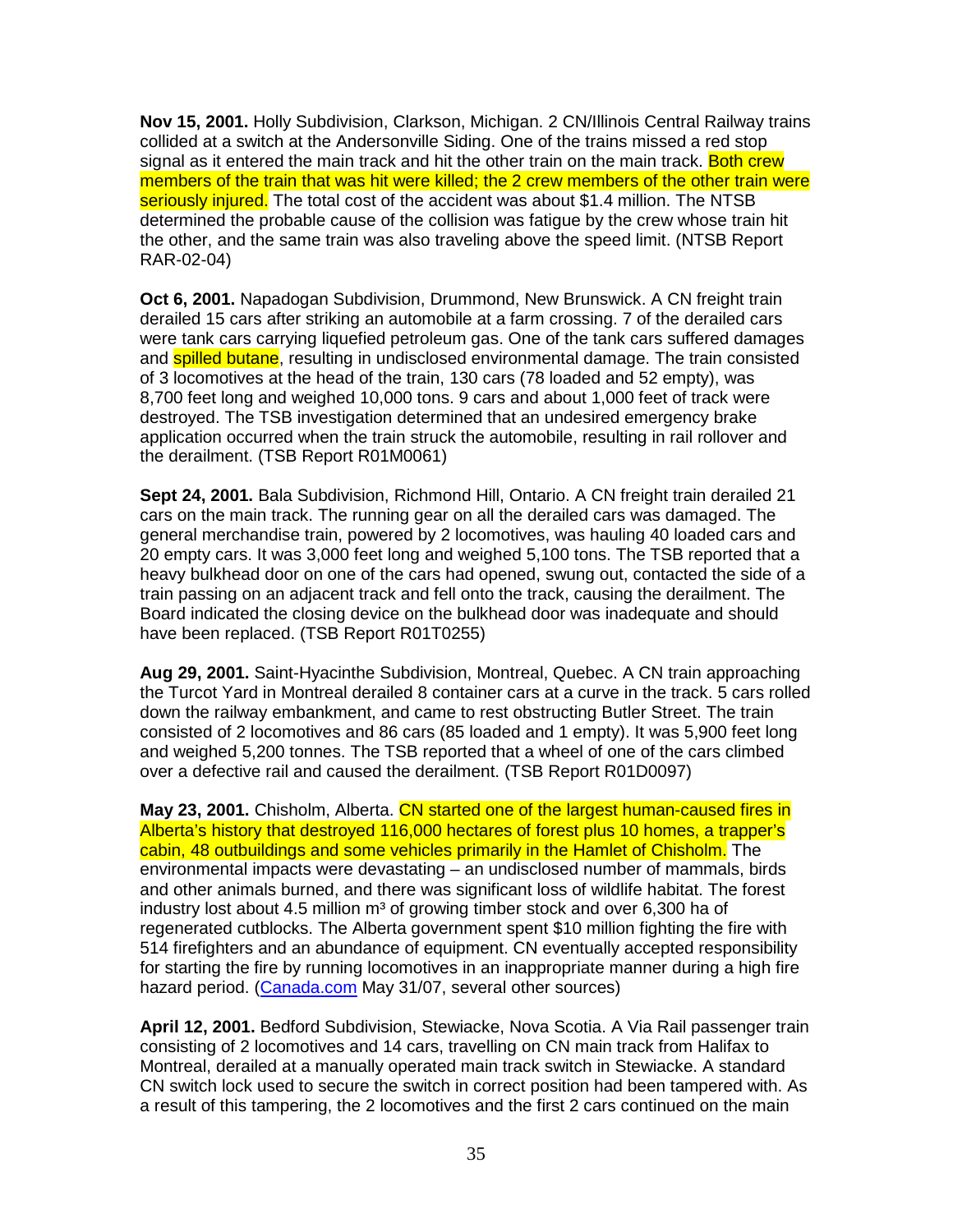track, but the following cars took a diverging route onto an industrial track adjacent to the main track. 9 of the cars derailed and a farm supply building, as well as the industrial track were destroyed. 750 feet of the main track and a main track turnout were extensively damaged. One of the derailed cars was destroyed and the rest were damaged. 4 occupants of the building escaped without injury prior to impact. There were 132 persons on board the train. 22 persons were transported to hospital by ground or air ambulance; 9 were seriously injured. (TSB Report R01M0024)

**Feb 15, 2001.** Drummondville Subdivision, Trudel, Quebec. A CN train derailed 25 cars on the main track. 24 cars were destroyed, and 1 car was damaged. A main-track switch, the signal system, 800 metres of track, and goods stored on the property of a construction material distributor were damaged. A signal bungalow as well as a communications tower belonging to CN were also destroyed. An underground fibre-optic cable was severed. The train was comprised of 3 locomotives and 93 covered hopper cars loaded with wheat. It was 6,043 feet long and weighed 12,158 tons. The TSB reported the train derailed as a result of a fatigue fracture in an axle on one of the cars that derailed. (TSB Report R01Q0010)

**Jan 16, 2001.** Kingston Subdivision, near Mallorytown, Ontario. A CN freight train derailed 26 cars on the main track including 2 tank cars loaded with propane. A public school was closed for a day as a precautionary measure. The train consisted of 2 locomotives at the head of the train, 149 cars (76 loaded and 73 empty), was 9,450 feet long and weighed 11,700 tons. The TSB investigation determined that improperly assembling the long train contributed to a wheel lift and the derailment. Confused communication between the locomotive engineer and the rail traffic controller also appeared to contribute to the derailment. (TSB Report R01T0006)

**Dec 11, 2000.** Kashabowie Subdivision, Shabaqua, Ontario. A CN freight train derailed 17 cars. The derailed cars included 2 loaded tank cars containing methanol, 1 that had flipped upside down and was damaged, spilling all of its contents, and the other which was leaking methanol from an unloading valve that had opened during the derailment. A total of about 100,000 litres of methanol spilled, most of which entered the Shebandowan River. Methanol is a colourless, flammable and poisonous liquid. Persons living close to the river, downstream, were cautioned not to consume water drawn from wells near the river. Water was not declared free of methanol by local health authorities for almost a month following the spill. The extent of environmental damage to the Shebandowan River's ecosystem was not disclosed. The other derailed cars included 5 loaded cars of grain, 7 empty flat cars and 3 empty box cars. The train comprised 3 locomotives, 59 loaded cars and 27 empty cars. It was 5,400 feet long and weighed 8,500 tons. The TSB reported that emergency brake pressure on a cracked defective rail caused the rail to fail, and resulted in the derailment. (TSB Report R00W0253)

**Dec 10, 2000.** Kingston Subdivision, Marysville, Ontario. A CN train derailed 2 cars in a curve on the main track. 1 of the derailed cars, a bulkhead flat car loaded with lumber, lost its load, blocking the adjacent north main track. The other derailed car was a residue tank car. The train comprised 2 locomotives, 51 loaded and 44 empty cars. It was 6,600 feet long and weighed 8,300 tons. The TSB reported that, in each track curve of the train's journey, the load of lumber shifted slightly laterally, causing the banding around the load of lumber to dig into the corners of the lumber, gradually lessening the degree of securement and allowing even greater movement as the trip progressed. Travelling in an unstable state, the lumber shifted at the curve near Marysville and the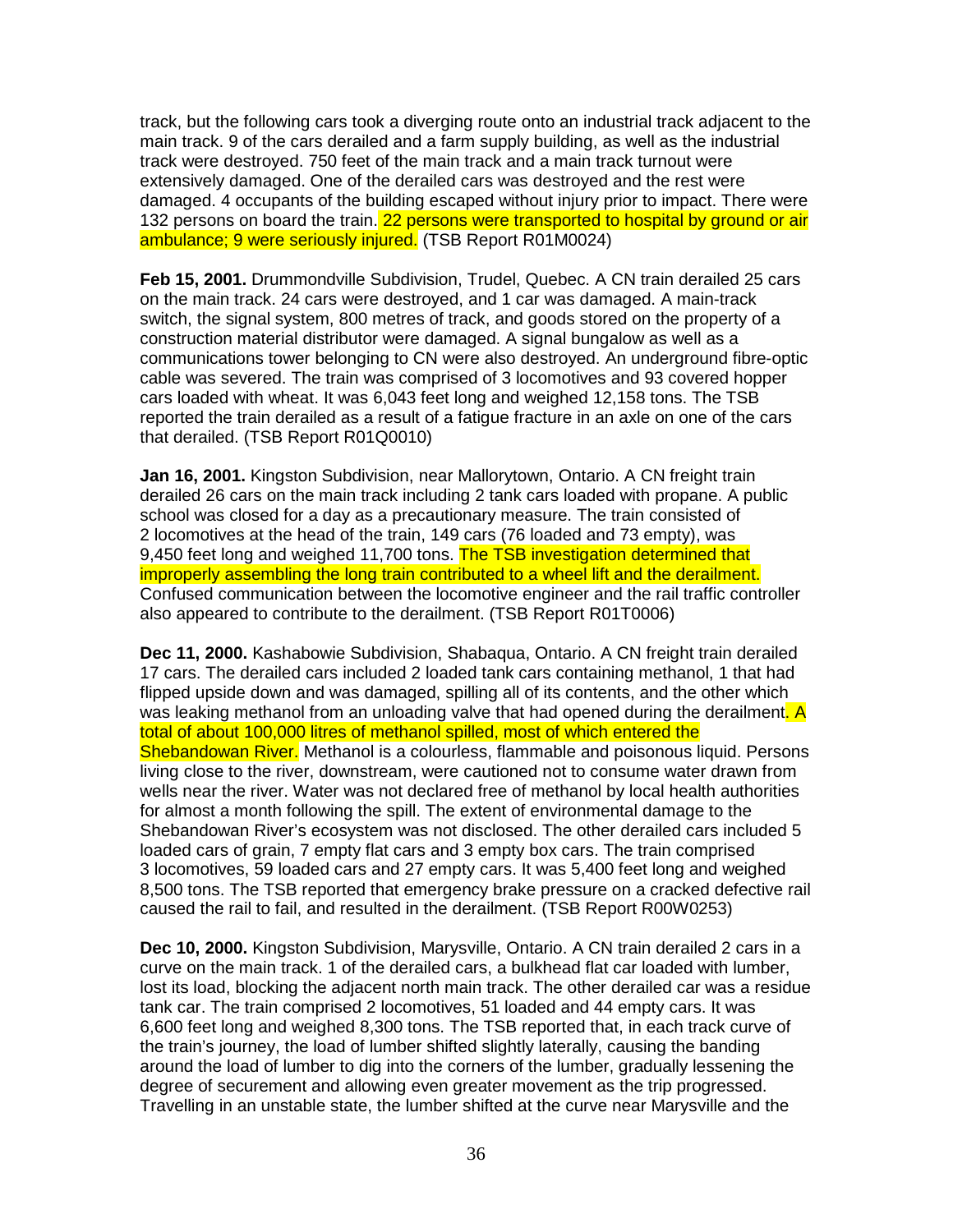unbalanced load caused one or more wheels on the car to lift and derail, destabilizing the trailing tank car which also derailed. (TSB Report R00T0324)

**Dec 9, 2000.** Napadogan Subdivision, Blue Bell, New Brunswick. A CN freight train derailed 7 multi-platform double-stack container cars at a curve on the main track. 36 containers were spread over an area covering both sides of the main track for about ½ km. 11 of the containers were carrying bags of white asbestos (a hazardous material); 2 containers released product onto the right-of-way. A total of 660m of track structure was damaged. The train was powered by 4 locomotives, was 5,700 feet long and weighed 5,200 tons. The TSB reported the derailment occurred due to a rail failure at a curve in the track. (TSB Report R00M0044)

**May 22, 2000.** Saint-Maurice Subdivision, Cressman, Quebec. A CN train derailed 23 cars at a curve on the main track on a bridge over the Saint-Maurice River. Derailed cars included: 13 gondola cars loaded with wood chips, 2 cars loaded with paper, 1 empty hopper car, and 7 tank cars with gasoline residue. 3 of the tank cars with gasoline residue fell into the river. 2 tank cars were punctured, spilling an undisclosed amount of gasoline into the river. The extent of environmental damage was not disclosed. 400 feet of track were destroyed and 2 spans of the railway bridge across the river were heavily damaged. 22 of the derailed cars were damaged and 1 was destroyed. The train consisted of 3 locomotives and 159 cars, including 128 loaded cars, 19 empty cars and 12 tank cars with gasoline or heating oil residue. The train was 9,586 feet long and weighed 15,230 tons. The TSB reported that the derailment was caused by a defective rail in the track curve. (TSB Report R00Q0023)

**May 16, 2000.** Redditt Subdivision, White, Ontario. A CN freight train derailed 19 of its 136 cars along a curve in the main track. 4 of the derailed cars contained dangerous goods. The train consisted of 2 locomotives at the head of the train, 136 cars (51 loaded and 85 empty), was 8,800 feet long and weighed 9,440 tons. The TSB investigation determined that, during throttle reduction while in a curve, the train experienced a wheel climb derailment that was a result of a number of factors including *improperly* assembling the train. (TSB Report R00W0106)

**March 10, 2000.** Rouses Point Subdivision, Brossard, Quebec. A CN train derailed 5 cars on the Massena Spur after traveling through a public crossing. 4 cars toppled over on their sides in a ditch; 3 of these contained dangerous goods. 2 of the tank cars were carrying molten naphthalene (a flammable solid), and the third was carrying creosote. The other 2 derailed cars were hopper cars. All 5 derailed cars were damaged. The track was heavily damaged over a length of about 170 feet. The train consisted of 2 locomotives and 11 cars (8 loaded and 3 empty), was about 730 feet long and weighed 1,330 tons. As a precautionary measure, the Brossard Fire Department ordered the evacuation of about 20 people in the area. The TSB reported the train spread the track gauge, and the wheels of the first derailed car dropped inside the rail near the public crossing. The fact that CN had planned to replace the rail ties indicate that CN was aware of track structure problems at this location. (TSB Report R00D0026)

**Dec 30, 1999.** Near Mont-Saint-Hilaire, Quebec. A CN Ultratrain, a petroleum products unit train linking the Saint-Romuald oil refinery with a petroleum depot in Montreal, derailed and collided with another CN Ultratrain traveling in the opposite direction on a neighbouring track. There was a violent explosion and some rail cars burned for more than 4 days, creating a smoke plume about 500m high. The 2 crew members on the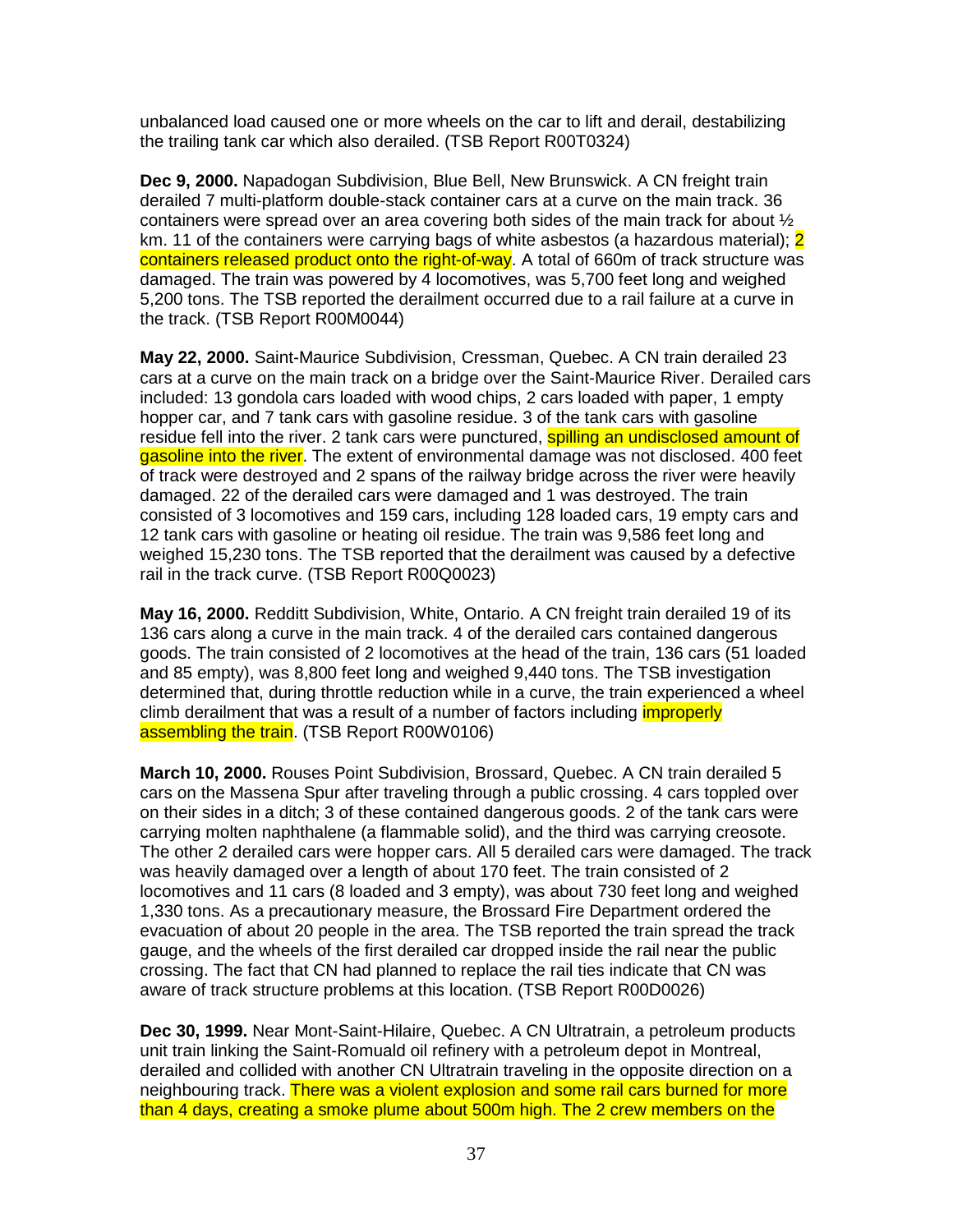train hit by the derailed train were killed. About 350 families had to be evacuated. 2 locomotives and 61 cars were damaged in the accident. About 2.7 million litres of hydrocarbons spilled and caught fire, damaging private property, public property and the environment. The Ultratrain derailed at a broken rail caused by a defective weld, causing the TSB to call into question CN's quality assurance program for rail welds. The quality assurance system in place did not detect the welds that did not meet the company's standards (mismatch between rail ends, absence of a weld tag, weld not entered in the inventory of continuous welded rail [CWR] repairs and adjustments). (TSB Report R99H0010, TSB News Release Sept 26/02)

**Nov 23, 1999.** Kingston Subdivision, Bowmanville, Ontario. A westward CN freight train struck an abandoned tractor-trailer at a farm level crossing. Metal parts from the trucktrailer became entangled under the wheels of the lead locomotive, resulting in the derailment of both locomotives and the following 10 rail cars, 4 of which rolled over onto their side. An eastward Via Rail passenger train struck the debris on an adjacent track and derailed, just before the freight train had come to a halt. The derailing Via train dragged the trailer portion of the truck-trailer for about 700 feet, causing the Via locomotive and the following 5 passenger coaches to derail. The jackknifing passenger train hit the derailed freight train cars. Fuel spilling from the tractor-trailer ignited and a fire started. About 6,800 litres of diesel fuel spilled from the Via locomotive and was also ignited. About 4,550 litres of diesel fuel also spilled from the lead locomotive of the CN freight train. 3 of the derailed freight cars contained liquefied petroleum gas residue and 5 of the derailed freight cars were loaded with butadiene. Minor injuries were sustained by 6 Via Rail employees and 5 passengers. (TSB Report R99T0298)

**Oct 9, 1999.** Bedford Subdivision, Bedford, Nova Scotia. A CN freight train derailed a locomotive and the first 8 cars. Some of the derailed cars flipped over on their sides and the entire derailment was spread over a distance of about 655 feet. Corn from 2 damaged hopper cars was spread over the derailment site. Over 800 feet of track were damaged. The train comprised 3 locomotives, 64 loaded and 3 empty, and was 4,580 feet long and weighed 4,470 tons. The TSB reported a damaged rail initiated the derailment. (TSB Report R99M0046)

**Sept 23, 1999.** Bala Subdivision, near Britt, Ontario. A CN freight train derailed 26 cars at a curve in the tracks at Mowat, near Britt. The train consisted of 94 cars, 54 of which were tank cars (41 of the 54 were carrying dangerous goods or dangerous good residues). The 26 derailed cars included: 19 tank cars, 2 box cars and 5 hopper cars. Of the 19 tank cars, 1 was a load of liquefied petroleum gas (LPG), 14 had LPG residues, 3 were loaded with anhydrous ammonia, and 1 was empty. The loaded LPG car and 1 of the loaded anhydrous ammonia cars were ruptured, each spilling their product and igniting, causing several fires. The loaded car of LPG exploded, projecting pieces of its tank and jacket in all directions. About 127,000 pounds of LPG and 158,000 pounds of anhydrous ammonia were spilled. A crater in the right-of-way measuring about 2m deep, 3m wide and 15m long was created by the LPG fire and subsequent violent rupture of the tank, which destroyed the roadbed and altered the physical state of the soils and other materials in the area. A box car immediately west of the LPG tank was crushed and bent 90°. About 600 feet of main track and sidi ng were destroyed, the turnout for the siding at Mowat required extensive repairs, and the nearby public crossing required minor repairs. 18 of the derailed cars were damaged, and 8 cars were destroyed. The adjacent trees, other vegetation and earth were scorched black and killed for a radius of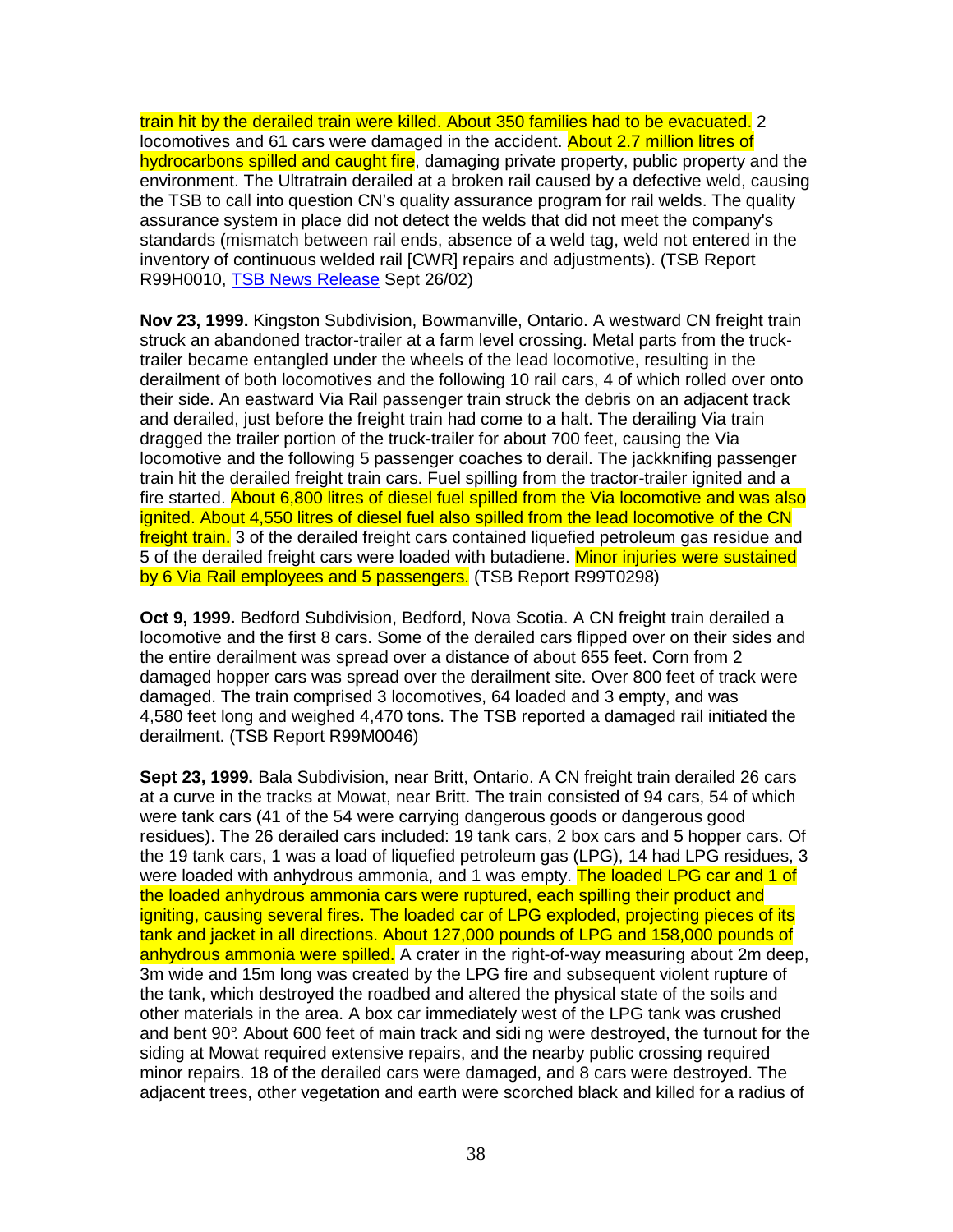about 200 feet by the fire ball and chemical releases. CN employees at the Mowat siding, 3 local woodcutters and 2 hunters located downwind of the accident site were evacuated due to the toxic fumes. An Ontario Provincial Police officer, a local woodcutter, and two firemen suffered minor injuries as a result of contact with ammonia vapours. The TSB reported on many deficiencies as contributing to the derailment including: deficiencies in track gauge and alignment, and improper track condition for freight train speeds they were traveling. The TSB also reported that older-design, belowstandard and defective construction of tank cars contributed to the magnitude of the ensuing fires. The total extent of environmental damage, including to the adiacent Little Key River and shoreline, was not detailed in the TSB investigation report. (TSB Report R99T0256)

**Aug 27, 1999.** Kingston Subdivision, Wesco Spur, Yard CB, Cornwall, Ontario. A CN crew was performing switching operations in the yard when 6 tank cars ran away on one of the tracks. The cars rolled for 475 feet and struck the stop block at the end of the track. 1 car derailed and its tank was punctured. About 5,000 gallons of product, a class 3 combustible liquid, spilled onto the ground. About 2,000 gallons seeped into the ground or flowed into the sewer system. The soil contaminated by the liquid was collected and hauled away for treatment. The extent of environmental damage was not disclosed. Cornwall police and firefighters immediately set up a 1,000-foot safety perimeter and evacuated customers and staff from nearby businesses. The TSB reported the evacuation caused inconvenience and economic losses for nearby businesses. (TSB Report R99D0159)

**Aug 15, 1999.** Clearwater Subdivision, Messiter, British Columbia. A CN freight train derailed 40 cars of a 100-car grain train. 2 of the derailed cars rolled into the North Thompson River. About 5,000 tons of mixed grains were spilled over the right-of-way and in the river. Most of the 40 cars sustained extensive damage. About 1,500 feet of track were destroyed and an additional 3,000 feet were damaged. The train was powered by 2 locomotives, was 5,900 feet long and weighed 11,800 tons. The extent of environmental damage to the Thompson River and bank was not disclosed. The TSB reported a defective wheel caused the derailment. (TSB Report R99V0141)

**July 14, 1999.** Kingston Subdivision, Morrisburg Station, Ontario. 16 CN cars derailed in front of the station. (Colin Churcher's Railway Pages)

**April 23, 1999.** Chatham Subdivision, Thamesville, Ontario. A Via Rail passenger train travelling east on the north main track hit an open switch, causing it to tip over and collide with stationary CN cars full of ammonium nitrate on an adjacent yard track. All 4 passenger cars and the locomotive of the passenger train derailed as well as 4 of the stationary cars. The 2 crew members in the locomotive cab were killed. 77 of the 186 passengers and crew on board were treated at the hospital. 4 people were admitted with serious injuries. About 50m of main track and 100m of the adjacent yard track were destroyed. The locomotive was damaged beyond repair and the leading 2 passenger cars sustained substantial damage. A December 18, 2012 version of the TSB investigation report identified safety deficiencies relating to the level of defenses associated with the Occupancy Control System method of train control, particularly in "dark territory," where trains are not always provided with sufficient advance warning of reversed main track switches, and to the storage of dangerous goods in rail cars for prolonged periods of time at locations adjacent to main tracks. The TSB also pointed out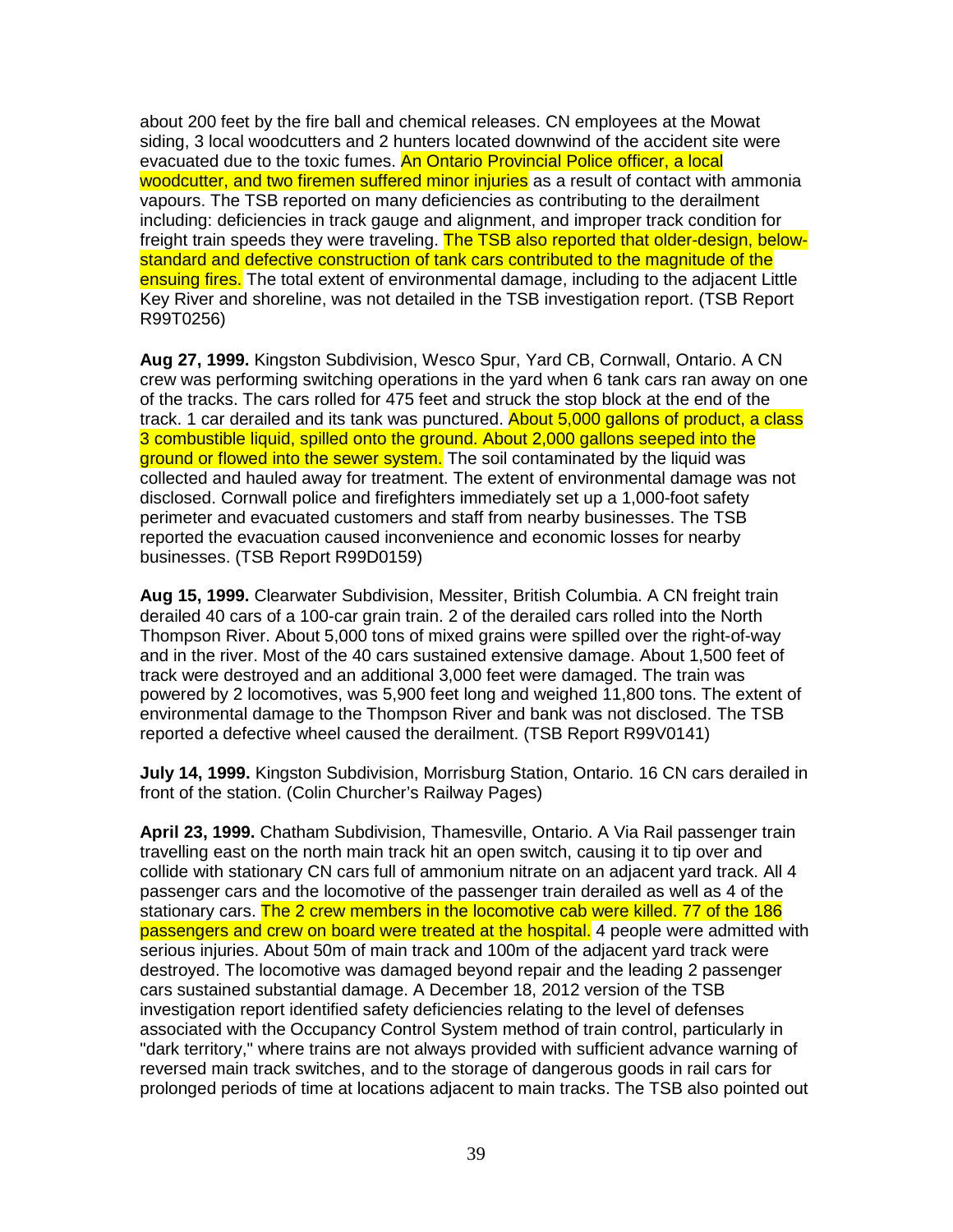the need to eliminate some passenger safety hazards in a timely fashion. (TSB Report R99H0007)

**April 13, 1999.** Montmagny Subdivision, Bégin, Quebec. A CN petroleum product unit train derailed 10 tank cars loaded with gasoline on the main track. Some cars flipped over on their sides and 1 car completely toppled over landing on its top. About 230 litres of gasoline were spilled into Les Quarante Lacs (Forty Lakes), causing undisclosed environmental damage. The 10 derailed cars were damaged, as was another car which did not derail. 450 feet of track were destroyed, and another 300 feet of track were damaged. The TSB reported soft subgrade and a cluster of rotten ties as causing the derailment. Confusion of responsibilities among 3 acting inspectors may also have contributed to the derailment. (TSB Report R99Q0019)

**Feb 6, 1999.** Ruel Subdivision, Neswabin, Ontario. A CN freight train derailed 21 cars. The derailed cars included a tank car loaded with liquefied petroleum gas and 2 tank cars loaded with flammable benzene and dicyclopentadiene. 1 of the tank cars with the benzene mixture was punctured resulting in a fire and a total loss of product. The liquid benzene and some lumber that was strewn about the derailment site fuelled a fire that burned for several days. 16 of the 21 derailed cars were destroyed, including 3 tank cars that were involved in the post-derailment fire. 4 cars were damaged. A power switch and dwarf signal, and 500 feet of track were destroyed. In the main derailment area, 4 telephone poles were destroyed. Another power switch and a hot box detector were damaged. Total property damage exceeded \$1.5 million. The TSB reported a roller bearing on one of the cars overheated and seized, resulting in an axle fracture and the derailment. Unclear lines of authority and communication failures regarding the Wayside Inspection System (WIS) were cited by the TSB as contributing to the derailment. The TSB also reported Transport Canada has no national program to audit and monitor WISs, to ensure the safety of operating trains. (TSB Report R99T0031)

**Jan 31, 1999.** Albreda Subdivision, Jasper, Alberta. A CN runaway train on the main track entered the rail yard in Jasper and collided head on with a stationary CN train. 5 locomotives and 11 cars derailed. The 3 locomotives and 2 cars on the runaway train were extensively damaged, as were the 2 locomotives and 1 car on the stationary train in the yard. The collision damaged about 520 feet of track and 4 switches. The conductor of the runaway train received minor injuries. The TSB reported the extreme blowing snow conditions during the accident rendered the air brake system ineffective, and the crew was unaware of the condition of the dynamic braking system. The crew of the runaway train was apparently fatigued which may have affected their performance. (TSB Report R99E0023)

**Nov 26, 1998.** Halton Subdivision, MacMillan Yard, Concord, Ontario. A CN train derailed 3 tank cars loaded with anhydrous ammonia. 1 of the tank cars rolled down a 20-foot embankment and another tank car flipped over on its side. 1 of the tank cars was damaged and spilled anhydrous ammonia. The yard was evacuated and the public roadways in the area, including Highway 7, were closed for about 5 hours. The TSB reported the train derailed as a result of 2 rail breaks caused by surface and sub-surface cracking, the wear exceeding CN's allowable limits. The Board identified a safety deficiency relating to the maintenance standards and practices. (TSB Report R98T0292)

**Sept 24, 1998.** Mont-Joli Subdivision, Mont-Joli, Quebec. 25 cars from a CN train rolled downhill uncontrolled on the main track of the Matapédia Railway Company (MRC), and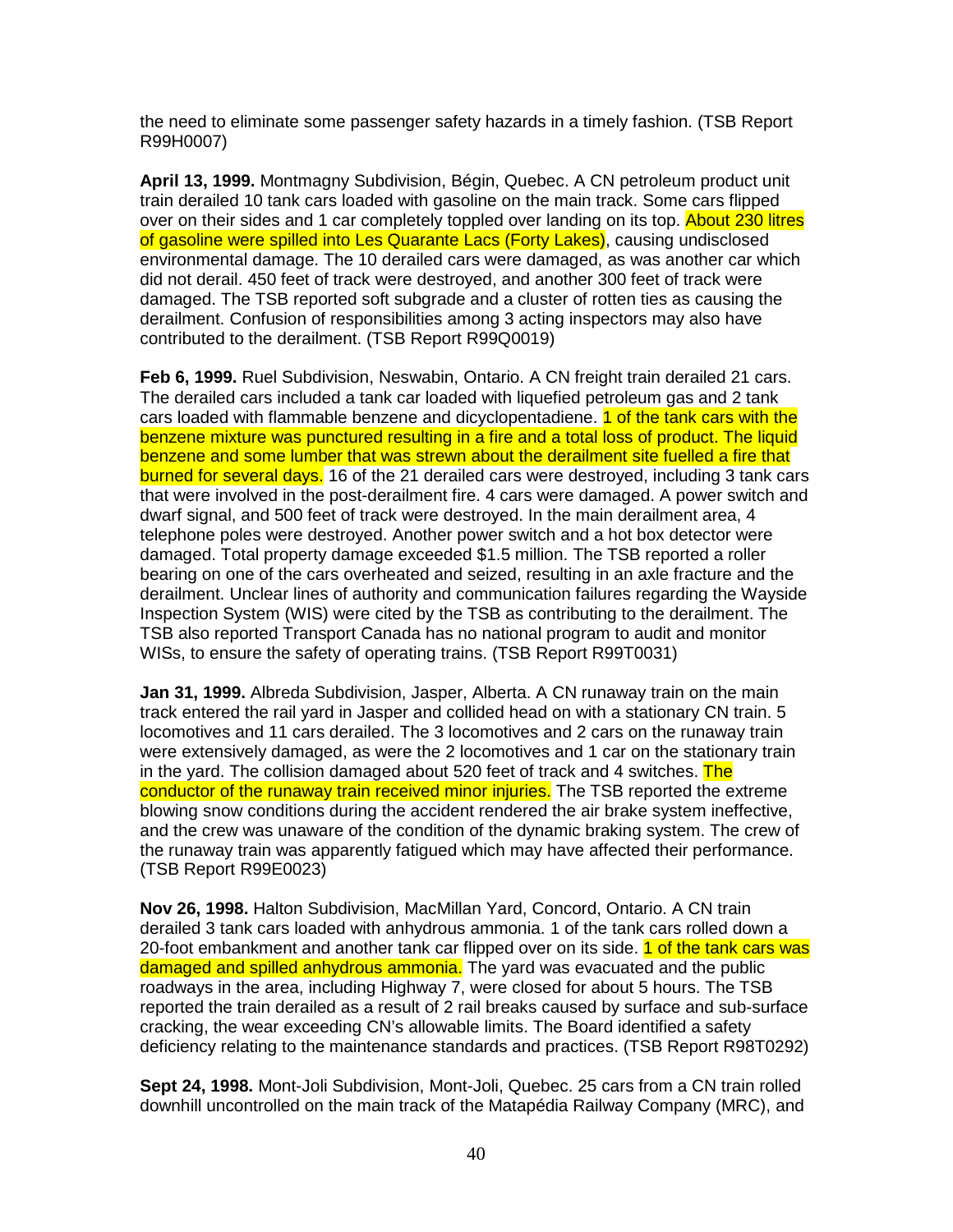collided with 4 MRC yard locomotives standing on the main track in front of the station at Mont-Joli. The CN crew thought they had secured their locomotives on a grade, then left their train and went to the station to complete some paperwork. Then, both CN and MRC employees heard a loud noise. When they looked out, they realized the CN train had rolled down the hill and crashed into the MRC locomotives. 5 rail cars were damaged, 2 rail cars were destroyed, and 4 yard locomotives and several hundred feet of main and yard tracks were damaged. A tank car, which was crushed and opened by the impact, spilled some residual product into the parking lot and onto the street. A commercial truck carrying cylinders of compressed gas was crushed. The employees in the vicinity of the station immediately left. The derailed cars came to rest close to commercial and residential properties in the centre of the town. 4 automobiles parked in the station parking lot were destroyed by the derailed rail cars. There was extensive damage to the station platform, and several hundred feet of main and yard tracks, including 78 feet of rail and 34 railway ties that required replacing. The police later determined that, once the CN crew left their train unattended, 2 boys had walked over to the train and released the brakes on most of the 25 parked rail cars, causing the train to roll downhill. (TSB Report R98M0029)

**March 1, 1998.** Kingston Subdivision, Lyn, Ontario. 8 CN cars derailed, 2 of which carried dangerous goods – ethylene refrigerated liquid and alkylamines. The train derailed at a track crossover. The train was pulled by 2 locomotives and was 7,482 feet long and weighed 5,866 tons. The TSB investigation determined the derailment occurred when a rail car wheel climbed over a defective switch that was severely chipped. Proper track maintenance and inspection practices had not been followed. (TSB Report R98T0042)

**March 1, 1998.** Edson Subdivision, near Obed, Alberta. A moving CN train collided with the tail end of a stationary CN train. The lead locomotive from the moving train and the last car from the stationary train derailed and were extensively damaged. The 2 crew members in the lead locomotive of the moving train were seriously injured, and were taken from the scene by ambulance. The moving train was powered by 2 locomotives and was hauling 20 loaded and 33 empty cars. It was 3,140 feet long and weighed 3,490 tons. The stationary train consisted of 4 locomotives and 100 loaded cars. It was 6,140 feet long and weighed 13,850 tons. The TSB reported the collision occurred because the crew of the moving train did not maintain adequate vigilance and miscalculated how far away the stationary train was located. (TSB Report R98C0022)

**Nov 24, 1997.** Diamond Subdivision, Carrier, Quebec. While a CN train was proceeding from a stop signal at a siding, a tank car loaded with sulphuric acid split open, spilling its entire contents. The extent of environmental damage was not disclosed. The TSB determined that the tank car had been fabricated with a gap and missing butt weld, in variance with approved design drawings, and that it fractured under normal service loading at a pre-existing crack. The TSB has pointed out many times to CN and Transport Canada the risks associated with the frequent inferior construction of tank cars that carry dangerous goods, including oil and other hazardous products. (TSB Report R97D0253)

**May 6, 1997.** Kingston Subdivision, Coteau-du-Lac, Quebec. A CN train dropped into a depression in the subgrade on the main track and derailed 2 locomotives and 12 freight cars. The lead locomotive toppled over on its side. The fuel tanks on both locomotives were punctured and about 12,000 litres of diesel fuel spilled into the Rouge River which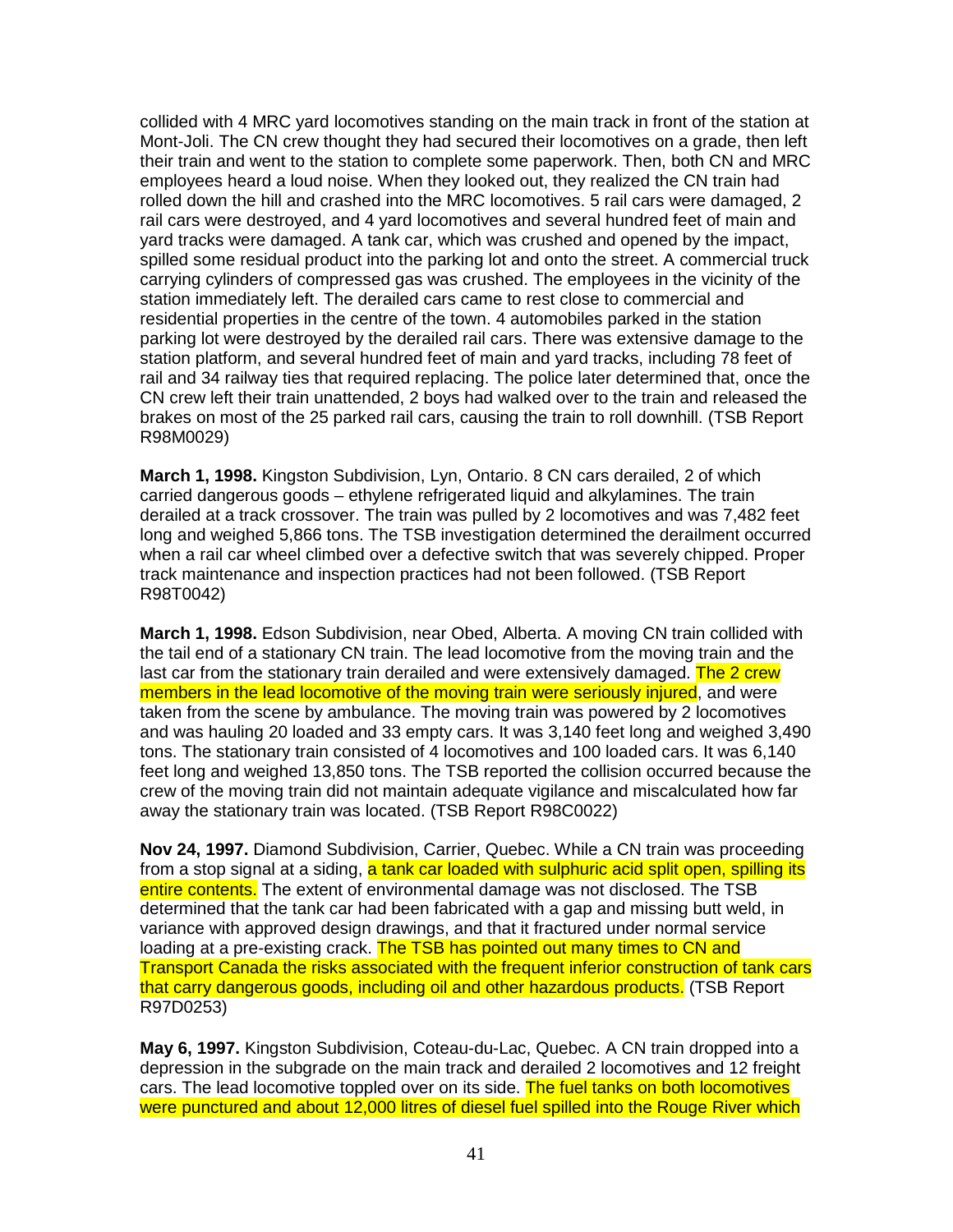was only 10m from the railway tracks. Although emergency personnel placed booms and absorption materials in the river, very little diesel fuel (1,000 litres) was recovered. The extent of environmental damage, especially to the river and the river shoreline, was not disclosed. 2 crew members were injured. The train consisted of 2 locomotives and 19 loaded cars. It was 1,060 feet long and weighed 1,000 tons. The 2 locomotives and 12 freight cars were damaged, and about 270 feet of track were destroyed. The TSB reported the derailment occurred because the subgrade collapsed under the moving train as a result of weak, water-saturated clays in and around the embankment. The Board was concerned that CN maintenance and inspection employees were not apparently sensitive to the hazards posed by unusual events in bodies of water adjacent to railway embankments. The TSB also reported that locomotive fuel tanks are particularly prone to puncture and spilling of diesel fuel at derailment. (TSB Report R97D0113)

**March 27, 1997.** Ashcroft Subdivision, Conrad, British Columbia. A CN train travelling from Boston Bar to Kamloops encountered a large railbed depression and derailed on the main track near Conrad. Both crew members were killed. 2 locomotives, 14 freight cars and about 1,200 feet of main track and siding were destroyed. Loaded open hopper sulphur cars stored on an adjacent siding were hit and also derailed, and some of these cars overturned and spilled their contents. Fuel spilled from the derailed locomotives and ignited. The resulting fire engulfed the derailed equipment and scattered container contents. The fire was finally extinguished March 28. Fire again erupted around the locomotives March 29 and took several hours to extinguish. The TSB ascertained that improper drainage of run-off from the adjacent Trans-Canada Highway contributed to destabilizing the railway subgrade which then collapsed, causing the derailment. (TSB Report R97V0063)

**Aug 12, 1996.** Edson Subdivision, east of Edson, Alberta. All 3 occupants in the lead locomotive of a CN freight train were fatally injured when their train, which was travelling about 54 mph on the main track, collided head-on with 20 runaway cars moving toward them at about 30 mph. The runaway cars had been left on a track in the Edson Yard with their hand brakes on, which eventually failed to hold them, causing them to move onto the main track uncontrolled. The TSB reported that, for the years 1991 to 1996, 190 runaways were reported to the TSB and in spite of repeated warnings and recommendations issued by the TSB, the problem persisted. This particular runaway situation, which ended in 3 deaths, triggered a TSB investigation with wider scope and depth. Consequently, the TSB raised serious questions about the effectiveness of standard railway operating rules, rail traffic control systems, rail safety regulatory overview, and CN's safety management programs. (TSB Report R96C0172)

**July 2, 1996.** Aberdeen Subdivision, North Battleford, Saskatchewan. A CN train was unintentionally diverted onto a spur track, and collided head-on with a stationary and uncrewed CN freight train. The locomotives of both trains were extensively damaged, and 10 freight cars derailed. The **locomotive engineer was injured** when he jumped from the train. The moving train consisted of 3 locomotives and 88 loaded cars. It weighed 10,000 tons and was 6,500 feet long. The TSB determined that the switch for the spur track was inadvertently left in the reverse position. The train was also travelling at an excessive speed, according to the TSB. (TSB Report R96W0171)

**April 24, 1996.** Hagersville Subdivision, Nanticoke, Ontario. A CN train crew was switching at the Esso oil refinery near Nanticoke, when 5 tank cars went out of control.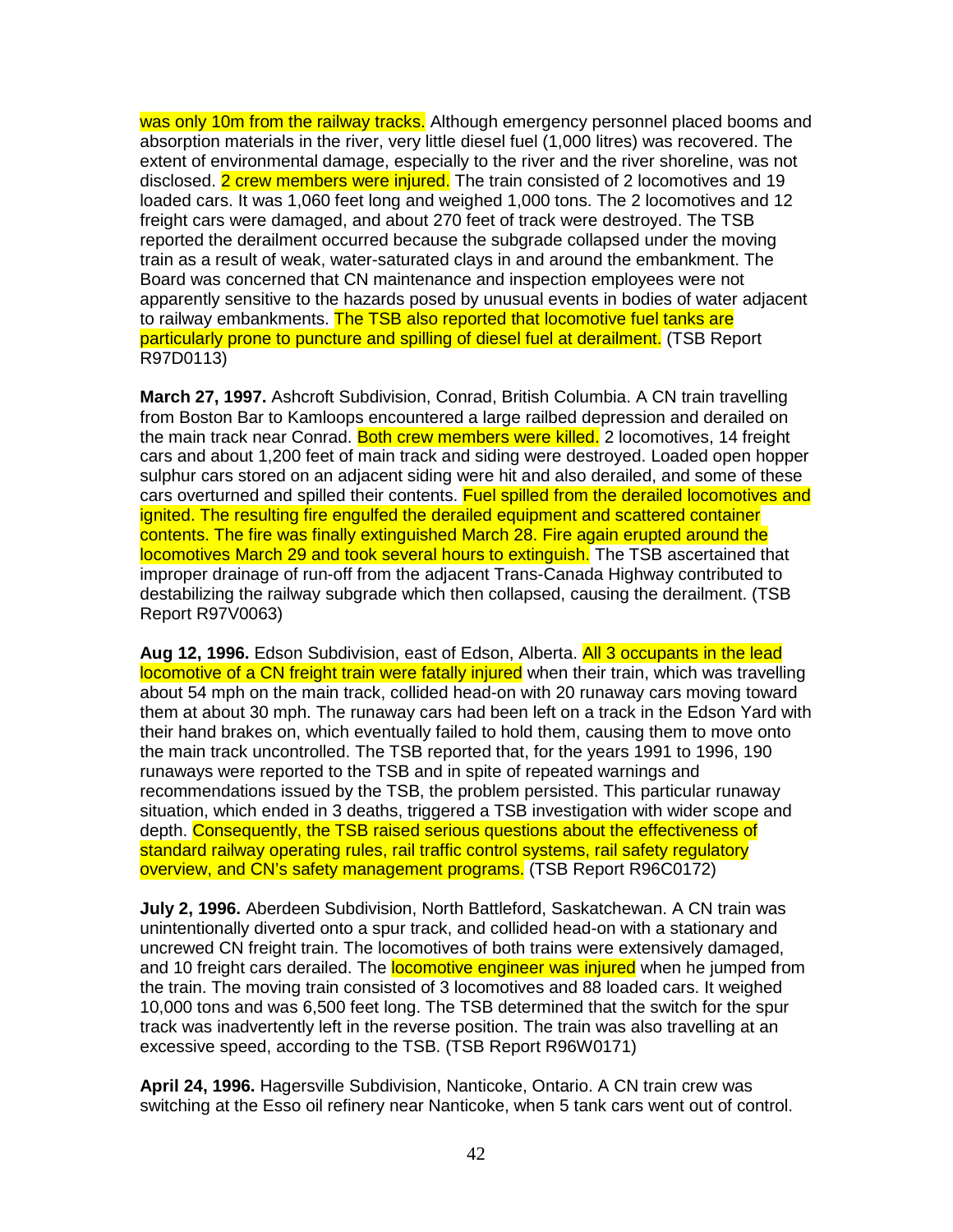The cars rolled southward about 2 miles, crossed over 2 public road crossings and through the Ontario Hydro thermal generating plant building. The cars continued another 600 feet to the end of the track where the 2 leading cars derailed. 1 derailed car contained sulphuric acid and the other derailed car that flipped over on its side contained sulphuric acid residue. Both derailed cars were damaged. There was substantial damage to private property, including a car mover which had been standing on the track in the Ontario Hydro building. It was pushed ahead of the runaway cars to the end of the track and was destroyed. The entrance gate to Ontario Hydro's property was also destroyed. There was damage to CN's track. The TSB determined the tank cars rolled away and derailed because they were not securely coupled during a switching operation. (TSB Report R96T0137)

**March 11, 1996.** Sussex Subdivision, River Glade, New Brunswick. A CN train derailed 22 freight cars on the main track. 16 of the derailed cars were tank cars loaded with various dangerous goods including gasoline, butane and fuel oil. About 455 litres of gasoline spilled from 1 tank car and butane was released into the atmosphere from 2 leaking pressure tank cars. As a precautionary measure, 8 residents in the area were evacuated. The extent of environmental damage was not disclosed. About 400 feet of track were destroyed and about 1,000 feet of track were extensively damaged. 18 derailed cars were destroyed, and the remaining 4 were damaged. The train was powered by 3 locomotives and was hauling 27 loaded cars, 17 empty cars and 9 residue cars. It was 3,200 feet long and weighed 3,500 tons. The TSB determined that a defective rail led to the derailment. (TSB Report R96M0011)

**March 10, 1996.** Saint-Maurice Subdivision, Dix, Quebec. A CN freight train derailed 27 cars. 4 of the derailed cars were residue cars, 2 contained gasoline residue and the other 2 contained diesel fuel residue. 4 of the derailed loaded gondola cars were dug into the subgrade and several other cars were piled on top of the gondola cars. The ore concentrate from the gondola cars spilled over the subgrade and covered the tracks. At least 1 of the derailed cars came to rest on a bridge deck. The bridge deck was destroyed and the girders were extensively damaged. The train consisted of 3 locomotives and 76 cars. It was 4,526 feet long and weighed 7,394 tons. The TSB was not able to determine the cause of the derailment because key rail car components and pieces of rail were missing. (TSB Report R96D0035)

**March 6, 1996.** Halton Subdivision, MacMillan Yard, Toronto, Ontario. A remote controlled CN train collided with a standing CN train in the yard, derailing 7 cars. 4 of the derailed cars rolled down a small embankment onto a paved yard roadway. A tank car loaded with ethylene oxide flipped upside down and came to rest on its top, and was extensively damaged. 2 tank cars containing petroleum product residue also derailed, 1 of them knocked over on its side. Because of the upside down tank car with flammable and toxic contents, emergency procedures were implemented. 2 yard locomotives and 7 cars were damaged, some of them extensively. About 250 feet of track and 1 crossover switch were damaged. The TSB determined that the derailment occurred because the crew running the train by remote control lost sight of the head of the train in an unsafe part of the yard. (TSB Report R96T0080)

**Feb 27, 1996.** Bécancour Subdivision, near St. Grégoire, Quebec. 59 cars from a CN train that had been left on the main track, standing unattended with no hand brakes applied, rolled away unnoticed for about 4,000 feet and struck another CN train on the Lama Warehouse Spur. The impact derailed 1 locomotive and 13 cars, 11 of which were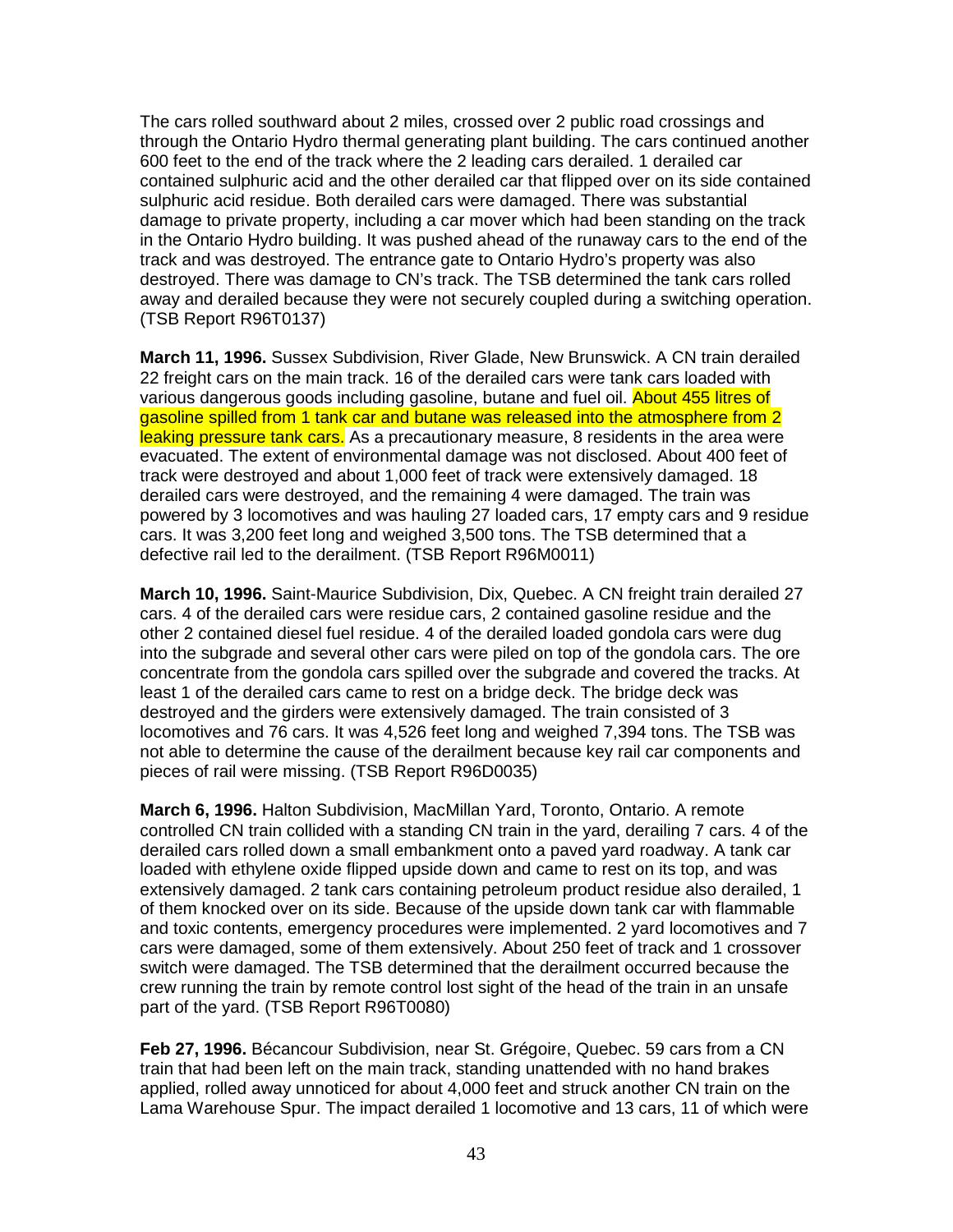tank cars containing dangerous goods residue. The locomotive and 2 tank cars containing caustic soda (corrosive substance) residue were knocked on their sides; and 7 other tank cars containing caustic soda residue, 2 containing chlorine (poisonous gas) residue and 2 box cars also derailed. A fuel tank on the overturned locomotive was punctured and spilled about 9,000 litres of diesel fuel. The extent of environmental damage was not disclosed. 1 box car was destroyed, 1 locomotive and 7 cars were extensively damaged, and 6 cars were damaged. About 200 feet of track were destroyed. 1 crew member was seriously injured. The runaway train weighed 3,600 tons and was 3,000 feet long. The TSB determined that the air brakes on the 59 runaway cars were accidentally released when the cars were uncoupled. Unfortunately, hand brakes had not been applied to any of the cars. (TSB Report R96D0029)

**Jan 31, 1996.** Joliette Subdivision, Charette, Quebec. 2 CN trains carrying dangerous goods residue cars collided. 2 box cars were destroyed, and 1 locomotive, 2 box cars and 1 flat car were extensively damaged. One of the trains comprised 2 locomotives, 60 loaded cars and 6 residue cars. The train was 3,980 feet long and weighed 6,770 tons. The other train consisted of 2 locomotives, 8 loaded cars, 28 empty cars and 3 residue cars. It was 2,200 feet long and weighed 1,830 tons. The TSB reported that the crew in the train that caused the collision and derailment should have used the automatic brake as well as the independent brake to stop their train. (TSB Report R96D0018)

**Jan 11, 1996.** Allanwater Subdivision, near Armstrong, Ontario. Opposing CN hi-rail vehicles collided in a curve. The driver of 1 of the vehicles sustained serious injuries in the collision. The driver of the other vehicle sustained minor injuries after jumping from the vehicle prior to impact. The TSB determined that the opposing hi-rails, travelling in an area of restricted sight-lines and frosty rail conditions, were operated at excessive speeds that did not permit them to stop before colliding. (TSB Report R96T0008)

**Dec 14, 1995.** Pelletier Subdivision, Edmundston, New Brunswick. A group of unattended freight cars recently uncoupled from locomotives in the Edmundston Yard rolled away uncontrolled for about 4,800 feet through a main track switch. They came to a stop with about 15 cars standing on the main track. A switch that the cars had rolled through onto the main track was damaged. The TSB reported the cars were not properly secured (hand brakes not applied) when the locomotives were uncoupled, which resulted in the cars running away downhill uncontrolled. (TSB Report R95M0072)

**Nov 5, 1995.** Sprague Subdivision, Symington Yard, Winnipeg, Manitoba. A remotely controlled CN train in the yard separated, which led to the derailment of 1 locomotive and 12 cars. The derailed cars fouled the adjacent track and were struck by another remote-controlled CN train, derailing 2 locomotives, 2 booster units and 6 cars from that train. 12 cars were destroyed, and 1 locomotive and 1 car were damaged from one of the remote controlled trains. 1 car was destroyed and 2 locomotives, 2 booster units, and 5 cars were damaged from the other remote controlled train. Some of the derailed cars toppled over on their sides and were piled on top of one another. About 600 feet of track were damaged. The TSB determined that, in both accidents, the remote control operating system did not provide the operators with safeguards and technology sufficient to ensure the safe operation of their respective trains. (TSB Report R95W0291)

**Aug 20, 1995.** Dundas Subdivision, Brantford Yard, Brantford, Ontario. A CN train derailed 3 tank cars loaded with dangerous goods (butane) in the yard. The residents of 9 nearby homes were evacuated as a safety precaution. The TSB reported the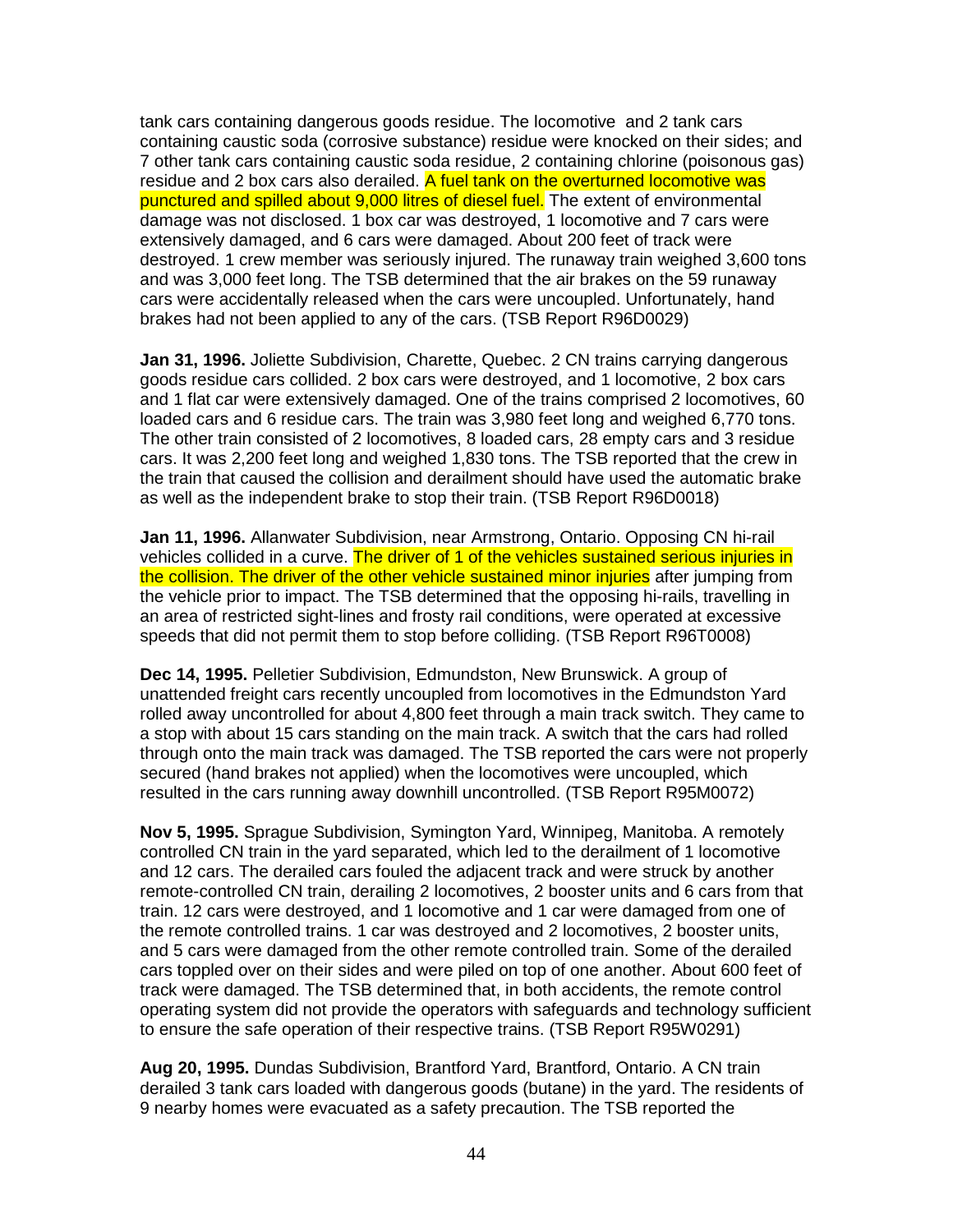derailment was a result of the conductor not being positioned properly to control the train being shoved into the yard tracks. He also miscalculated the number of cars that would fit on a particular yard track. (TSB Report R95T0262)

**June 23, 1995.** Saint-Laurent Subdivision, Taschereau Yard, Saint-Laurent, Quebec. A CN train collided with another CN train in the yard. **1 employee was injured.** The TSB determined the collision was caused by the crews from the 2 trains receiving simultaneous permission to use the same track in opposing directions (toward one another). They were both operating at speeds that did not allow them to stop as they approached one another. The TSB has repeatedly suggested that the Canadian Rail Operating Rules build in a speed safety margin to account for trains that are approaching one another. (TSB Report R95D0097)

**June 21, 1995.** Cran Subdivision, La Doré, Quebec. A CN freight train derailed 4 locomotives and 8 cars at a washout. About 31,800 litres of diesel fuel were spilled from the derailed locomotives. The extent of environmental damage was not disclosed. 3 cars were destroyed, and 4 locomotives and 5 cars were extensively damaged. About 700 feet of main track were destroyed. The train consisted of 4 locomotives, 3 loaded cars and 57 empty cars. It was 3,800 feet long and weighed 2,300 tons. The TSB determined the derailment was caused by a washout of subgrade and ballast resulting from a sudden surge of water from a breached beaver dam at Sarry Lake. The train was also traveling above the maximum permissible speed just before the derailment. (TSB Report R95D0093)

**June 6, 1995.** Saint-Laurent Subdivision, Langelier Spur, Saint-Léonard, Quebec. A locomotive was pushing a tank car toward a public crossing when the train hit a tractortrailer. The conductor and trainman were riding on the platform at the leading end of the tank car. Although some hand gestures were made by the trainman as the tractor-trailer approached the crossing, no one got off the train to flag and stop the truck, as required. The conductor got caught between the train and the tractor-trailer and was fatally injured. The TSB reported the collision resulted when the train crew elected not to stop and flag traffic from the ground. The absence of a flagman at the crossing permitted the tractor-trailer to approach the crossing without stopping. Ambiguous hand gestures from the trainman interpreted by the tractor-trailer driver as an indication to proceed rather than stop also contributed to the accident. (TSB Report R95D0081)

**April 6, 1995.** Napadogan Subdivision, Napadogan, New Brunswick. A CN train derailed 8 freight cars. 2 of the derailed cars were tank cars loaded with dangerous goods caustic soda. 3 of the derailed cars were damaged. About 400 feet of track and a switch were destroyed. Rail ties were severely damaged for about 150 feet. The train consisted of 3 locomotives, 51 loaded cars and 15 empty cars. It was 4,200 feet long and weighed 6,100 tons. The TSB reported the train came off the main track at an excessive speed. Track irregularities induced oscillations, and a wheel climb derailment of a covered hopper car destroyed the track and derailed 7 other cars. (TSB Report R95M0027)

**Feb 23, 1995.** Montmagny Subdivision, Saint-François, Quebec. The trailing sleeper car derailed from a Via Rail passenger train at a switch and side-swiped an empty box car. The derailed Via car sustained extensive damage and the box car sustained minor damage. About 5,460 feet of track were damaged, and 2 switches were extensively damaged. The 7 passengers occupying the derailed Via car continued their trip in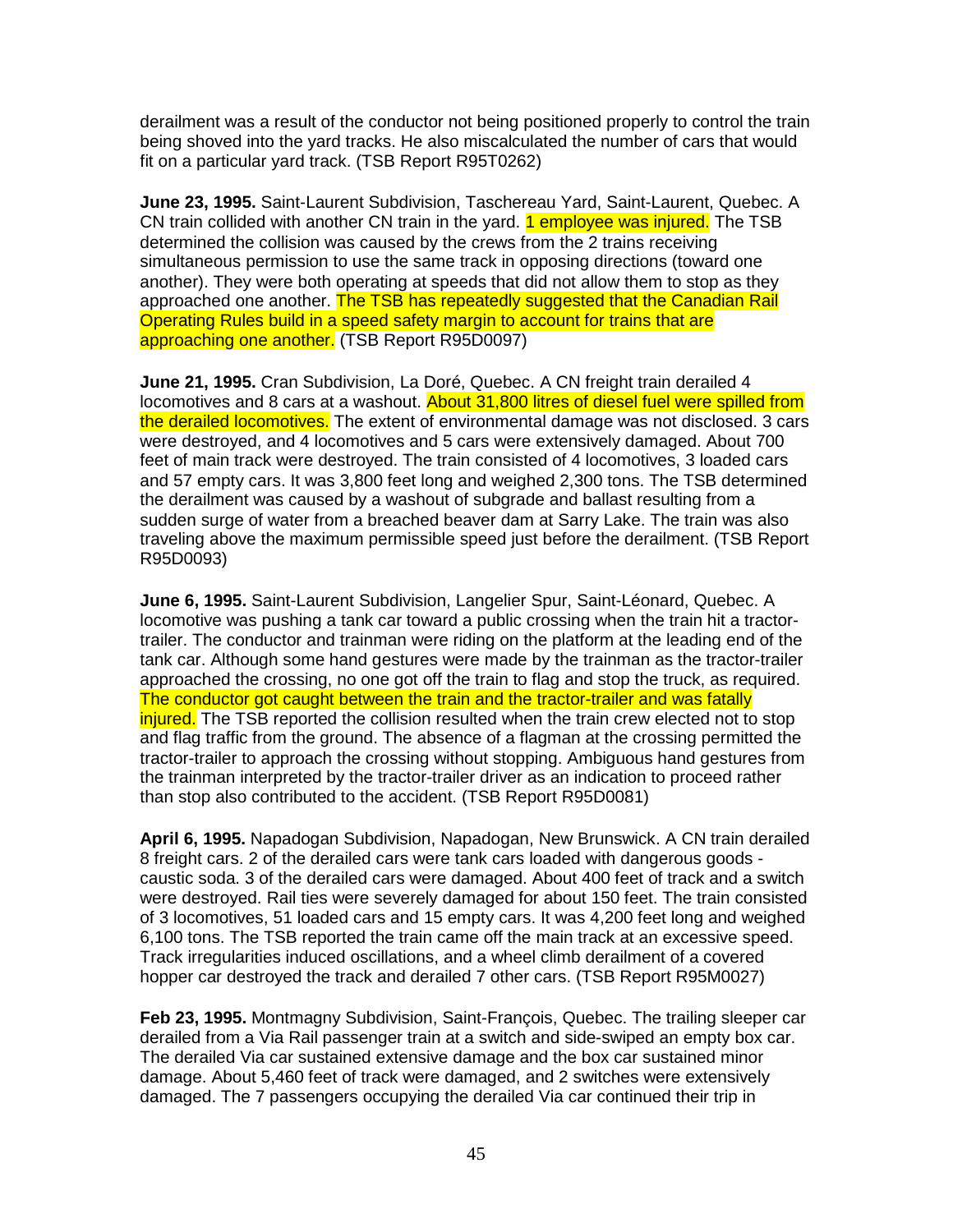forward coaches. The train consisted of 1 locomotive, 4 coaches, 5 sleeper cars, 1 diner car and 1 baggage car. There were 195 passengers and 13 service personnel on the train. The TSB reported that a switch broke, which resulted in the last Via car being diverted onto another track and derailing. Switch parts were worn. CN was responsible for maintaining the track and switches. (TSB Report R95Q0014)

**Feb 16, 1995.** Strathroy Subdivision, London, Ontario. A CN freight train collided with the rear of a stationary CN freight train. The force of the collision propelled the stationary train forward where it collided with another stationary CN freight train. The locomotive engineer and conductor in the train that caused the collisions sustained serious injuries. A total of 2 locomotives and at least 10 cars derailed. 2 cars were destroyed, 2 locomotives and 3 cars were extensively damaged, and 3 cars sustained minor damage. 400 feet of track were extensively damaged. **1 fuel tank was punctured, spilling about** 500 litres of diesel fuel. The extent of environmental damage was not disclosed. The TSB determined the locomotive engineer of the moving train probably fell asleep and not only missed a signal, but did not appear to do anything to try and stop his train from colliding with the first stationary train. The conductor was not attentive to train operation and did not provide the necessary backup to the locomotive engineer. (TSB Report R95S0021)

**Jan 29, 1995.** Stamford Subdivision, near Netherby, Ontario. A CN freight train collided with the rear end of another CN freight train. The derailed units included: the 3 locomotives from the train that rear-ended the other train, and 3 covered hopper cars and the caboose from the train that was hit. The caboose and 2 hopper cars were destroyed. 3 locomotives and 1 hopper car were damaged. The train that hit the other one consisted of 3 locomotives, 53 loaded cars and 6 empty cars; and was 3,473 feet long and weighed 6,189 tons. The train that got hit consisted of 2 locomotives, 19 loaded cars and an unoccupied caboose; and was 2,011 feet long and weighed 1,793 tons. The locomotive engineer and a conductor, located in the lead locomotive of the train that was hit, were injured. The TSB reported that the collision occurred because the train that hit the other train was travelling much faster than the maximum speed permitted. (TSB Report R95T0023)

**Jan 21, 1995.** La Tuque Subdivision, Gouin, Quebec. A CN train derailed 28 cars at a curve in the track. The cars were loaded with sulphuric acid, which spilled from 11 derailed tank cars into Petit lac Masketsi and the Tawachiche River. 3 cars fell into Petit lac Masketsi, 14 lay inverted near the lake shore and 11 were lying on their sides near the track. 2 tank cars lost their entire sulphuric acid loads, 6 lost about 50%, and 3 others lost about 20%. About 230,000 litres of toxic sulphuric acid spilled and settled on the bottom of Petit lac Masketsi in about 33m of water. Provincial authorities instructed local residents not to use lake water until the contamination was "neutralized". It took over 3 months to bring the pH level of the water in the lake back to its normal level. About 725 tonnes of limestone were used to neutralize the acid. Although the TSB reported that the spill caused environmental damage, the extent of damage was not disclosed. It can be expected that the environmental damage was significant, considering the volume of toxic sulphuric acid that was spilled. This would have been devastating to fish, other wildlife and other aquatic life. (The lake is a popular fishing lake.) 22 of the derailed cars were extensively damaged and 6 were scrapped. About 2,000 feet of track were destroyed and 500 feet of track were damaged. A railway bridge was extensively damaged. The TSB determined the derailment was caused by lateral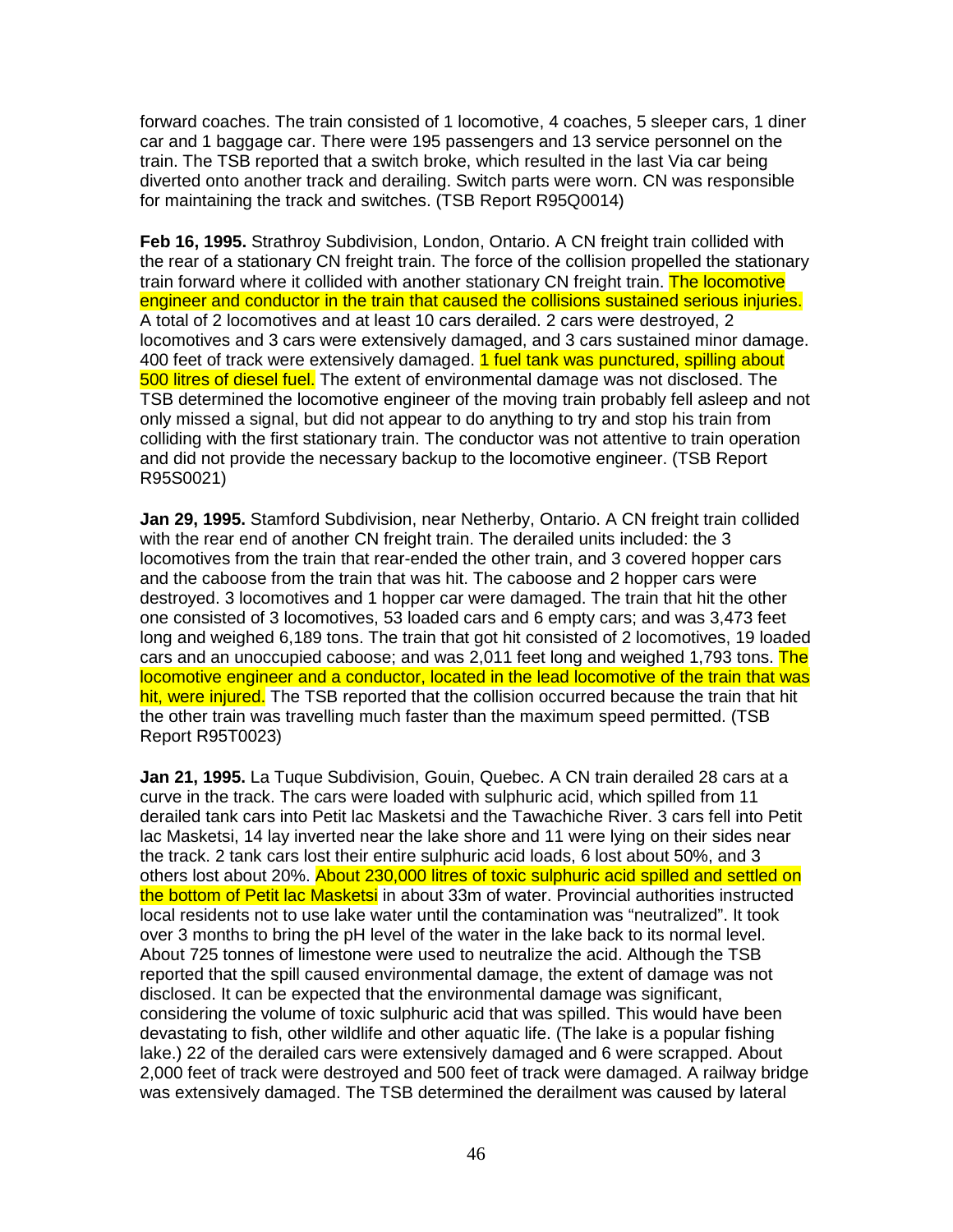track movement, likely attributable to rotting rail ties. The Board also reported that sulphuric acid tank cars are usually loaded to the maximum allowable weight, which causes severe weight stress over a relatively short length of track. (TSB Report R95D0016)

**Oct 28, 1994.** Halton Subdivision, Etobicoke, Ontario. A CN freight train collided with the rear of a stationary CN freight train on the main track. The lead locomotive of the moving train and 2 empty hopper cars in the stationary train derailed. The TSB determined the moving train was traveling much faster than the prescribed maximum limit, and the crew was fatigued. (TSB Report R94T0334)

**Oct 19, 1994.** Lac-Saint-Jean Subdivision, Lac Edouard, Quebec. A CN freight train derailed 12 cars at a curve in the track - 7 box cars and 5 gondola cars. 6 cars were extensively damaged and 6 sustained minor damage. The train consisted of 3 locomotives, 50 loaded cars and 1 empty car. It weighed 4,976 tons and was 3,482 feet long. The TSB determined that a misaligned track rolled over and caused the derailment. (TSB Report R94Q0054)

**March 6, 1994.** York Subdivision, Markham, Ontario. As a CN freight train passed through a curve, it derailed 21 cars. 18 rail cars sustained extensive damage and 3 were slightly damaged. The contents of 1 car loaded with clay were spilled throughout the derailment area. Other derailed cars carried paper products and 2 tank cars were loaded with caprolactam. About 1,700 feet of main track were destroyed and a railway bridge was damaged. The train consisted of 2 locomotives, 42 loaded cars and 50 empty cars. It was 5,320 feet long and weighed 6,600 tons. The TSB determined the derailment was a result of a rail that failed. The Board reported that the rail at the accident site was nearly worn to condemning limits, and was scheduled for replacement. (TSB Report R94T0072)

**Jan 30, 1994.** Ruel Subdivision, near Westree, Ontario. A CN freight train derailed 23 cars as the train passed through a curve. 3 tank cars containing dangerous goods spilled their product. 1 tank car full of vinyl acetate had been punctured and spilled its entire load. Another tank car loaded with vinyl acetate was damaged and was leaking. A total of about 79,000kg of vinyl acetate were spilled. A tank car loaded with methanol was damaged and spilled product. Most of the spilled vinyl acetate and methanol flowed into the adjacent bog area. No attempt was made to recover the spilled products. The extent of environmental damage was not disclosed. A tank car loaded with liquefied propane gas was extensively damaged. In total, 21 cars were destroyed and 2 cars were damaged. 500 feet of main track were destroyed and 600 feet of track sustained substantial damage. The train consisted of 2 locomotives, 65 loaded cars and 17 empty cars. Dangerous goods hauled included: liquefied petroleum gas, anhydrous ammonia, methanol and vinyl acetate. The train was 5,300 feet long and weighed 8,000 tons. The TSB reported that the derailment was a result of a failed rail. (TSB R94T0029)

**Feb 8, 1986.** East of Hinton, Alberta. One of the most lethal rail disasters in Canadian history occurred when a CN freight train ran a stop signal and collided head on with a Via passenger train. The accident killed 23 passengers and crew, and another 95 people were injured. A Commission of Inquiry indicated several human errors at the root of the accident, and investigations revealed serious flaws in CN's employee practices. (Wikipedia)